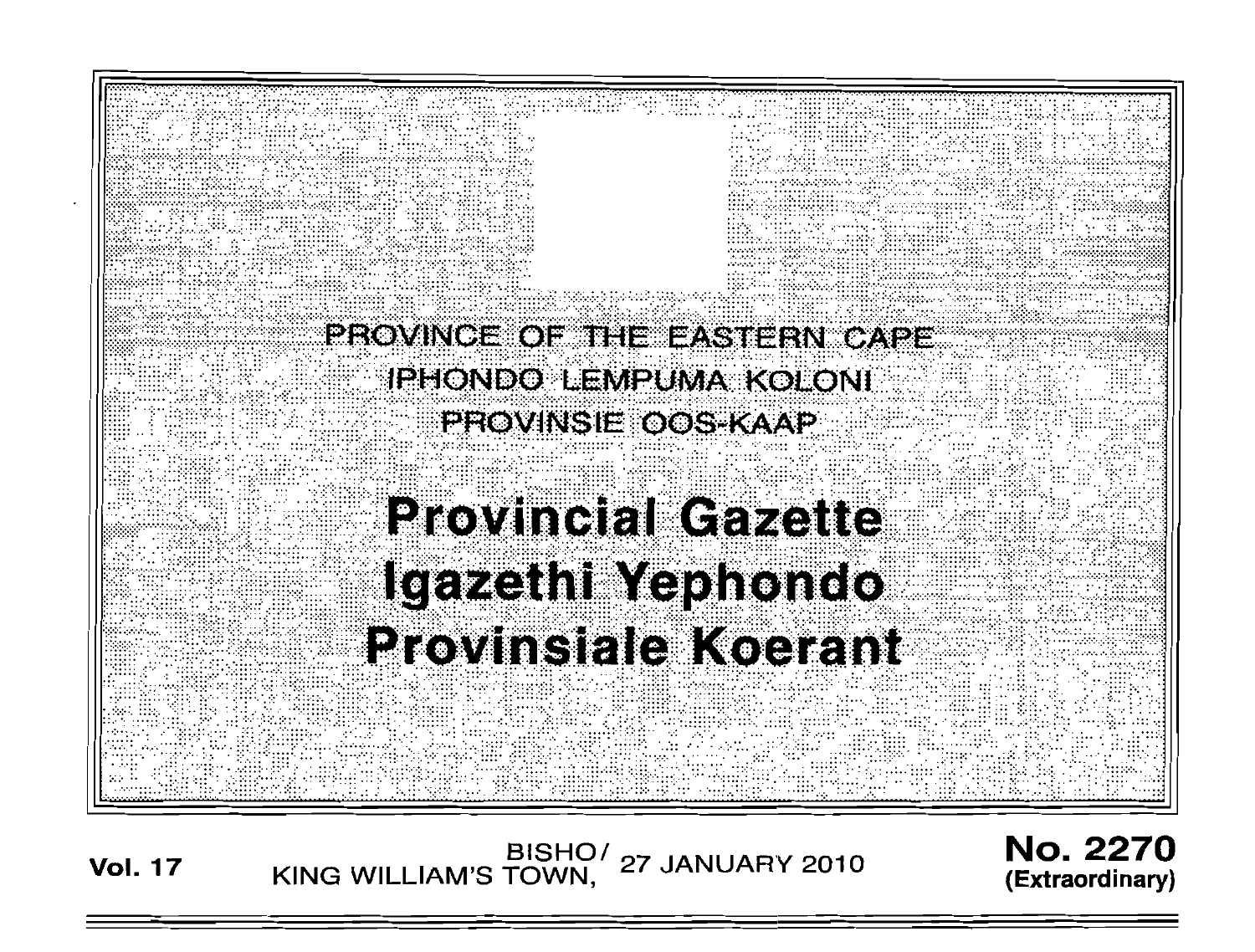## IMPORTANT NOTICE

The Government Printing Works will not be held responsible for faxed documents not received due to errors on the fax machine or faxes received which are unclear or incomplete. Please be advised that an "OK" slip, received from a fax machine, will not be accepted as proof that documents were received by the GPW for printing. If documents are faxed to the GPW it will be the sender's responsibility to phone and confirm that the documents were received in good order.

Furthermore the Government Printing Works will also not be held responsible for cancellations and amendments which have not been done on original documents received from clients.

# CONTENTS • INHOUD

| No. |                         | Page<br>No. | Gazette<br>No. |
|-----|-------------------------|-------------|----------------|
|     | <b>PREMIER'S NOTICE</b> |             |                |
|     |                         |             | 2270           |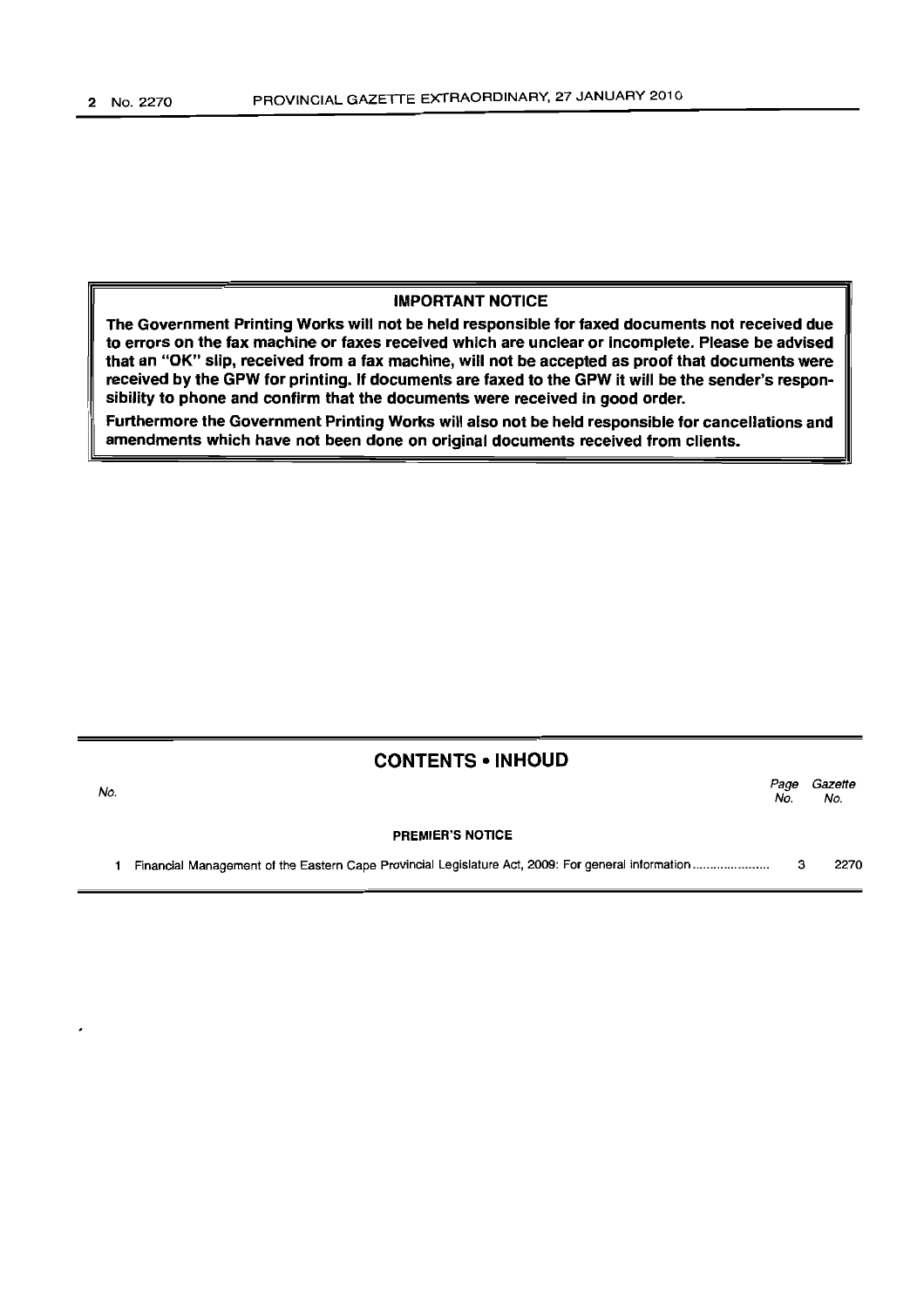# PREMIER'S NOTICE

# No.1

# 27 January 2010

OFFICE OF THE PREMIER OF THE PROVINCE OF THE EASTERN CAPE

It is hereby notified that the Premier of the Province of the Eastern Cape has assented to the following Act which is hereby published for general information:

No. 3 of 2009(EC): Financial Management of the Eastern Cape Provincial Legislature Act 2009

# PROVINCE OF THE EASTERN CAPE

# FINANCIAL MANAGEMENT OF THE EASTERN CAPE PROVINCIAL LEGISLATURE, ACT 2009 (EASTERN CAPE)

*Act No.3 of2009* (Ee)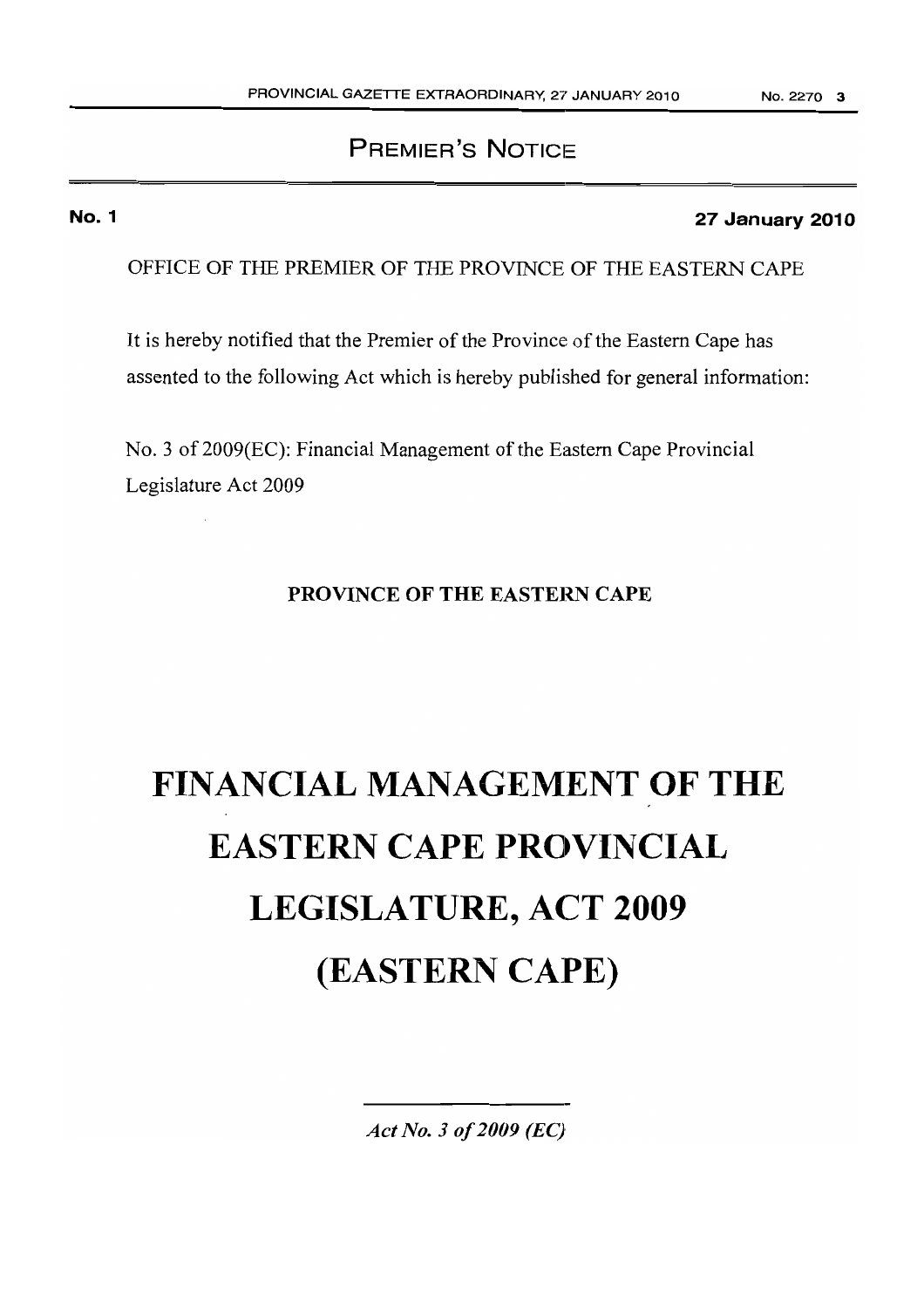# ACT

To regulate the financial management of the Eastern Cape Provincial Legislature in a manner consistent with its status in terms of the Constitution; to ensure that all revenue, expenditure, assets and liabilities of the provincial legislature are managed efficiently, effectively and transparently; to provide for the responsibilities of persons entrusted with financial management in the provincial legislature; and to provide for matters connected therewith.

# ARRANGEMENT OF SECTIONS

| OVERSIGHT, EXECUTIVE AUTHORITY AND ADMINISTRATION OF ACT  10 |  |
|--------------------------------------------------------------|--|
|                                                              |  |
|                                                              |  |
|                                                              |  |
|                                                              |  |
|                                                              |  |
|                                                              |  |
|                                                              |  |
|                                                              |  |
|                                                              |  |
|                                                              |  |
|                                                              |  |
| PLANNING AND BUDGETING                                       |  |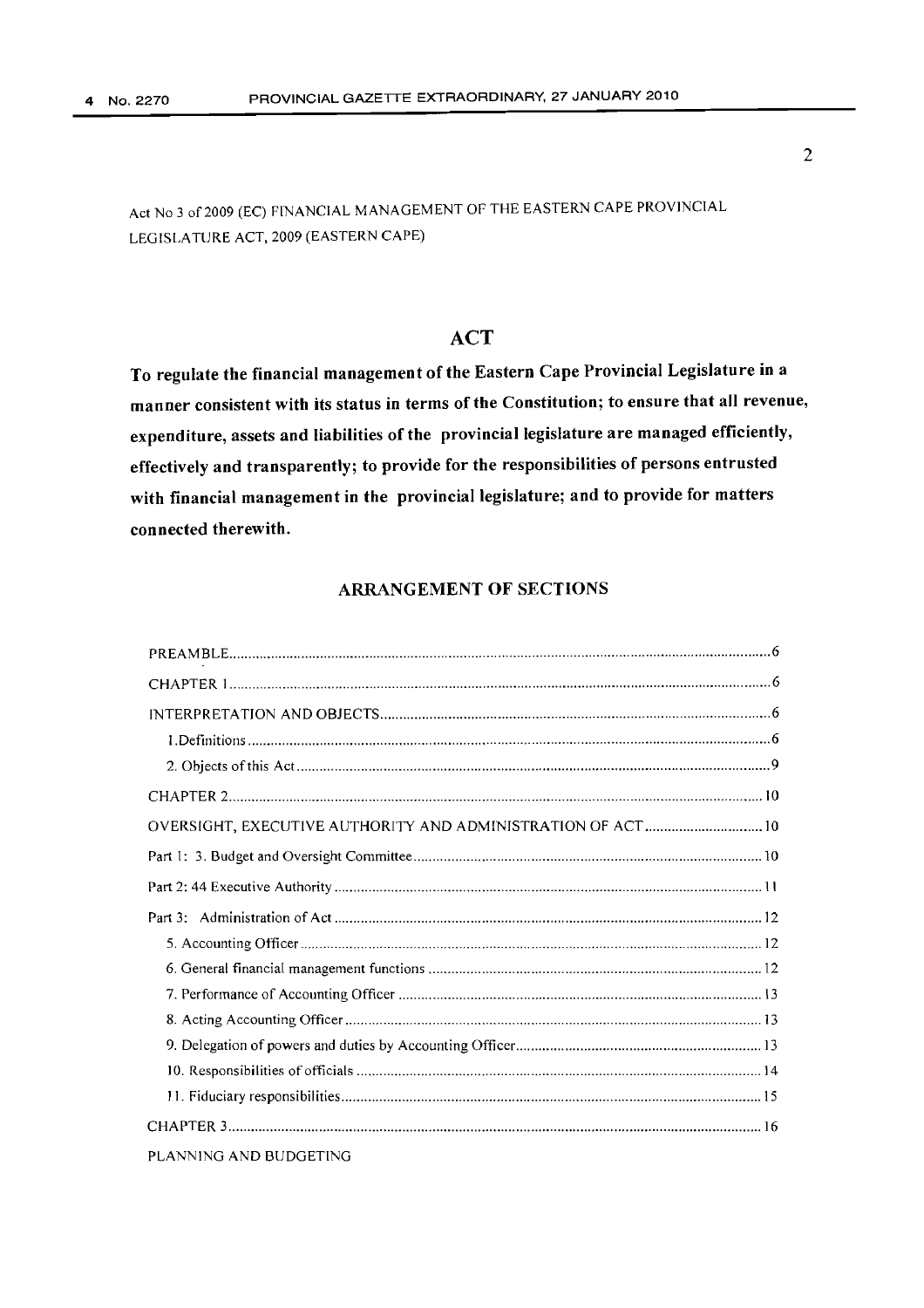# Act No 3 of 2009 (EC) FINANCIAL MANAGEMENT OF THE EASTERN CAPE PROVINCIAL LEGISLATURE ACT, 2009 (EASTERN CAPE)

| 16. Submission of drafts of strategic plan, annual performance plan and budget 18 |  |
|-----------------------------------------------------------------------------------|--|
|                                                                                   |  |
|                                                                                   |  |
|                                                                                   |  |
|                                                                                   |  |
|                                                                                   |  |
|                                                                                   |  |
|                                                                                   |  |
|                                                                                   |  |
|                                                                                   |  |
|                                                                                   |  |
|                                                                                   |  |
|                                                                                   |  |
|                                                                                   |  |
|                                                                                   |  |
|                                                                                   |  |
|                                                                                   |  |
|                                                                                   |  |
|                                                                                   |  |
|                                                                                   |  |
|                                                                                   |  |
|                                                                                   |  |
|                                                                                   |  |
|                                                                                   |  |
|                                                                                   |  |
|                                                                                   |  |
|                                                                                   |  |
|                                                                                   |  |
|                                                                                   |  |
| 39. Supply chain management policy                                                |  |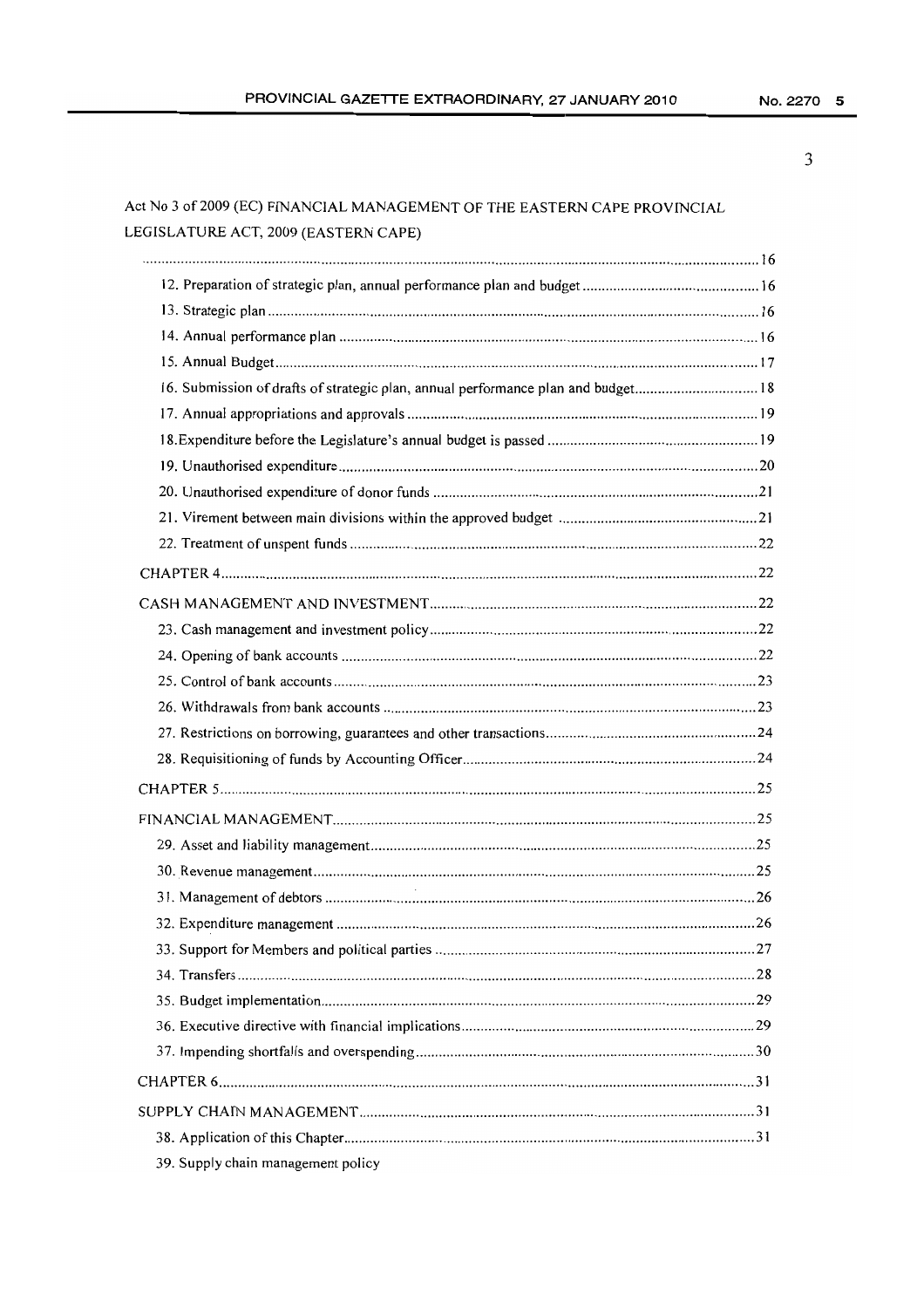# Act No 3 of2009 (EC) FINANCIAL MANAGEMENT OF THE EASTERN CAPE PROVINCIAL LEGISLATURE ACT, 2009 (EASTERN CAPE)

| <b>CHAPTER 9</b> |
|------------------|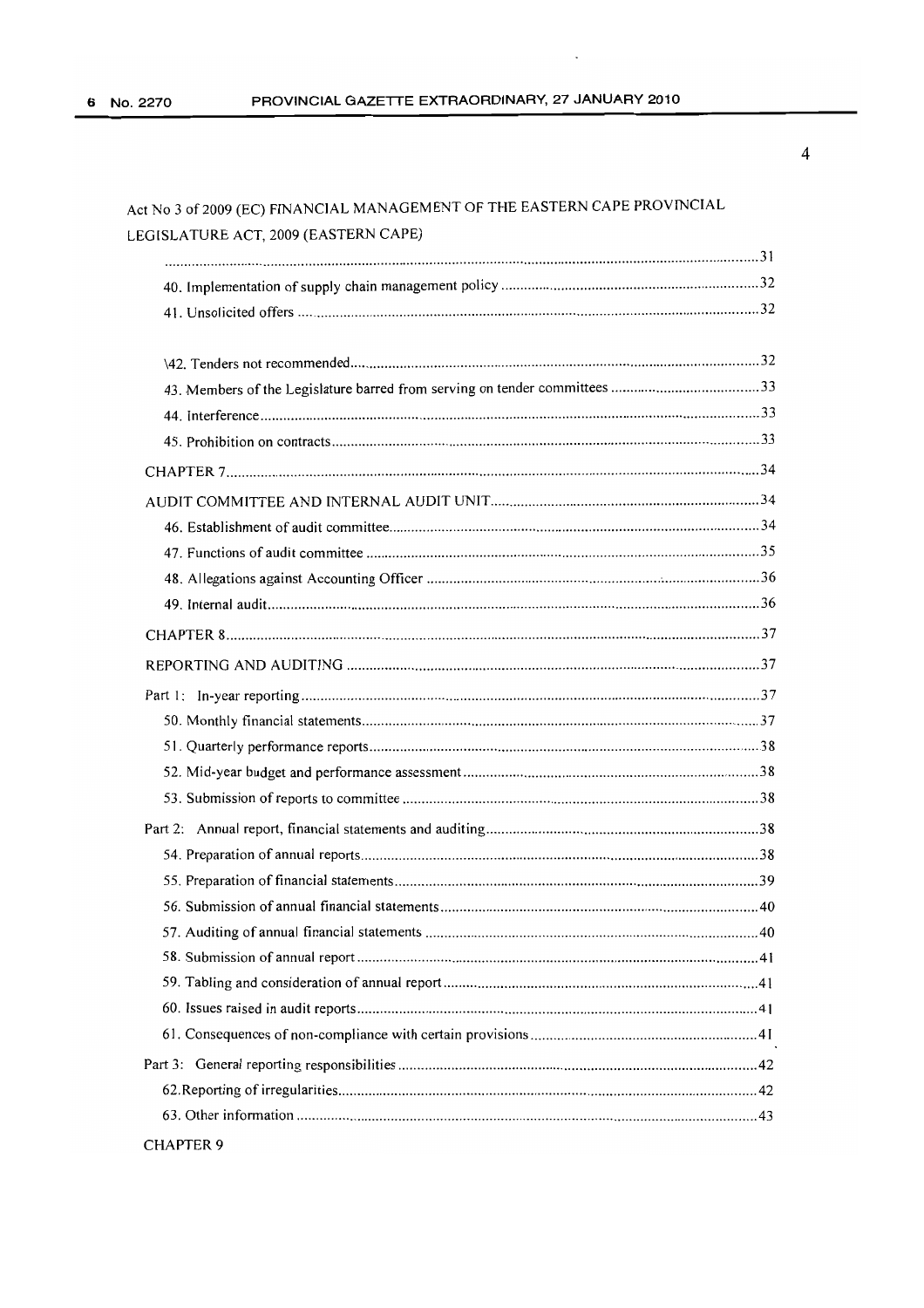# Act No 3 of 2009 (EC) FINANCIAL MANAGEMENT OF THE EASTERN CAPE PROVINCIAL LEGISLATURE ACT, 2009 (EASTERN CAPE)

| 70. Liability of functionaries exercising powers and functions in terms of this Act 47 |
|----------------------------------------------------------------------------------------|
|                                                                                        |
|                                                                                        |
|                                                                                        |
|                                                                                        |
| Matters that must be covered in The Legislature's supply chain management policy45     |
|                                                                                        |
|                                                                                        |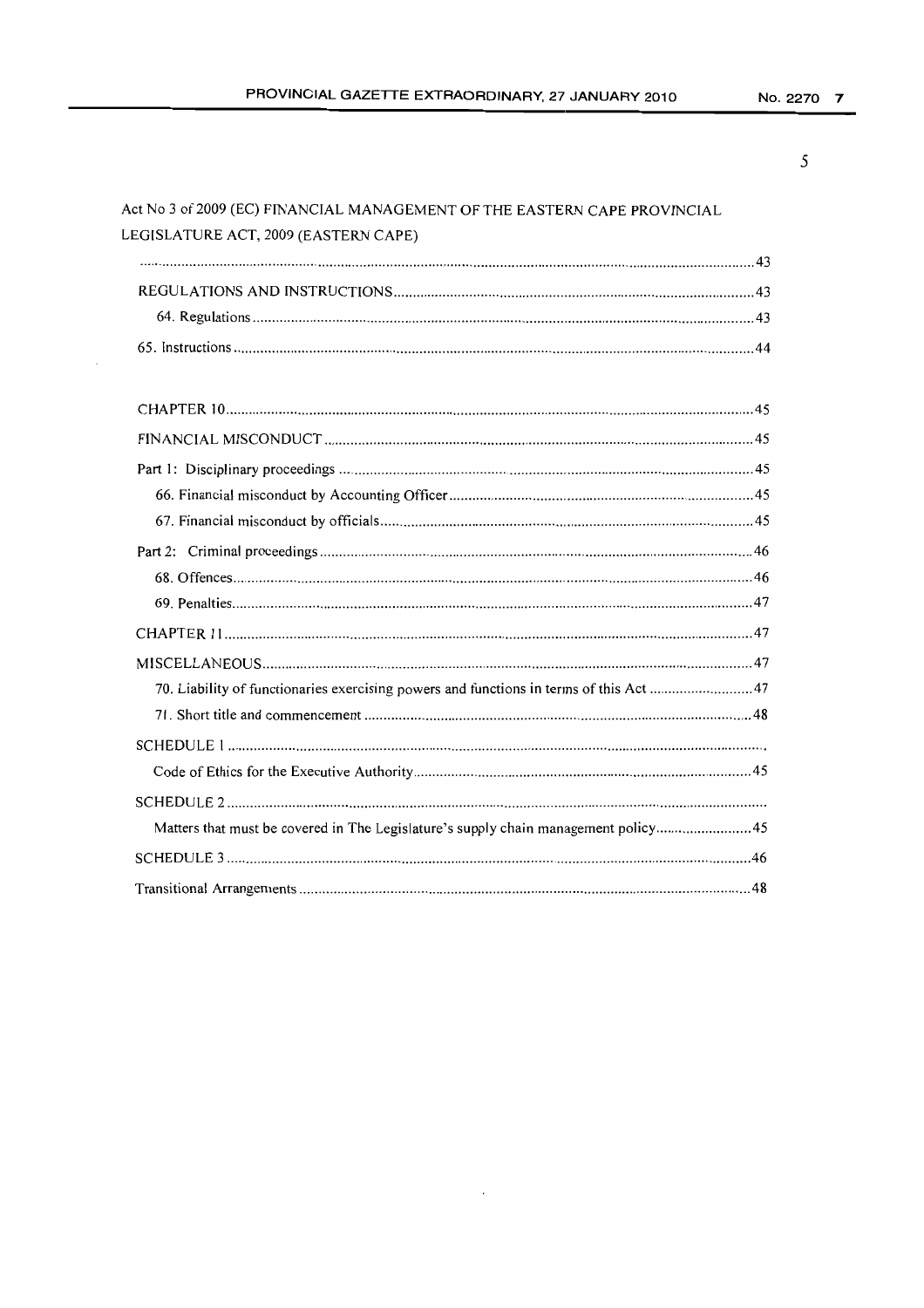# PREAMBLE

Recognising -

that the Legislature must be governed by the democratic values and principles in the Constitution

#### Therefore in order to -

- promote and maintain a high standard of professional ethics in the financial management of the Legislature;
- promote the efficient, economic, and effective use of resources allocated to the Legislature;
- ensure the transparent, accountable and sound management of the revenue, expenditure, assets and liabilities of the Legislature;

BE IT THEREFORE ENACTED by the Provincial Legislature of the Province of the Eastern Cape as follows -

# *CHAPTER] INTERPRETATIONAND OBJECTS*

## **Definitions**

1. In this Act, unless the context indicates otherwise—

"Accounting Officer" means the Secretary to the Legislature, and includes, where appropriate, a person acting as Secretary, duly appointed by the Executive authority in terms of section 4;

"annual provincial budget" means the annual provincial budget referred to in section 27(2) of the Public Finance Management Act;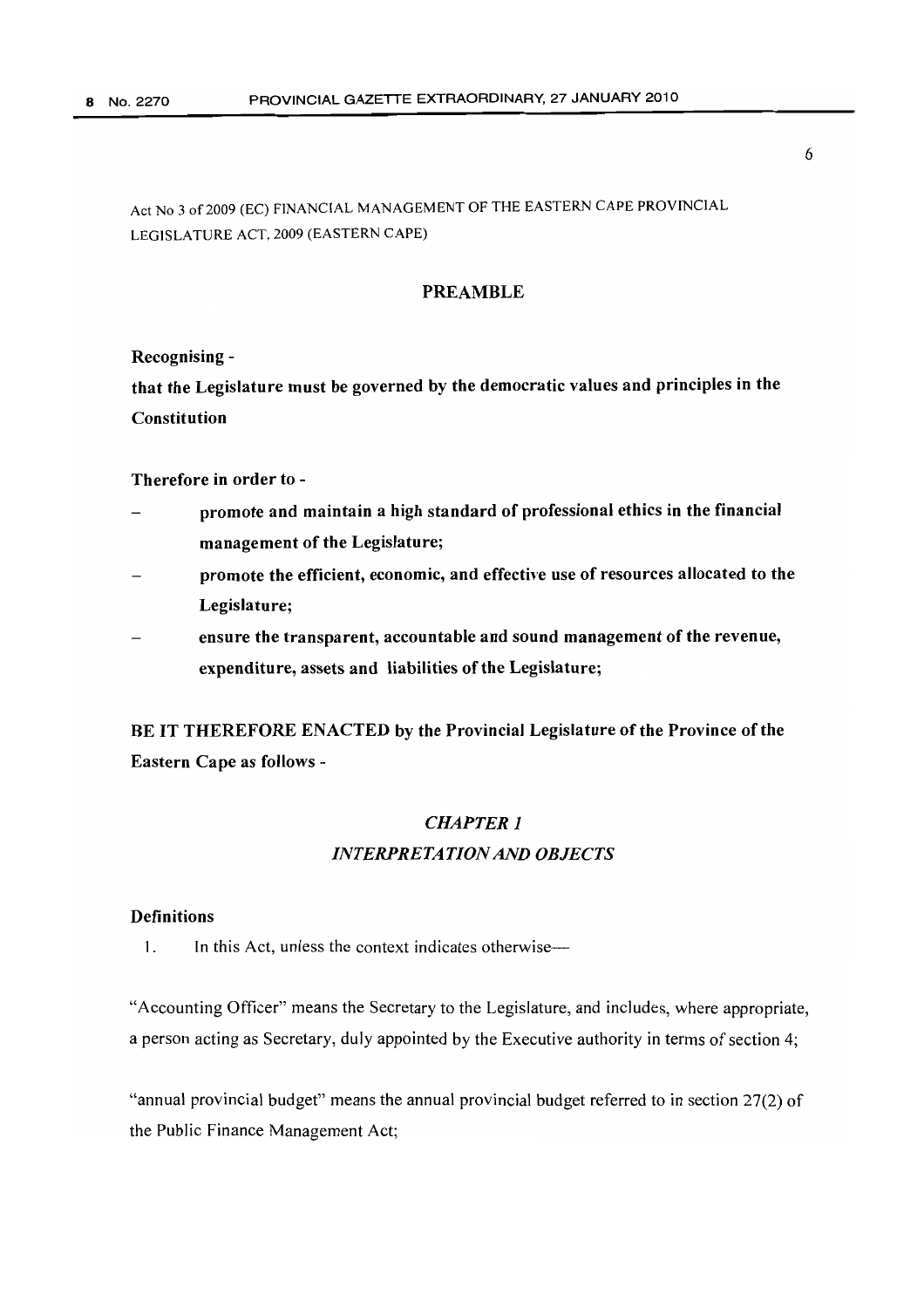Act No 3 of2009 (EC) FINANCIAL MANAGEMENT OF THE EASTERN CAPE PROVINCIAL LEGISLATURE ACT, 2009 (EASTERN CAPE)

"annual report", means the annual report referred to in section 54;

"approved budget" means the total amount of funds that the Legislature has -

- (a) appropriated from the Provincial Revenue Fund for the Legislature in a vote on a provincial appropriation Act; and
- (b) approved from the Legislature's own funds in terms of section  $15(2)(b)$ ;

"Budget and Oversight Committee" means a committee ofthe Legislature responsible for oversight in terms of this Act;

"Executive Authority" means the Speaker of the Legislature;

"financial year" means a year ending 31 March;

"fruitless and wasteful expenditure" means expenditure that was made in vain and would have been avoided had reasonable care been exercised;

"irregular expenditure" means expenditure, other than unauthorised expenditure, incurred in contravention of, or that is not in accordance with, a requirement of this Act or any other applicable legislation;

"Legislature" means the provincial legislature of the Province of the Province of the Eastern Cape

"main division" means one of the main segments into which the Legislature's approved budget is divided and which specifies the total amount which is appropriated and approved for the items under that segment;

"MEC" means the Member of the Executive Council responsible for Finance in the province;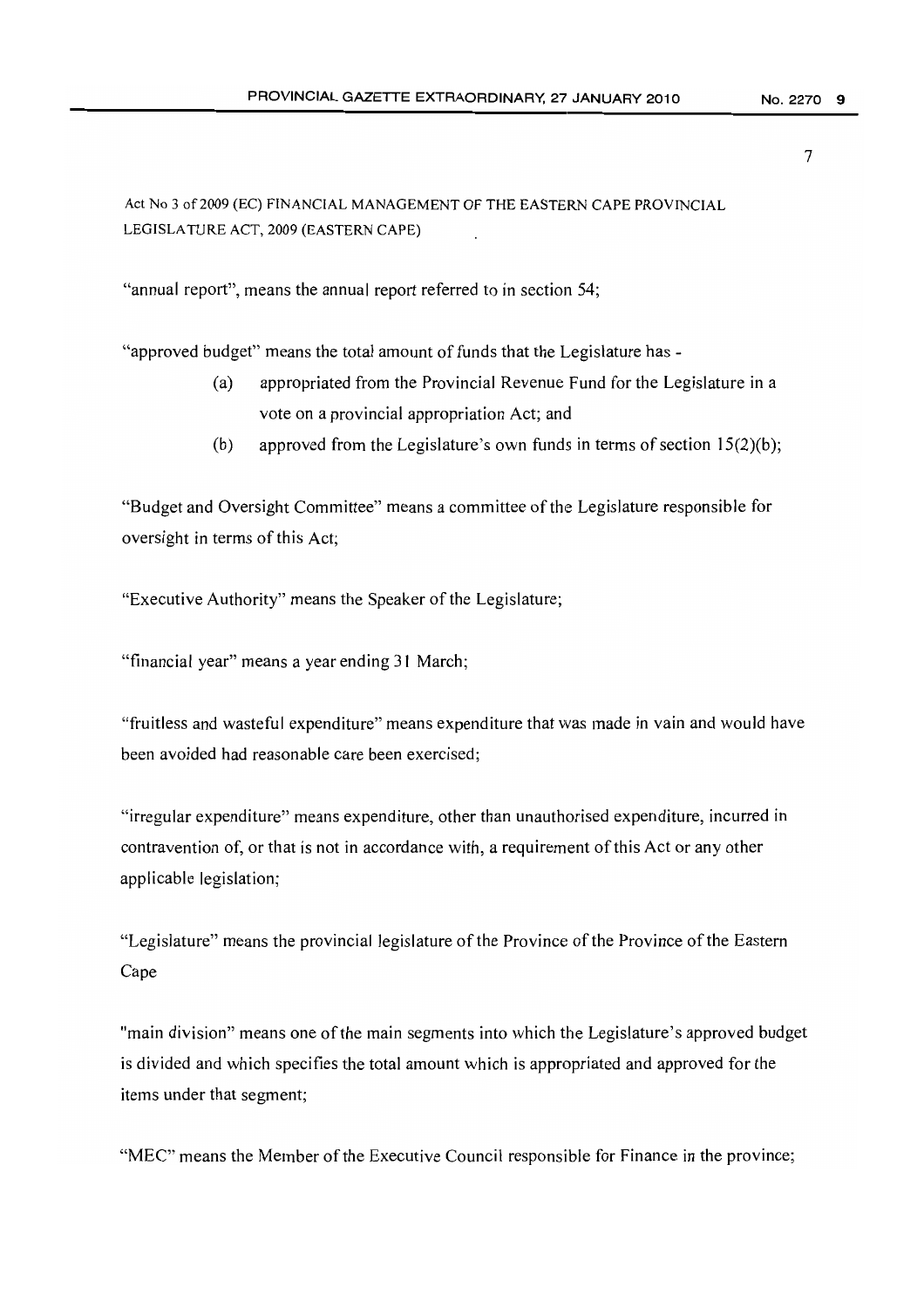"month" means a calendar month;

"official" means an employee of the Legislature or any other person to whom any function is delegated in terms of this Act;

"overspending"-

- (a) in relation to the approved budget of the Legislature means causing expenditure to exceed the amount appropriated and approved for the approved budget; or
- (b) in relation to a main division within the approved budget of the Legislature, means causing expenditure under the main division to exceed the amount appropriated or approved for that main division;

"person in the employ of the state" means

- (a) a member of the board of directors of any municipal entity;
- (b) an official of any municipality or municipal entity;
- (c) an employee of any national or provincial department, national or provincial public entity or constitutional institution within the meaning of the Public Finance Management Act;
- (d) a member of the accounting authority of any national or provincial public entity; or
- (e) an employee of The Legislature or a provincial legislature;

"political parties" means political parties represented in the Legislature;

"prescribed" means prescribed by regulation in accordance with section 64;

"Public Finance Management Act" means the Public Finance Management Act, 1999 (Act No. 1 of 1999);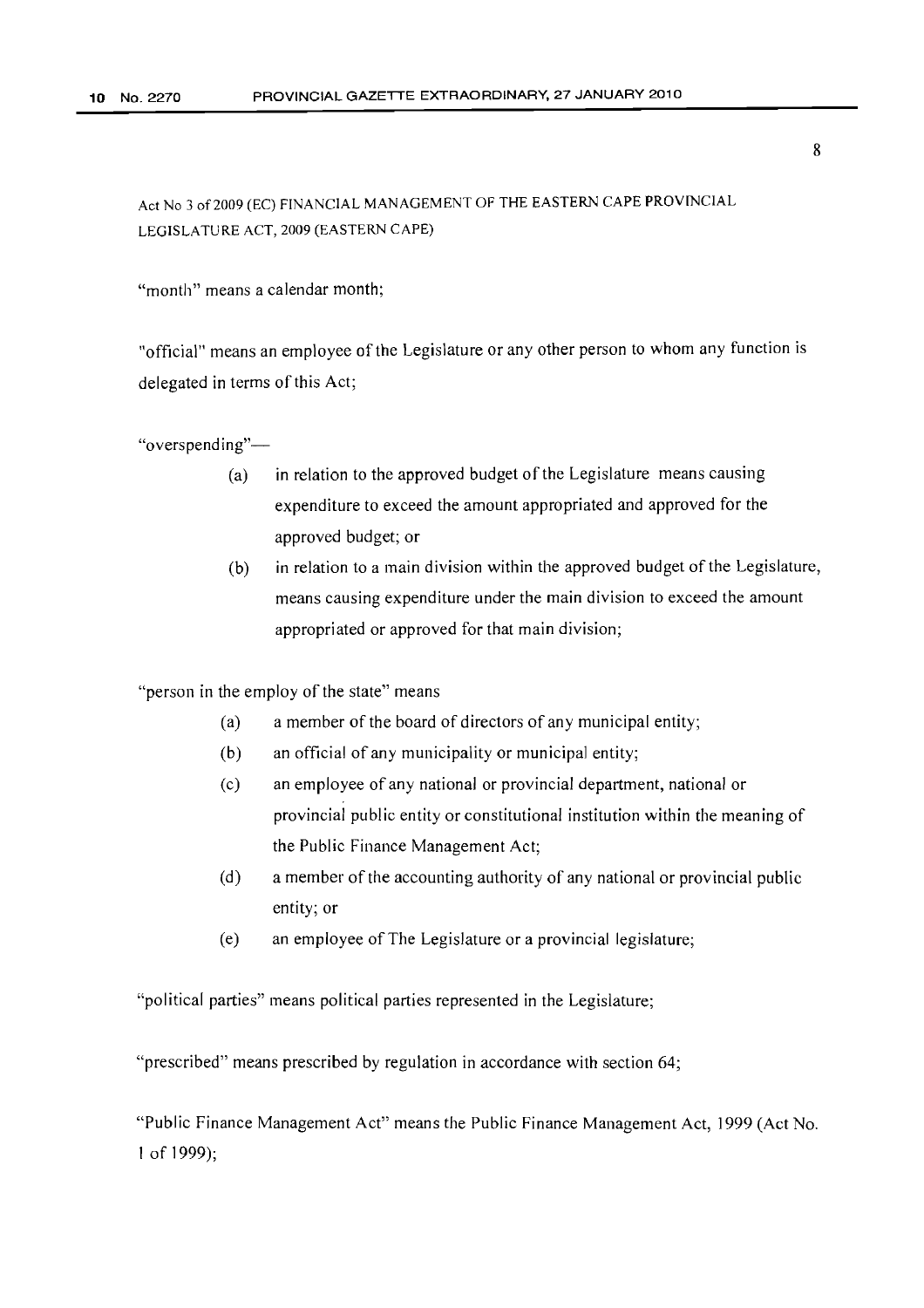Act No 3 of2009 (EC) FINANCIAL MANAGEMENT OF THE EASTERN CAPE PROVINCIAL LEGISLATURE ACT, 2009 (EASTERN CAPE)

"quarter" means any of the following periods in a financial year:

- (a) 1 April to 30 June;
- (b) 1 July to 30 September;
- (c) I October to 31 December; or
- (d) I January to 31 March;

"standards of generally recognised accounting practice" means an accounting practice complying with the standards issued by the Minister of Finance on the advice of the Accounting Standards Board;

"this Act" includes regulations issued in terms of section 65 and Schedules to the Act;

"unauthorised expenditure" means-

- (a) overspending of the Legislature's approved budget or a main division within that budget;
- (b) any expenditure from the Legislature's approved budget or a main division within that budget for a purpose unrelated to the approved budget or main division, subject to section 21; and
- (c) any expenditure of donor funds for a purpose not specified in the agreement with the donor; and

"vote" means that portion of the Legislature's budget which forms part of an appropriation Act and which specifies the total amount of funds to be appropriated from the Provincial Revenue Fund for the Legislature.

# Objects of this Act

- 2. (1) The objects of this Act are -
	- (a) to ensure transparency, accountability and sound management of the Legislature's revenue, expenditure, assets and liabilities;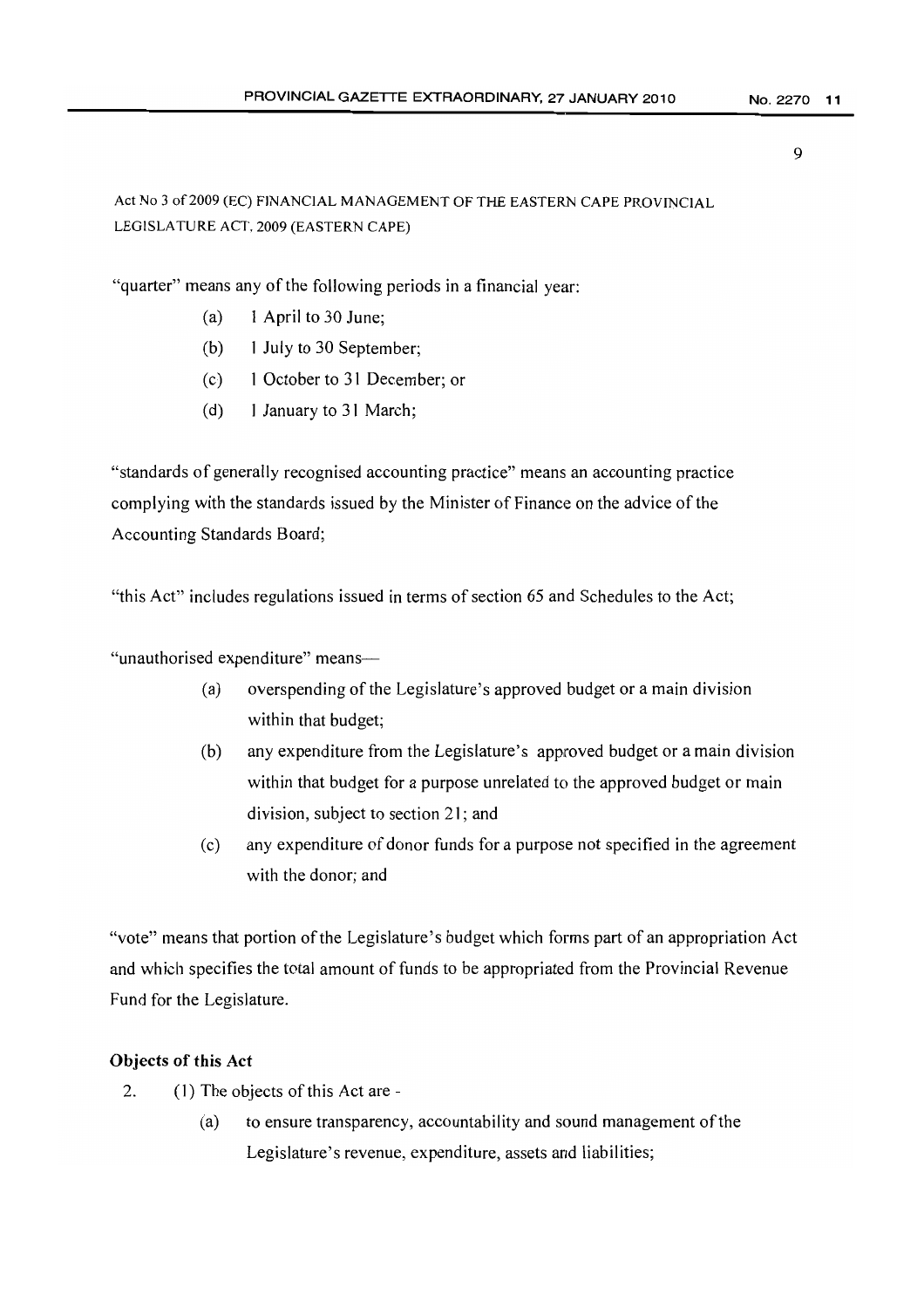- (b) to ensure a consultative relationship between the Legislature and the Provincial Treasury, conducted at a high level and based on respect for -
	- (i) the constitutional status of the Legislature;
	- (ii) the constitutional requirements for the tabling of money bills;
	- (iii) budget processes, standards of generally recognised accounting practice, uniform expenditure classifications and the treasury norms and standards established in terms of the Public Finance Management Act; and
	- $(iv)$  the fiscal policy of the provincial government to the extent that it is applicable to the Legislature;
- (c) to provide the Provincial Treasury with  $-$ 
	- (i) an opportunity to make comments on proposed annual budgets and adjustments budgets of the Legislature;
	- (ii) information on the proposed annual budget and adjustments budgets of the Legislature for inclusion in the provincial annual budget and adjustments budgets; and
	- (iii) regular information on expenditure by the Legislature; and
- (d) to provide for oversight of the Legislature's budgeting and expenditure through an appropriate committee of the Legislature.

# *CHAPTER* 2

#### *OVERSIGHT, EXECUTIVE AUTHORITYAND ADMINISTRATION OFACT*

#### *Part* 1: *Budget and Oversight Committee*

#### The Budget and Oversight Committee

3. (1) A Budget and Oversight Committee must maintain oversight of the financial management of the Legislature by among other things  $-$ 

> (a) considering the strategic plan, annual performance plan and budget tabled in the Legislature in terms of section  $16(1)$ ;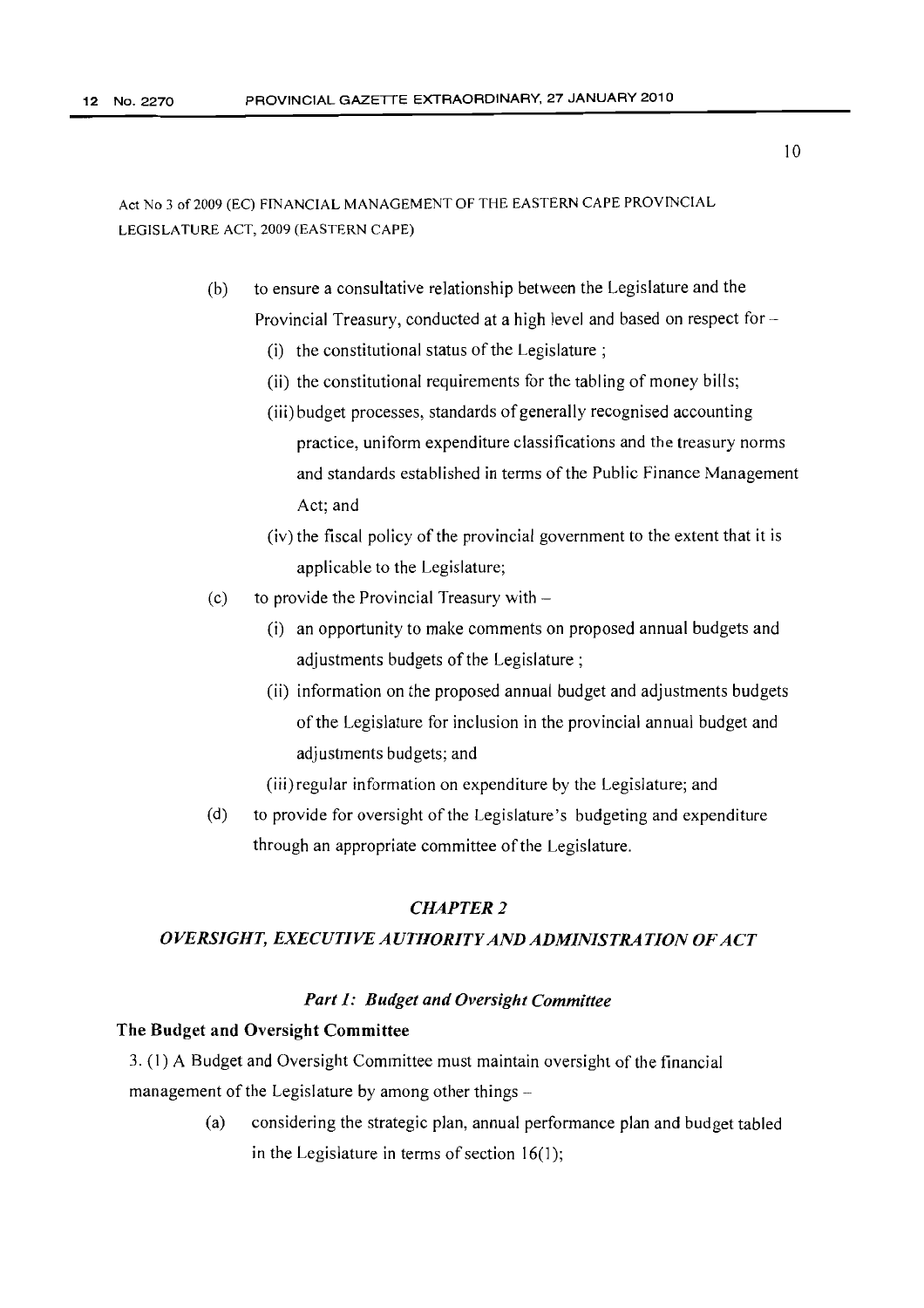- (b) considering instructions or directives issued by the Executive Authority in terms of this Act;
- (c) considering the annual report submitted to the Legislature in terms of section 59; and
- (d) performing any other functions specified in this Act or by the Rules ofthe Legislature, or consistent with the objects of this Act.
- (2) Representation on the Committee must be in accordance with the Rules of the Legislature except that the Speaker and the Deputy Speaker-
	- (a) may not be members of the Committee; and
	- $(b)$  may only attend the proceedings at the request of the Committee.
- (3) The Committee may require the Accounting Officer or any other official ofthe Legislature to appear before it.

(4) The Committee has the powers that committees of the Legislature have under section 115 of the Constitution and the Standing Rules of the Legislature.

# *Part* 2: *Executive Authority*

# Executive Authority

4. (1) The Speaker of the Legislature is the Executive Authority of the Legislature.

 $(2)$  The Executive Authority is responsible for the treasury functions in respect of the Legislature.

(3) The Executive Authority is accountable to the Legislature for the effective and efficient financial management of the Legislature.

- (4) The Executive Authority appoints the accounting officer
- (5) The Executive Authority must act in accordance with the Code of Ethics in Schedule 1.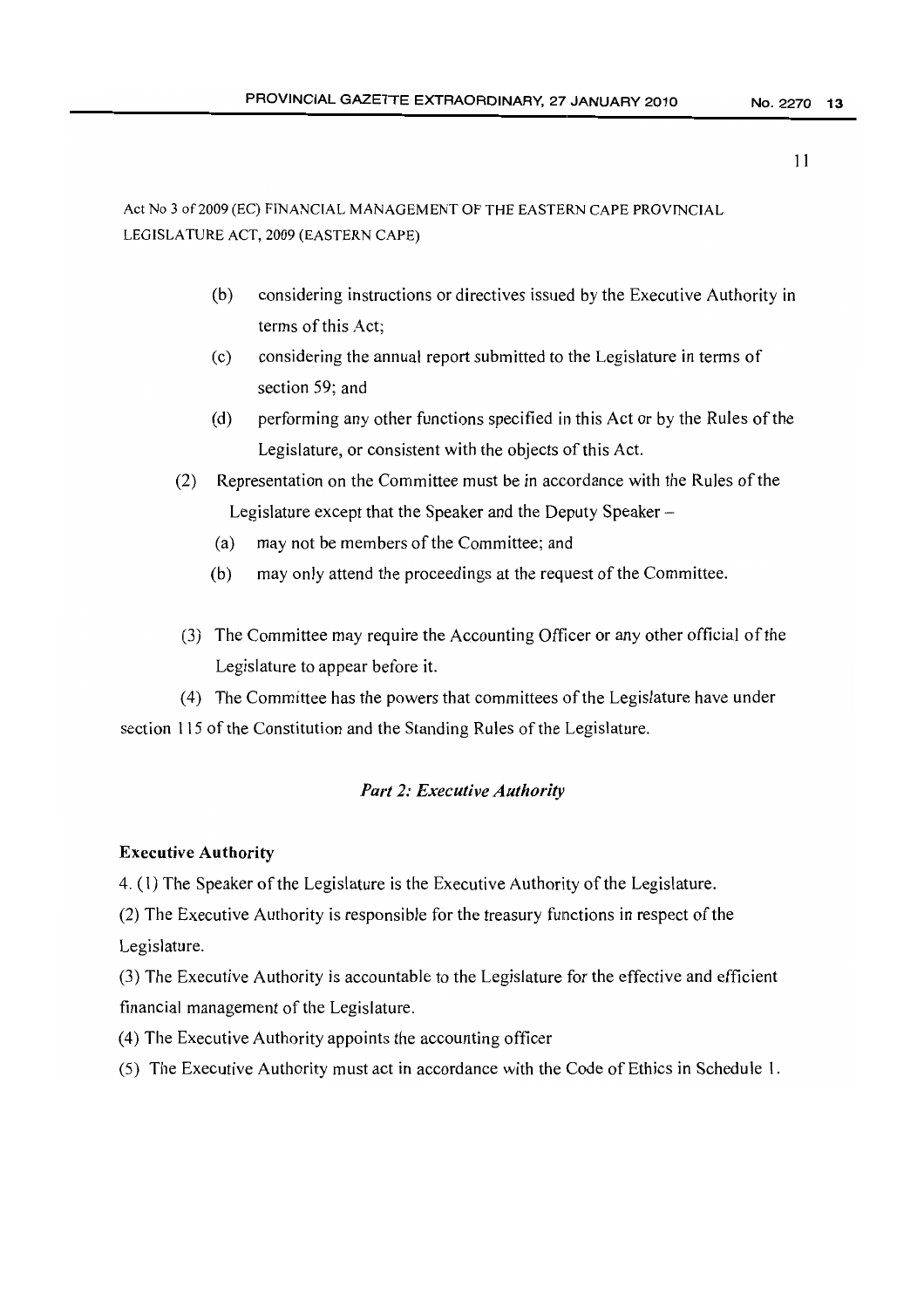Act No 3 of 2009 (EC) FINANCIAL MANAGEMENT OF THE EASTERN CAPE PROVINCIAL LEGISLATURE ACT, 2009 (EASTERN CAPE)

# *Part 3: Administration of Act*

#### Accounting Officer

5. (1) The Secretary to the Legislature is the Accounting Officer of the Legislature.

(2) The Accounting Officer is accountable to the Executive Authority for the financial management of the Legislature.

#### General financial management functions

 $6.(1)$  The Accounting Officer must ensure that  $-$ 

- (a) the Legislature's resources are used effectively, efficiently and transparently;
- (b) full and proper records of the financial affairs of the Legislature are kept;
- (c) the Legislature maintains effective, efficient and transparent systems of financial management, risk management, internal control and internal audit;
- (d) the Legislature complies with any obligations in relation to taxes, levies, duties, pensions, medical aid and auditing that may be imposed by legislation;
- (e) the Legislature has appropriate systems to manage the performance of its officials;
- (1) there are suitable training and awareness programmes related to financial management for officials of the Legislature;
- (g) unauthorised, irregular and fruitless and wasteful expenditure and other losses are prevented, and appropriate steps are taken where such expenditure has occurred;
- (h) disciplinary action is instituted against any employee of the Legislature who has allegedly committed an act of financial misconduct; and
- (i) when appropriate, criminal proceedings are initiated against any person who has allegedly committed an offence in terms of section 68.

 $(i)$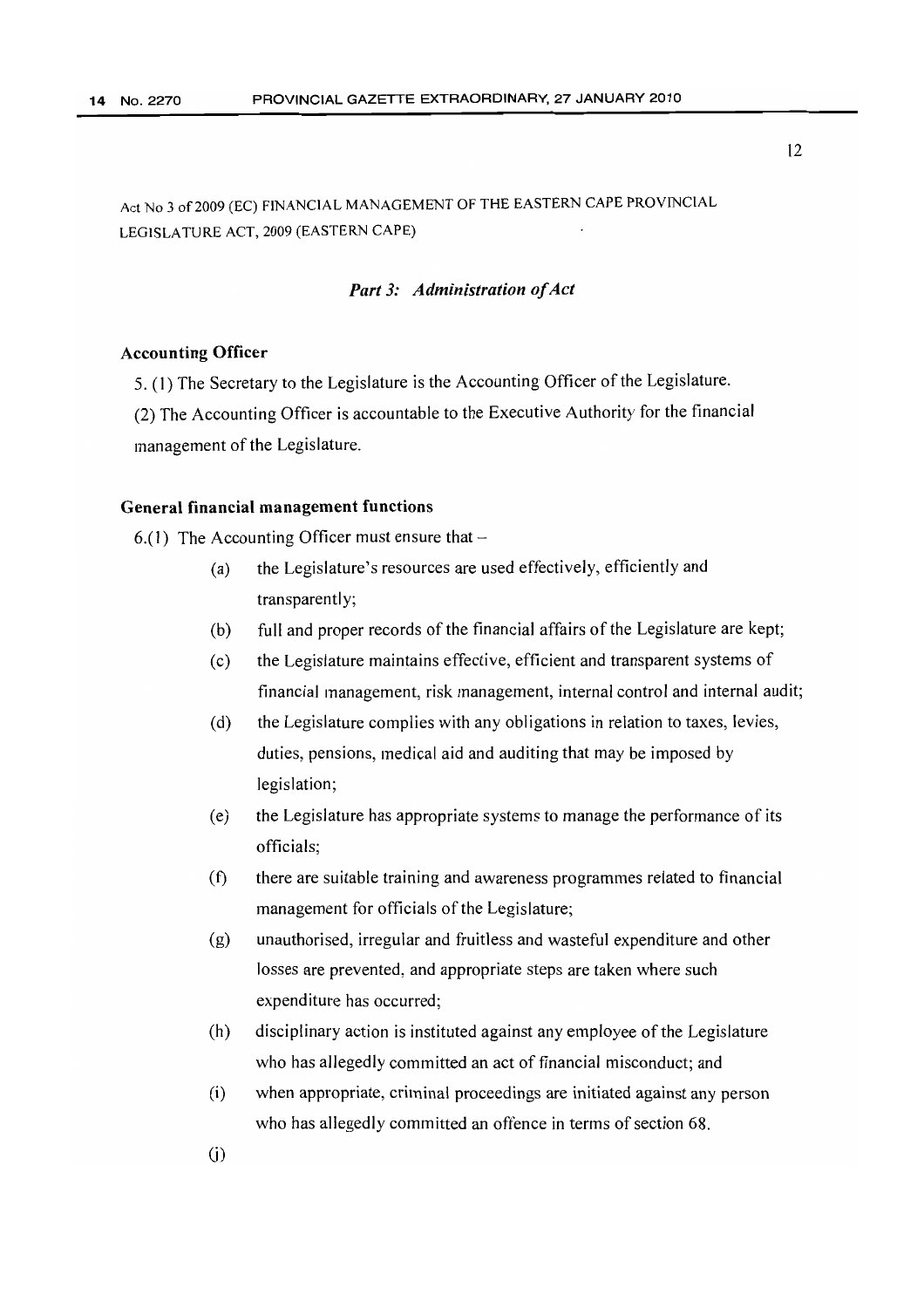Act No 3 of 2009 (EC) FINANCIAL MANAGEMENT OF THE EASTERN CAPE PROVINCIAL LEGISLATURE ACT, 2009 (EASTERN CAPE)

# Performance of Accounting Officer

7. (1) The Executive Authority and the Accounting Officer must conclude a written performance agreement for the Accounting Officer annually.

- (2) The performance agreement referred to in subsection  $(1)$  must
	- (a) be concluded within a reasonable time after the Accounting Officer is employed and thereafter within one week after the start of each financial year;
	- (b) specify performance standards linked to the objectives and targets of the Legislature's performance plan for the financial year;
	- (c) provide for an annual assessment ofthe Accounting Officer's performance by the Executive Authority; and
	- (d) specify the consequences of sub-standard performance.

(3) The provisions ofthis Act conferring responsibilities on the Accounting Officer are part of the performance agreement of an Accounting Officer.

(4) The annual assessment of the Accounting Officer's performance must take cognisance of the audit report on the annual financial statements of the Legislature.

# Acting Accounting Officer

8. (1) If the Accounting Officers is unable to perform the functions of the post for a period of fourteen days or less, those functions must be performed by another official designated in writing by the Accounting Officer.

(2) Ifthe post of Accounting Officer is vacant, or if the Accounting Officer is unable to perform the functions of the post for a period ofmore than 14 days, those functions must be performed by another official designated in writing by the Executive Authority.

# Delegation of authority and duties by Accounting Officer

9. (I) The Accounting Officer may delegate any authorities or duties conferred on the Accounting Officer by this Act to an official of the Legislature in accordance with a system of delegation.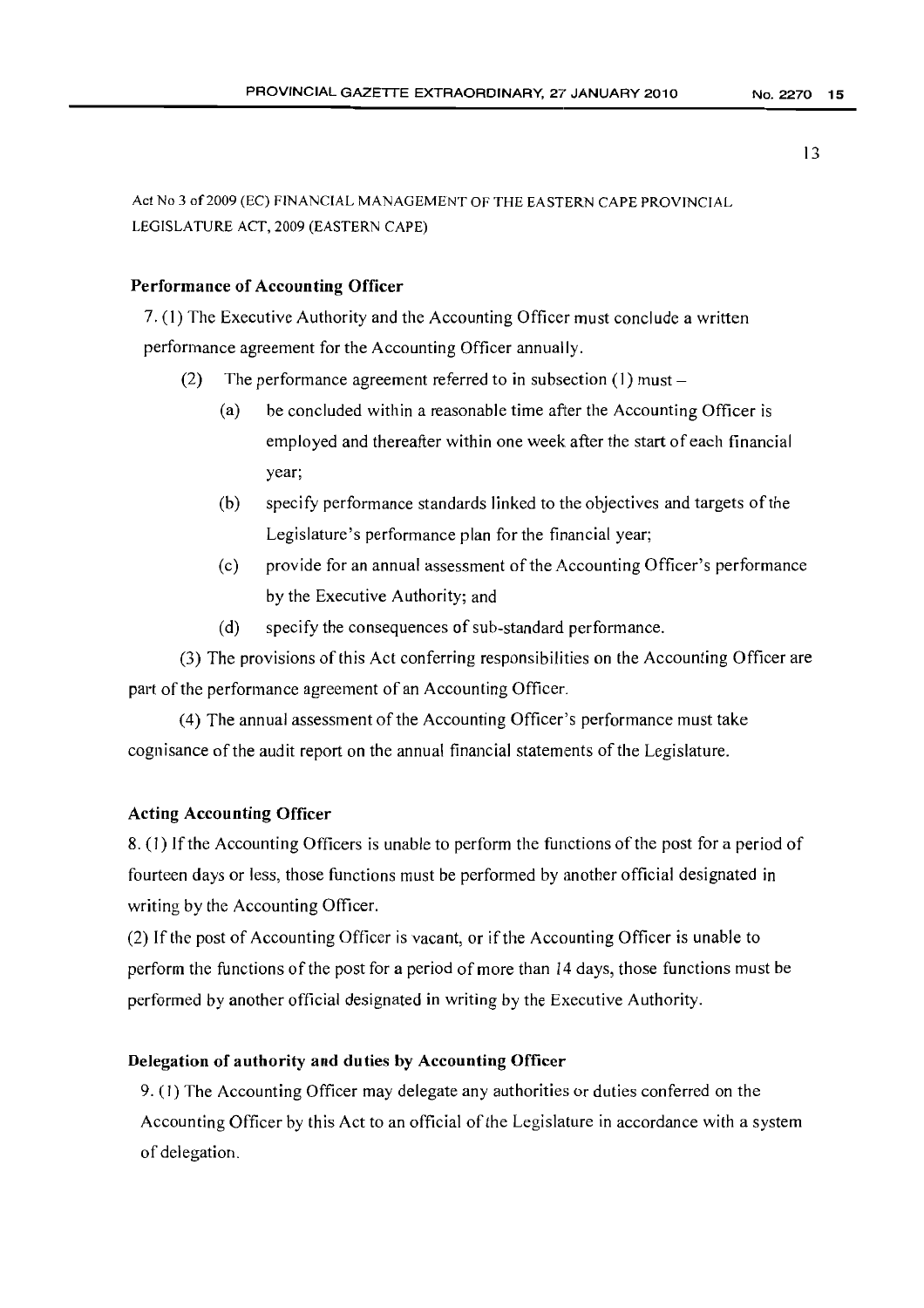(2) The Accounting Officer must develop the system of delegation in consultation with the Executive Authority and it must  $-$ 

- (a) maximise administrative and operational efficiency; and
- (b) provide adequate checks and balances in the financial management of the Legislature.
- (3) The Accounting Officer must regularly review delegations made in terms of subsection (1) and, if necessary, amend or withdraw any of those delegations.
	- (4) A delegation in terms of subsection  $(1)$ 
		- (a) must be in writing;
		- (b) is subject to any limitations and conditions the Accounting Officer may impose;
		- (c) may be to an individual or to the holder of a specific post in the administration of the Legislature;
		- (d) may authorise that official to sub-delegate, in writing, the delegated power or duty to another official, or to the holder of a specific post in the administration of the Legislature; and
		- (e) does not divest the Accounting Officer of responsibility for the exercise of the delegated power or the performance of the delegated duty.

(5) The Accounting Officer may confirm, vary or revoke any decision taken by an official in terms of a delegation under subsection (I), subject to any rights that may have become vested as a consequence of the decision.

## Responsibilities of officials

10. Every official must  $-$ 

- (a) comply with the provisions ofthis Act, to the extent applicable to that official;
- (b) comply with the terms of any delegation in terms of section 9; and
- (c) take all reasonable steps within that official's area of responsibility to ensure that  $-$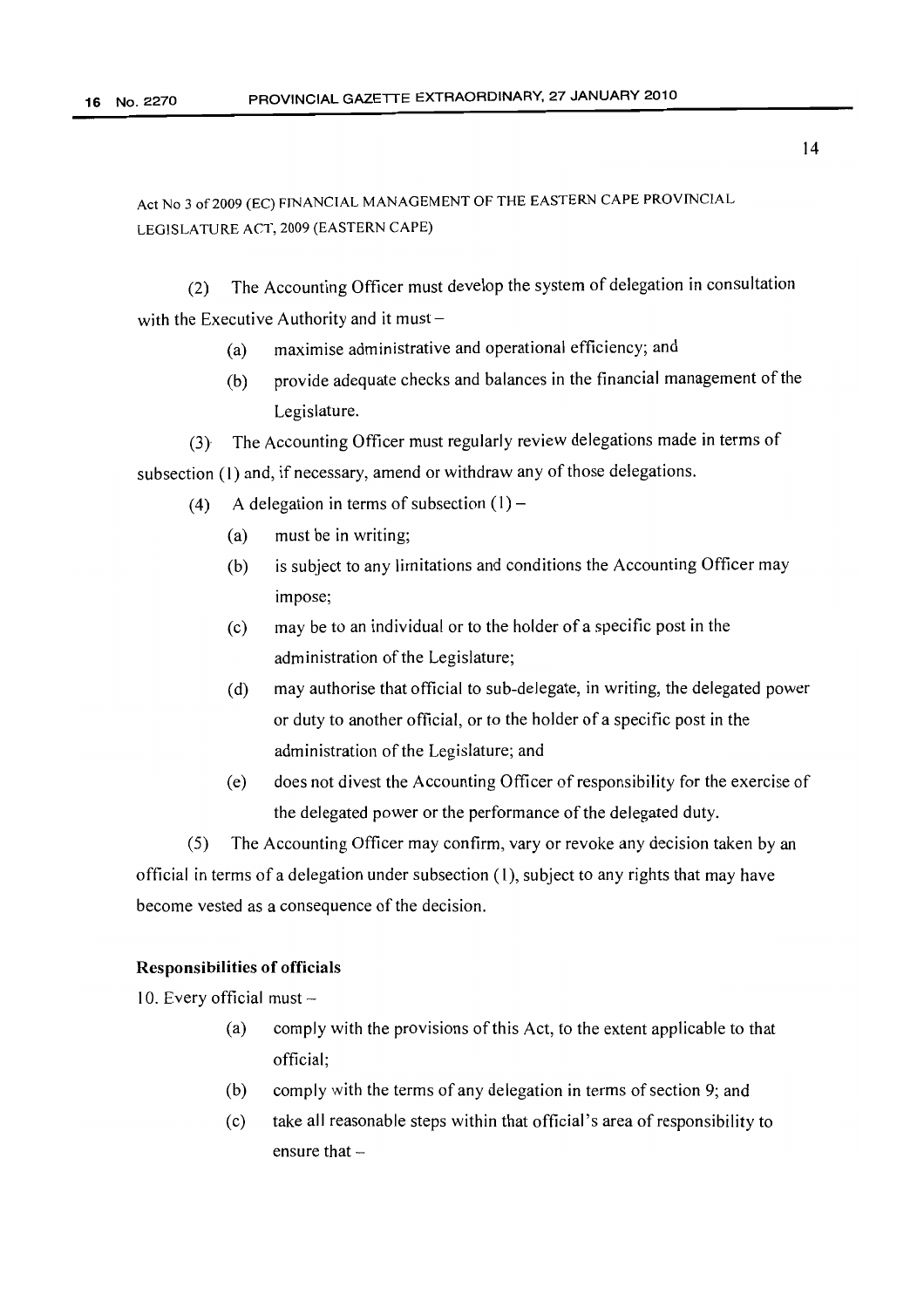- (i) the Legislature's system of financial management and internal control is implemented diligently;
- (ii) the Legislature's financial and other resources are used effectively, efficiently and transparently;
- (iii) any unauthorised expenditure, irregular expenditure, fruitless and wasteful expenditure and other losses are prevented, and, when such expenditure or losses occur, are reported to the Accounting Officer;
- (iv) all revenue due to the Legislature is collected; and
- (v) the Legislature's assets and liabilities are managed effectively, and that assets are safeguarded and maintained to the extent necessary.

#### Fiduciary responsibilities

11. (1) The Accounting Officer and other officials with responsibility under this Act must -

- (a) act with fidelity, honesty, integrity and in the best interests of the Legislature in managing its financial affairs;
- (b) disclose all material facts which are available to that person or reasonably discoverable, and which in any way might influence any *decision* or action in terms of this Act; and
- (c) seek to prevent any prejudice to the financial interests and good reputation of the Legislature.
- (2) For the purposes of subsection  $1(b)$ , any disclosure must be made
	- (a) in the case of the Accounting Officer to the Executive Authority; and
	- (b) in the case of any other person, to the Accounting Officer.
- (3) No person having any responsibility under this  $Act -$ 
	- (a) may act in a way that is inconsistent with the Act; or
	- (b) may use their position or any confidential information obtained in the exercise of their responsibilities for personal gain or to benefit improperly themselves or any other person.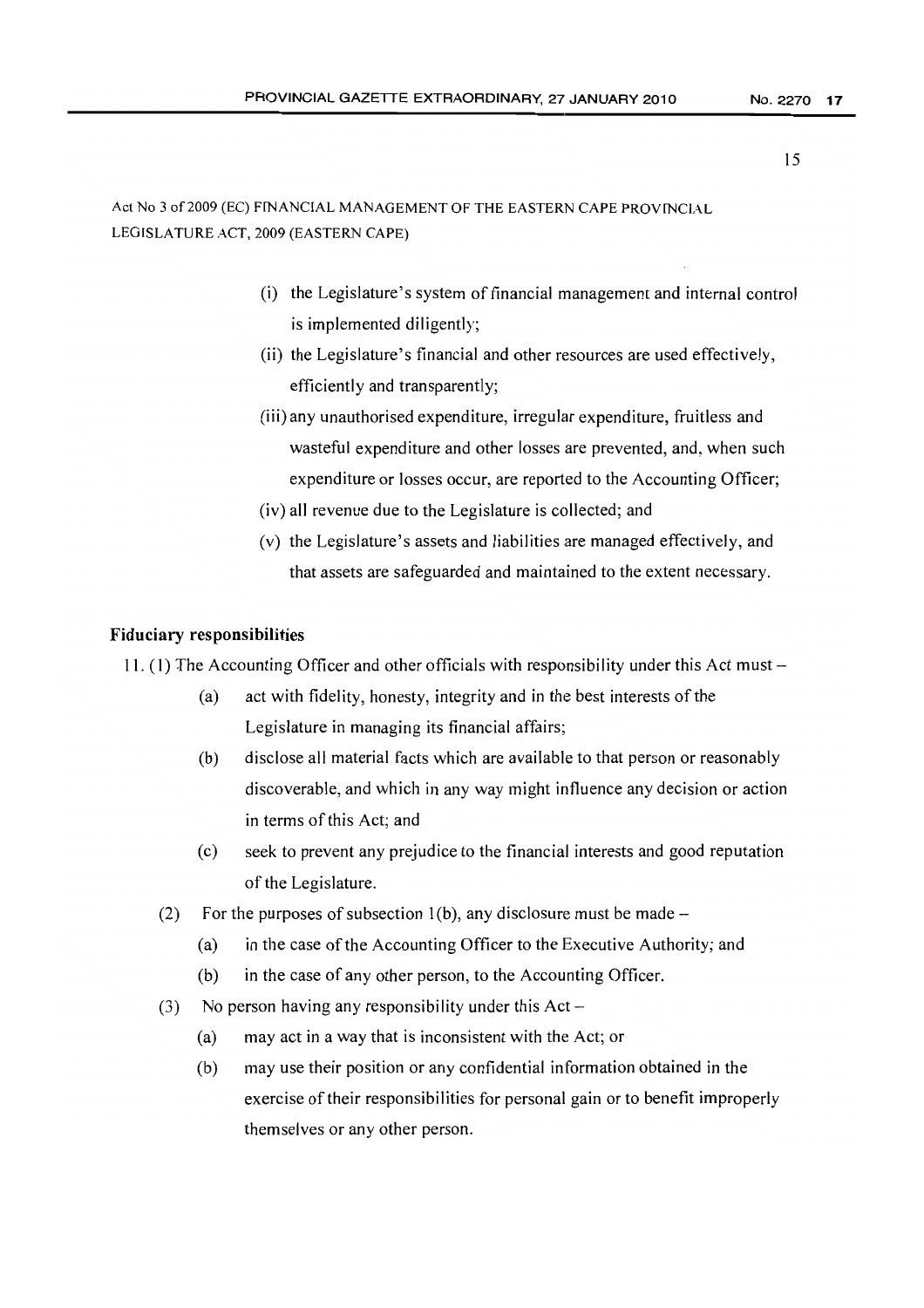Act No 3 of 2009 (EC) FINANCIAL MANAGEMENT OF THE EASTERN CAPE PROVINCIAL LEGISLATURE ACT, 2009 (EASTERN CAPE)

# *CHAPTER* 3 *PLANNING AND BUDGETING*

# Preparation of strategic plan, annual performance plan and budget

- 12. The Executive Authority must  $-$ 
	- (a) oversee the preparation of the Legislature's strategic plan, annual performance plan, budget and adjustments budgets in accordance with this Chapter; and
	- (b) table the strategic plan and annual performance plan in the Legislature.

#### Strategic Plan

13.(1) The Accounting Officer must, within six months after an election of the Legislature, prepare and present to the Executive Authority a draft strategic plan for the Legislature.

- (2) The strategic plan for the Legislature's administration must-
	- (a) cover the following five years or other period determined by the Legislature;
	- (b) specify the priorities of the Legislature's administration for the period of the plan;
	- (c) include objectives and outcomes for each programme ofthe Legislature;
	- (d) include multi-year projections of all revenue and expenditure; and
	- (e) include performance measures and indicators for assessing the administration's performance in implementing the strategic plan.

# Annual performance plan

14. (1) The Accounting Officer must, within ten months prior to the start of the financial year, prepare a draft annual performance plan for the Legislature and present it to the Executive Authority.

(2) The annual performance plan must  $-$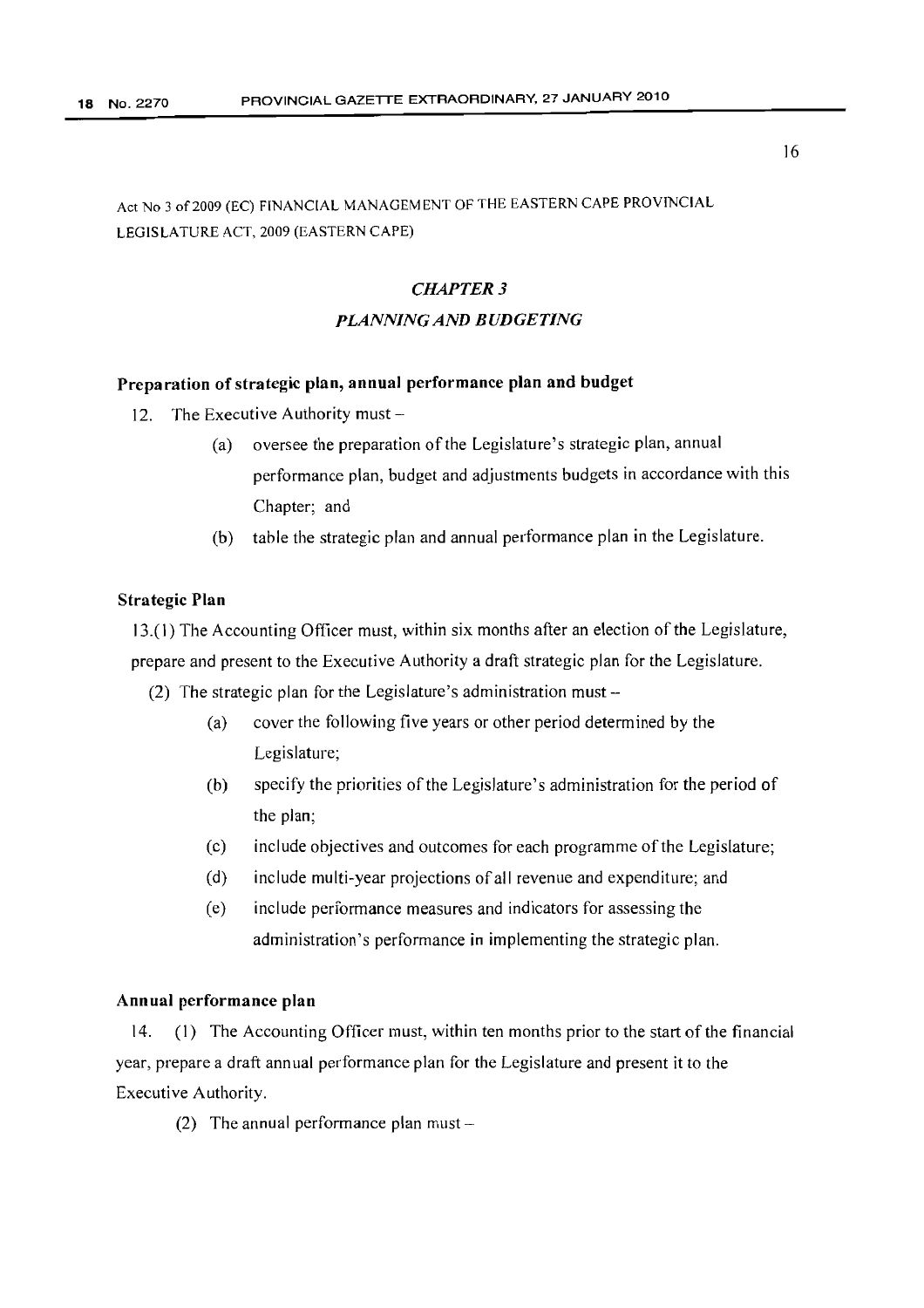# Act No 3 of 2009 (EC) FINANCIAL MANAGEMENT OF THE EASTERN CAPE PROVINCIAL LEGISLATURE ACT, 2009 (EASTERN CAPE)

- (a) cover the following financial year and the two financial years thereafter or other period determined by the Legislature;
- (b) indicate any changes to the Legislature's priorities as set out in the strategic plan prepared in terms of section 13;
- (c) update the projections of revenue and expenditure presented in the strategic plan;
- (d) specify performance targets related to each of the performance measures and indicators for assessing the Legislature's performance in achieving the objectives and outcomes detailed in the strategic plan; and
- (e) provide details ofthe Legislature's donor funded projects, including
	- (i) the donors and the amounts being given;
	- (ii) the purposes of the projects; and
	- (iii) performance measures and indicators for assessing the Legislature's performance in achieving the purposes of the projects.

# Annual Budget

15. (I) The Accounting Officer must, within ten months prior to the start ofthe financial year, prepare a draft budget for the Legislature and present it to the Executive Authority.

- (2) The Legislature's budget must  $-$ 
	- (a) cover the following financial year and the two financial years thereafter or other period determined by the Legislature;
	- (b) specify the Legislature's expected revenues distinguishing between
		- (i) funds to be appropriated through the annual provincial budget;
		- (ii) funds that are a direct charge against the Provincial Revenue Fund; and
		- (iii) funds derived from the Legislature's own revenue sources, excluding donor funds;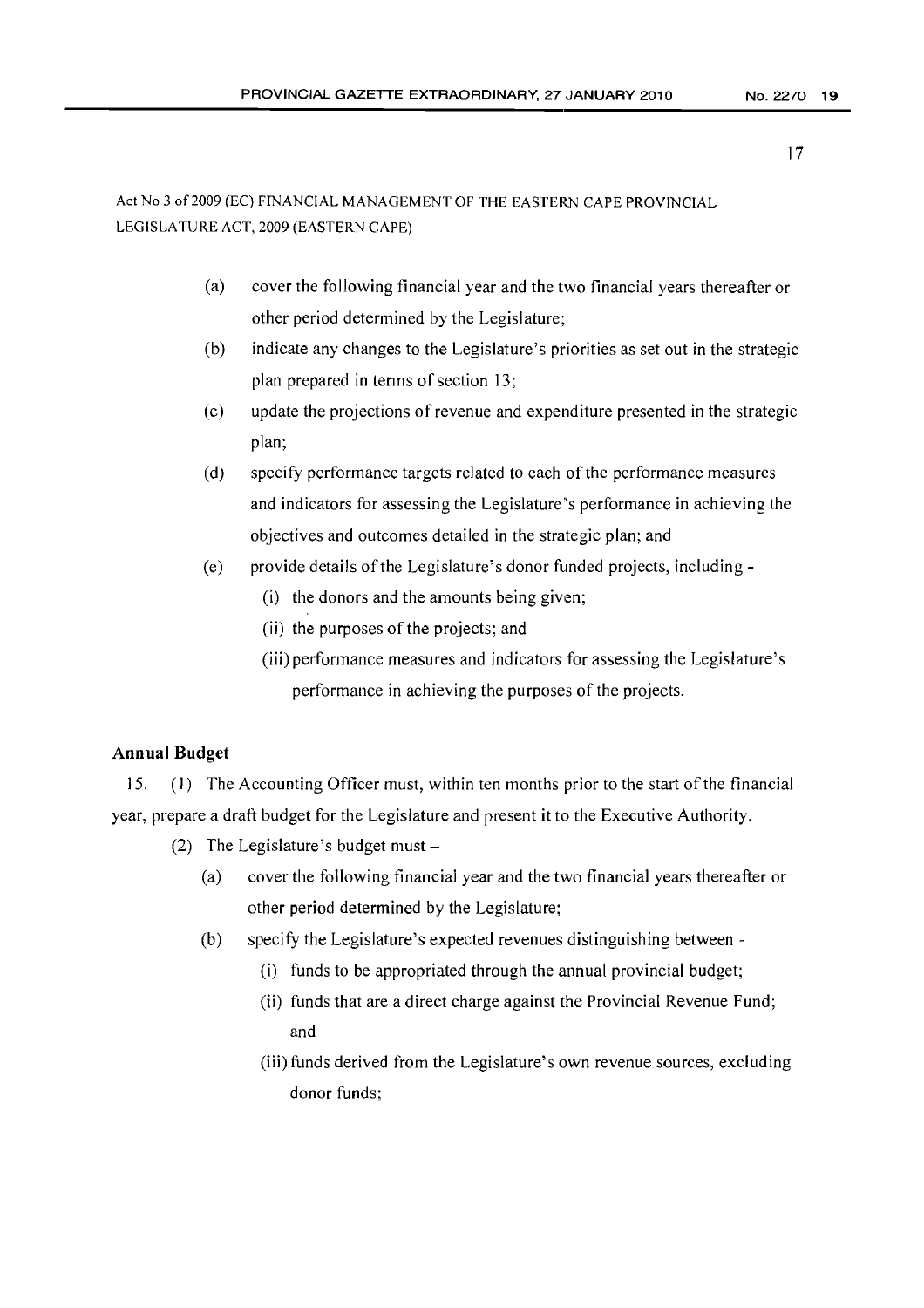- (c) specify the Legislature's proposed expenditure requirements per main division within the budget, distinguishing between the sources of funds identified in paragraph (b);
- (d) specify the purpose of each main division within the budget and provide explanations and other information substantiating the amounts proposed in terms of paragraphs (b) and (c);
- (e) specify the allocations to Members of the Legislature and political parties made in terms section 33, providing details of the different purposes for which allocations are made and the amounts allocated for such purposes;
- (f) provide details of all transfers to other entities;
- (g) contain a schedule of planned expenditure under the Legislature's donor funded projects; and
- (h) be in a prescribed format.

#### Submission of drafts of strategic plan, annual performance plan and budget

16. (1) The Executive Authority must table in the Legislature, for referral to the Committee -

- (a) the draft strategic plan of the Legislature, within ten working days of receiving it from the Accounting Officer;
- (b) the draft annual performance plan and draft budget, at least one month before the draft budget must be submitted to the Provincial Treasury;
- (c) the draft adjustments budget, at least one month before the adjustments budget must be submitted to the Provincial Treasury; and
- (d) any draft revisions to the approved allocations ofthe Legislature's own funds.
- (2) The Executive Authority must  $-$ 
	- (a) after consultation with the MEC, determine a process for submitting the Legislature's budget and adjustments budget to the Provincial Treasury;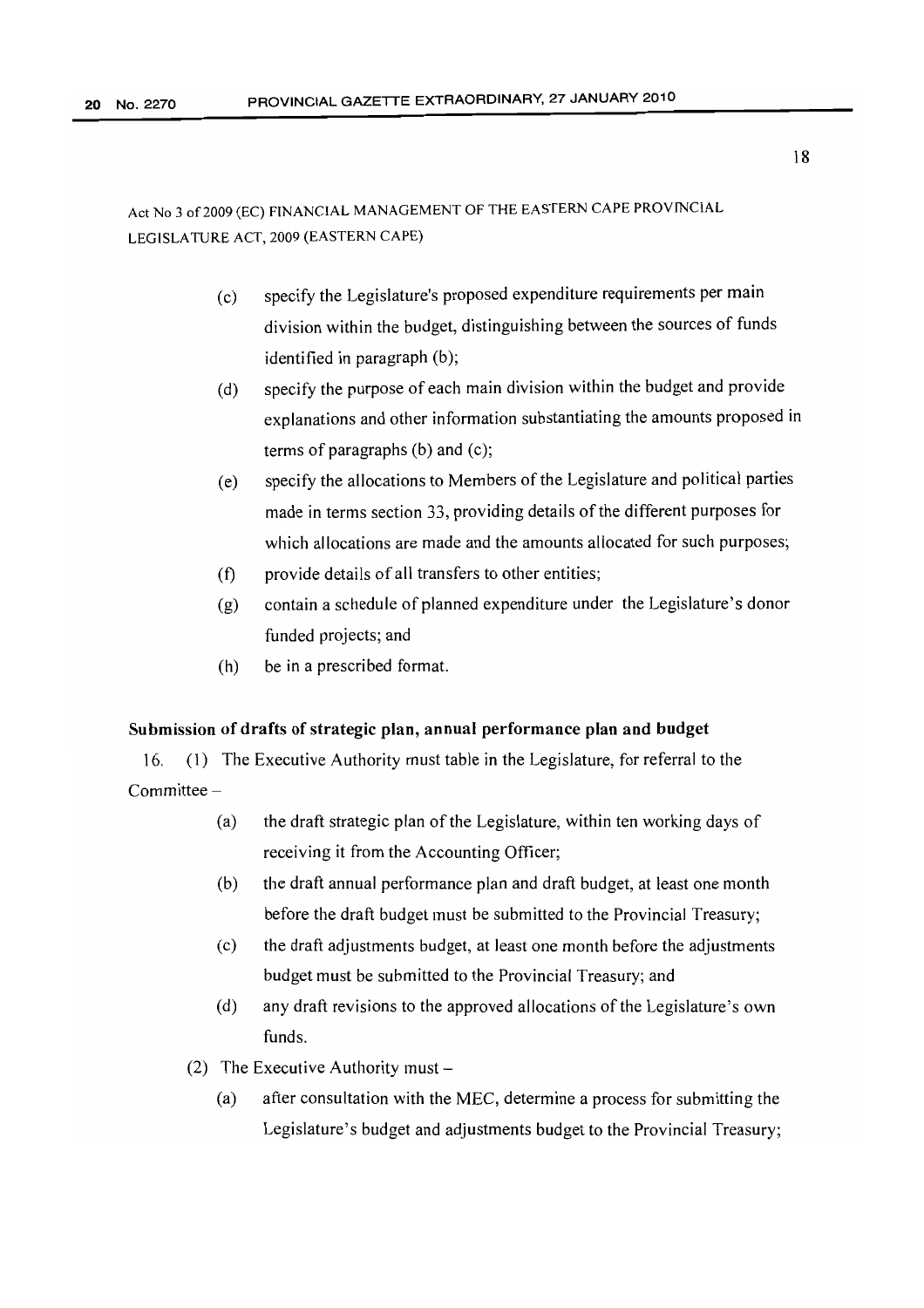Act No 3 of2009 (EC) FINANCIAL MANAGEMENT OF THE EASTERN CAPE PROVINCIAL LEGISLATURE ACT, 2009 (EASTERN CAPE)

- (b) determine the budget of the Legislature after consultation with the MEC before the budget and adjustment budgets are finalised and the provincial budget is introduced; and
- (c) submit the budget and adjustments budget to the Provincial Treasury.

(3) The budget determined by the Speaker may be amended by the Legislature after introduction in terms of the legal mechanisms developed by the Legislature.

# Annual appropriations and approvals

17. (I) For each financial year, the Legislature must -

- (a) appropriate funds contemplated in section  $15(2)(b)(i)$  in the annual provincial budget; and
- (b) approve the use of the funds contemplated in section  $15(2)(b)(iii)$ .
- (2) Any revision of an appropriation in terms of subsection (1)(a) must be made  $-$ 
	- (a) by a provincial adjustments budget referred to in section  $31$  of the Public Finance Management Act; and
	- (b) in accordance with the procedure set out in section 16(2).
- (3) Any revision of an approval in terms of subsection  $(1)(b)$  must be approved by the Legislature.

## Expenditure before the Legislature's annual budget is passed

18. (1) If the Legislature does not pass its annual budget before the start of the financial year to which it relates -

- (a) funds may be withdrawn from the Provincial Revenue Fund for the requirements of the Legislature during that financial year as a direct charge against the Fund until the budget is passed; and
- (b) funds from the Legislature's own revenue sources may be used to meet the requirements of the Legislature.
- (2) Funds made available to the Legislature in terms of subsection (1) may not  $-$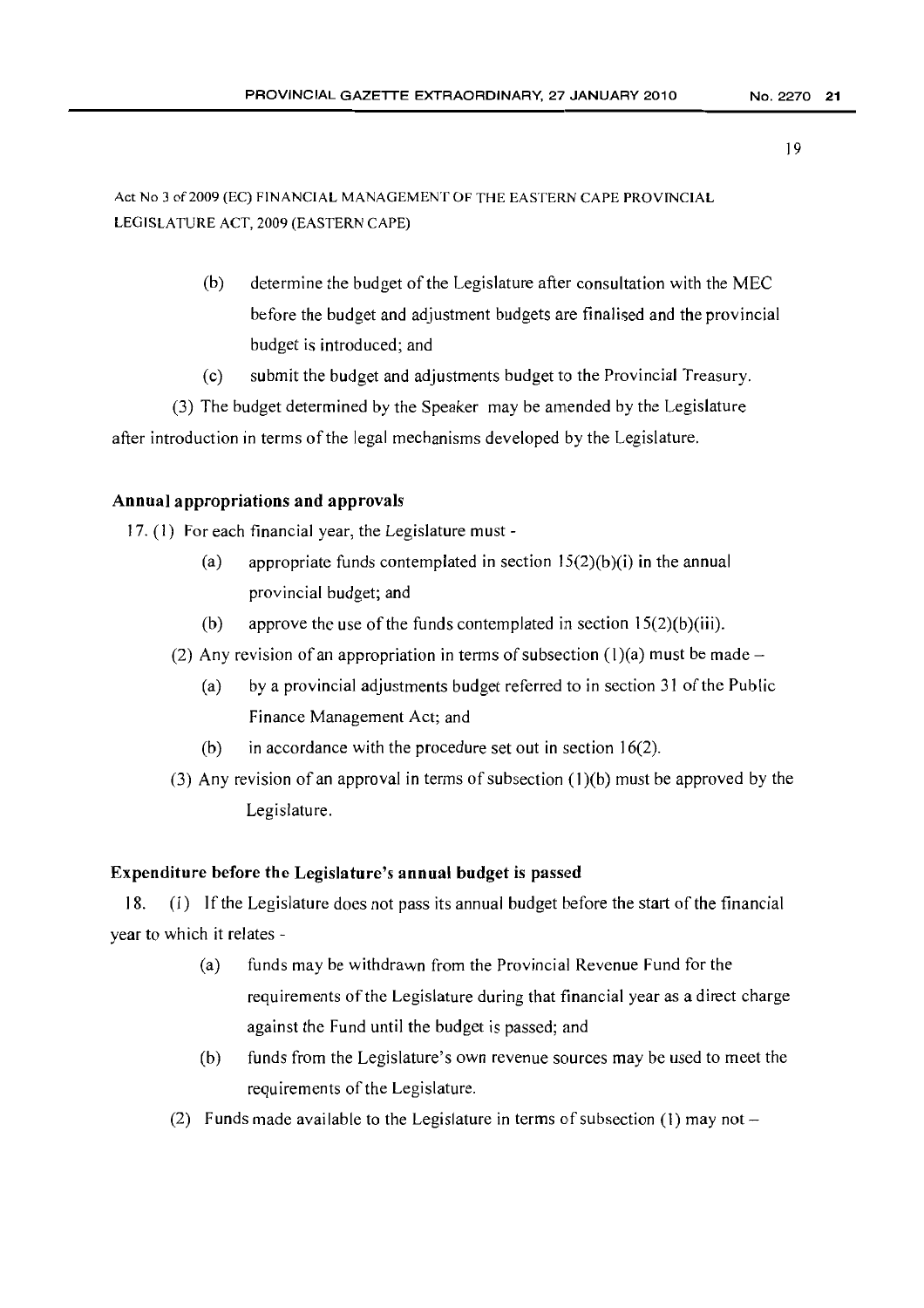- (a) during the first four months of the financial year, exceed forty-five per cent of the total amount in the previous approved budget;
- (b) during each of the following months, exceed ten per cent of the total amount in the previous approved budget; or
- (c) in aggregate, exceed the total amount appropriated and approved in the previous approved budget.

(3) The funds provided for in subsection (l) are not additional to funds appropriated or approved for the relevant financial year, and any funds withdrawn or used in terms ofthat subsection must be regarded as forming part of the funds appropriated and approved in the budget for that financial year.

#### Unauthorised expenditure

19. (I) This section applies to any unauthorised expenditure incurred by the Legislature, other than the unauthorised expenditure of donor funds.

(2) Unauthorised expenditure incurred by the Legislature does not become a charge against the Provincial Revenue Fund, unless -

- (a) the expenditure is an overspending of the Legislature's approved budget and the Legislature appropriates an additional amount to cover the overspending; or
- (b) the expenditure is unauthorised for another reason and the Legislature authorises the expenditure as a direct charge against the Provincial Revenue Fund.

(3) The Legislature must advise the Provincial Treasury of any unauthorised expenditure that is authorised in terms of subsection (2).

(4) If the Legislature authorises unauthorised expenditure in terms of subsection  $(2)$ but does not appropriate an additional amount to cover the amount of the unauthorised expenditure, the unauthorised expenditure becomes a charge against the Legislature's own funds.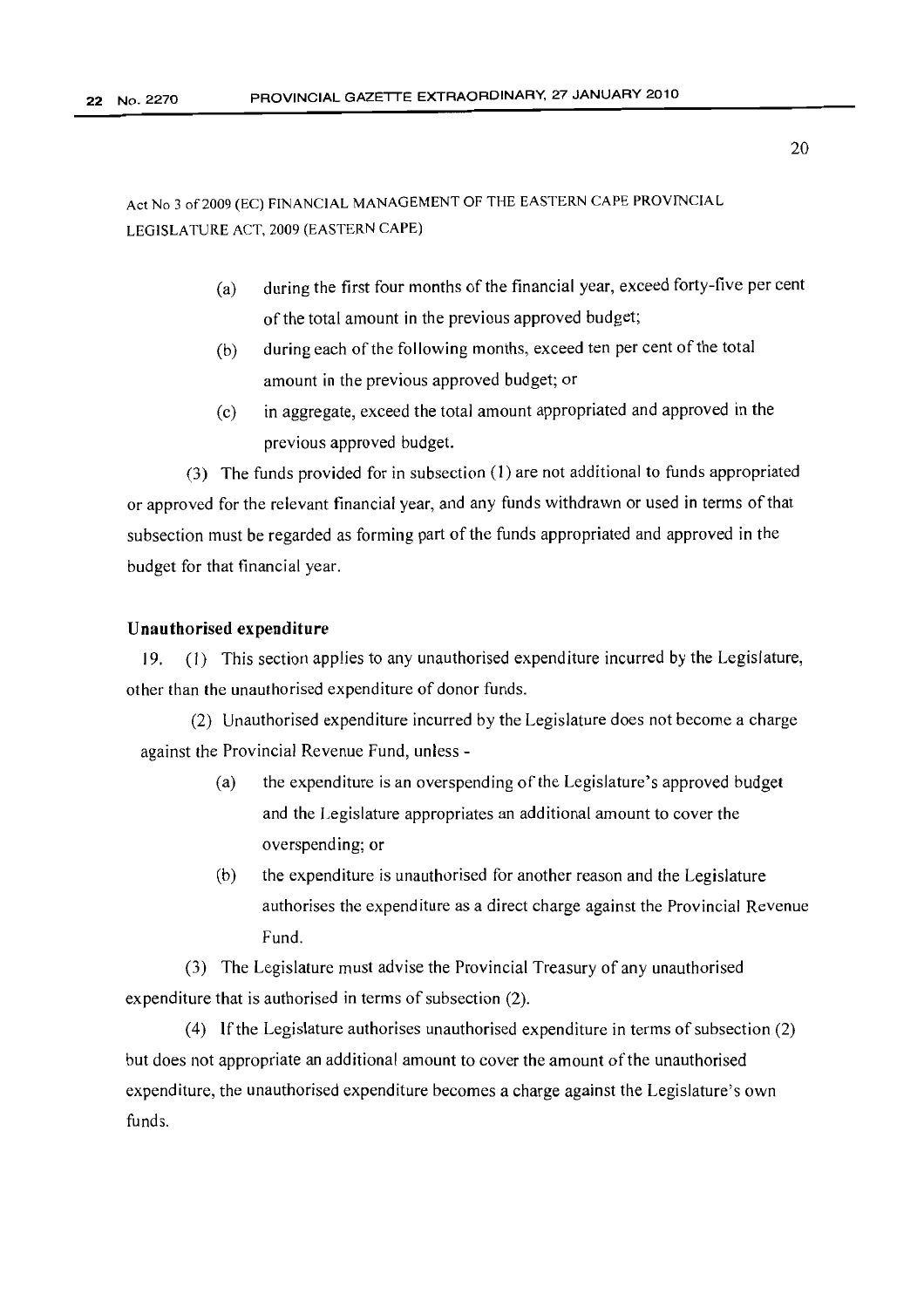(5) Any unauthorised expenditure that the Legislature does not approve must be recovered from the person responsible for the unauthorised expenditure.

#### Unauthorised expenditure of donor funds

20. (1) Any unauthorised expenditure of donor funds that the Legislature approves becomes a charge against the Legislature's own funds.

(2) Any unauthorised expenditure of donor funds that the Legislature does not approve must be recovered from the person responsible for the unauthorised expenditure.

#### Virement between main divisions within the approved budget

21. (I) The Accounting Officer may use a saving in the total amount appropriated or approved under a main division within the Legislature's approved budget towards defraying excess expenditure under another main division within the approved budget, unless the Executive Authority directs otherwise.

(2) The Accounting Officer must obtain the written permission ofthe Executive Authority to defray excess expenditure contemplated in subsection (I) from the savings of an  $amount -$ 

- (a) specifically and exclusively appropriated or approved for a purpose mentioned under a main division within the approved budget;
- (b) appropriated or approved for transfer to another institution; or
- (c) appropriated or approved for capital expenditure when used to defray current expenditure.

(3) The amount of a saving under a main division ofthe Legislature's approved budget that may be used in terms of subsection  $(1)$ , may not exceed eight per cent of the amount appropriated and approved under that main division.

(4) This section does not authorise the use of a saving of an amount that is a direct charge against the Provincial Revenue Fund in order to supplement the Legislature's appropriated funds.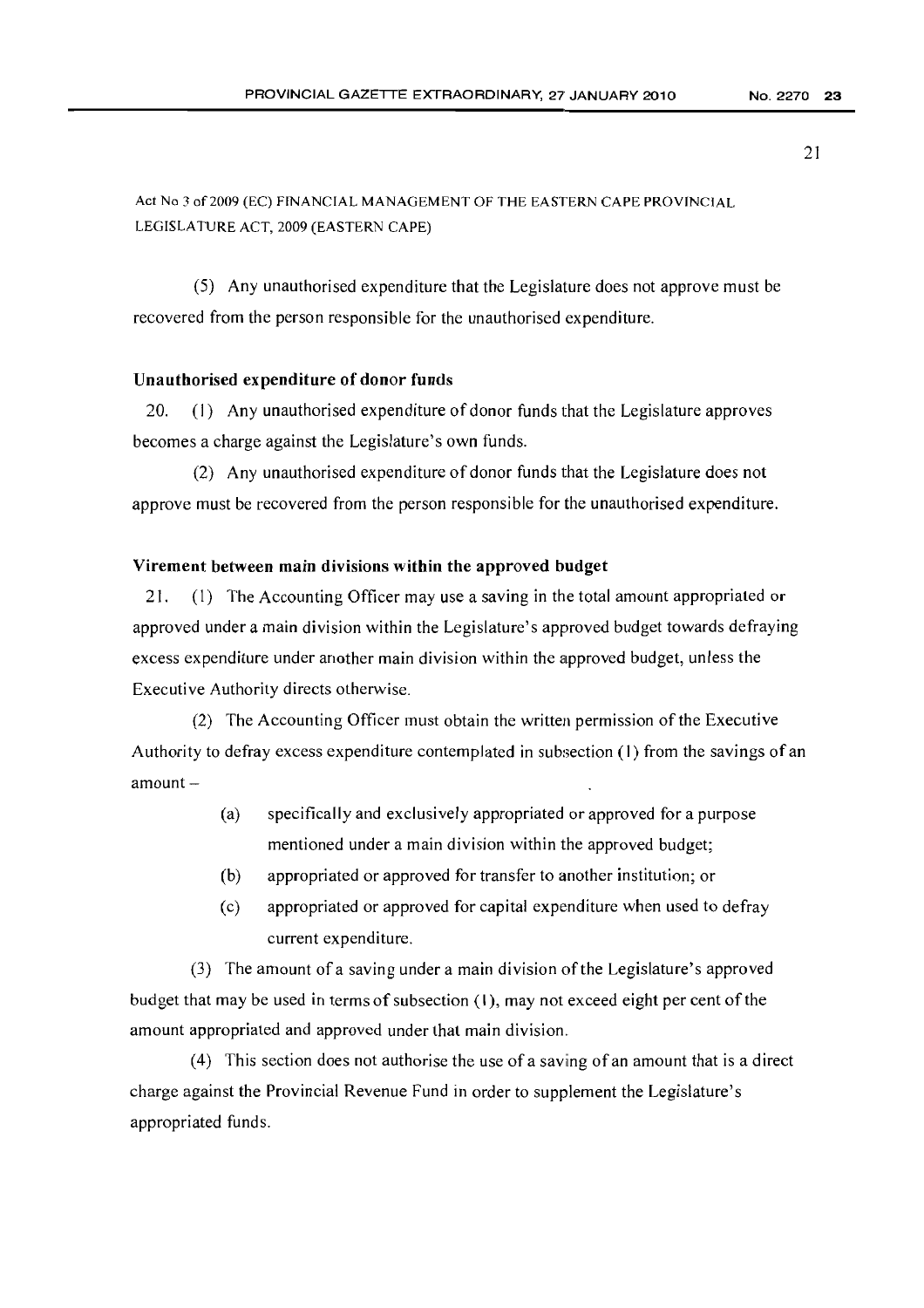(5) The Executive Authority may make regulations or issue instructions in accordance with sections 64 and 65 respectively concerning the application of this section.

#### Treatment of unspent funds

22. (I) The Legislature is not required to return to the Provincial Revenue Fund any money appropriated or approved for a particular financial year but not spent in that year.

(2) Funds appropriated for, but not spent in, a particular financial year must be regarded as funds derived from the Legislature's own revenue sources, and the approval of their use in subsequent financial years must be in accordance with section 17(1)(b).

(3) Funds derived from the Legislature's own revenue sources that are approved for a particular financial year, but not spent in that year, must be approved for use in subsequent financial year in accordance with section  $17(1)(b)$ .

# *CHAPTER* 4 *CASH MANAGEMENT AND INVESTMENT*

## Cash management and investment policy

23. (1) The Executive Authority must prescribe in accordance with section 64 an appropriate policy  $-$ 

- (a) to ensure efficient and effective banking and cash management; and
- (b) for investing money not immediately required.

(2) The Accounting Officer is responsible for establishing systems and procedures for the effective implementation of the policy prescribed in terms of subsection (1).

# Opening of bank accounts

24. (1) The Accounting Officer, with the approval of the Executive Authority, and in accordance with the policy referred to in section 23, must open and maintain-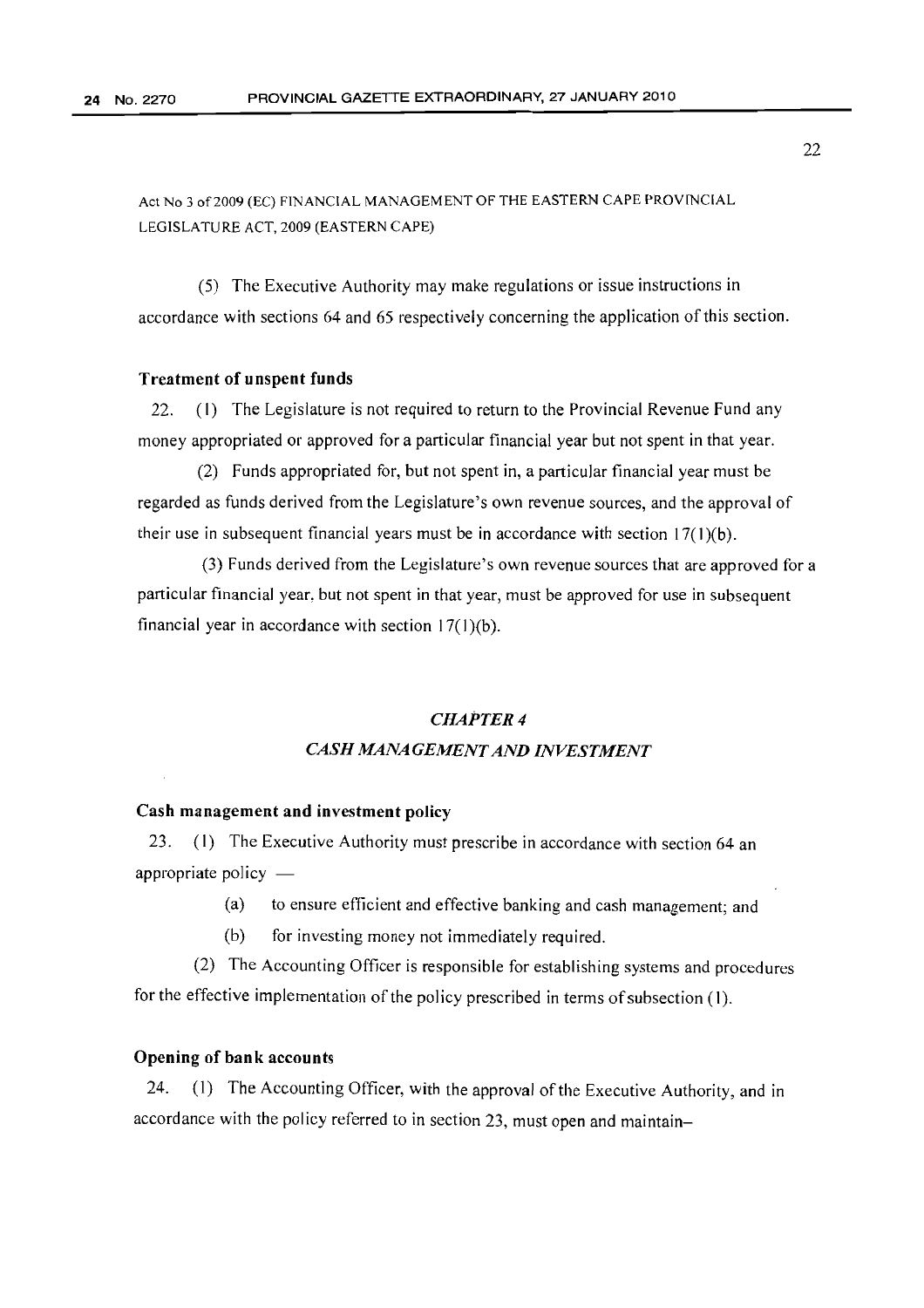Act No 3 of2009 (EC) FINANCIAL MANAGEMENT OF THE EASTERN CAPE PROVINCIAL LEGISLATURE ACT, 2009 (EASTERN CAPE)

- (a) a bank account into which all money received by the Legislature must promptly be paid; and
- (b) such other bank accounts as are necessary for the effective and efficient management of the Legislature's funds.
- (2) The Legislature may not open a bank account  $-$ 
	- (a) abroad;
	- $(b)$  with an institution not registered as a bank in terms of the Banks Act, 1990 (Act No. 94 of 1990); or
	- (c) otherwise than in the name of the Legislature.

(3) A bank account opened in terms of this section does not form part of the Provincial Revenue Fund.

# Control of bank accounts

25. (1) The Accounting Officer  $-$ 

- (a) must administer all of the Legislature's bank accounts;
- (b) is accountable to the Executive Authority for the Legislature's bank accounts; and
- (c) must enforce compliance with section 26.

# Withdrawals from bank accounts

26 .( I) Only the Accounting Officer, or an official to whom that power has been delegated in terms of section 9, may withdraw money, or authorise the withdrawal of money, from any of the Legislature's bank accounts.

(2) A delegation in terms of subsection  $(1)$  must be in accordance with the policy made in terms of section 23.

- (3) Money may be withdrawn from a bank account of the Legislature only for  $\text{-}$ 
	- (a) defraying expenditure in accordance with the Legislature's approved budget or authorised for the Legislature as a direct charge against the Provincial Revenue Fund;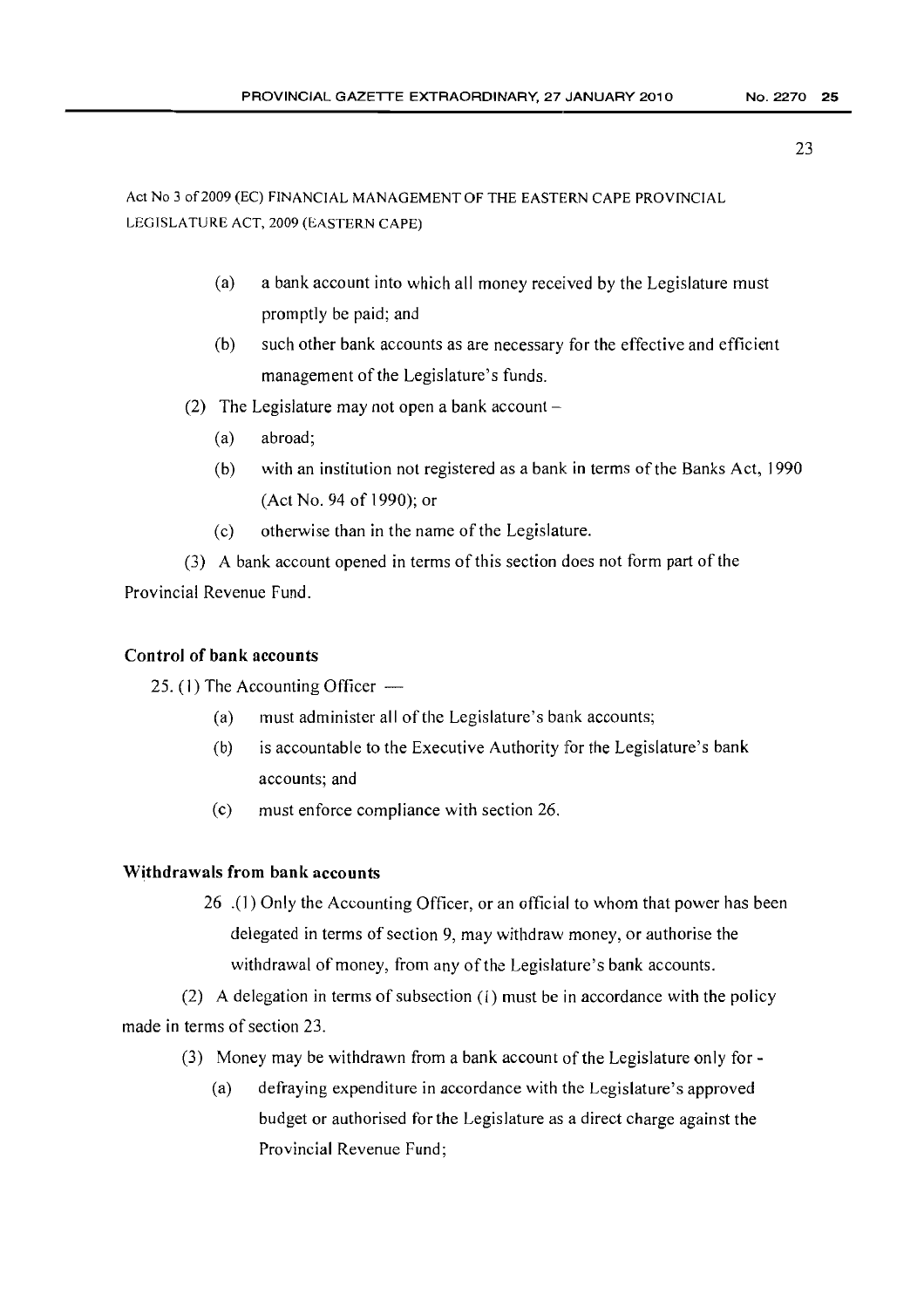- (b) defraying expenditure incurred in relation to a donor funded project;
- (c) refunding money incorrectly paid into a bank account;
- (d) making other refunds approved by the Executive Authority; or
- (e) cash management or investment purposes in accordance with the policy made in terms of section 23.

#### Restrictions on borrowing, guarantees and other transactions

- 27 (1) The Legislature may not  $-$ 
	- (a) borrow money;
	- (b) issue a guarantee or security; or
	- (c) enter into any other similar transaction that binds or may bind it to any future financial commitment.

(2) Neither the state nor the Legislature is bound by a loan, guarantee, security or other transaction entered into in breach of sub-section (1).

- (3) Subsection (1) does not prevent the Legislature from  $-$ 
	- (a) issuing or being bound by guarantees for loans in terms of housing administered by the Legislature for its employees;
	- (b) entering into any operating lease agreement for the use of property or equipment; or
	- (c) using credit cards, fleet management cards or other credit facilities repayable within thirty days from the date on which an account is rendered.

# Requisitioning of funds by Accounting Officer

28. The Executive Authority must, after consultation with the MEC, determine a process for requisitioning appropriated funds that provides for sound cash-flow management.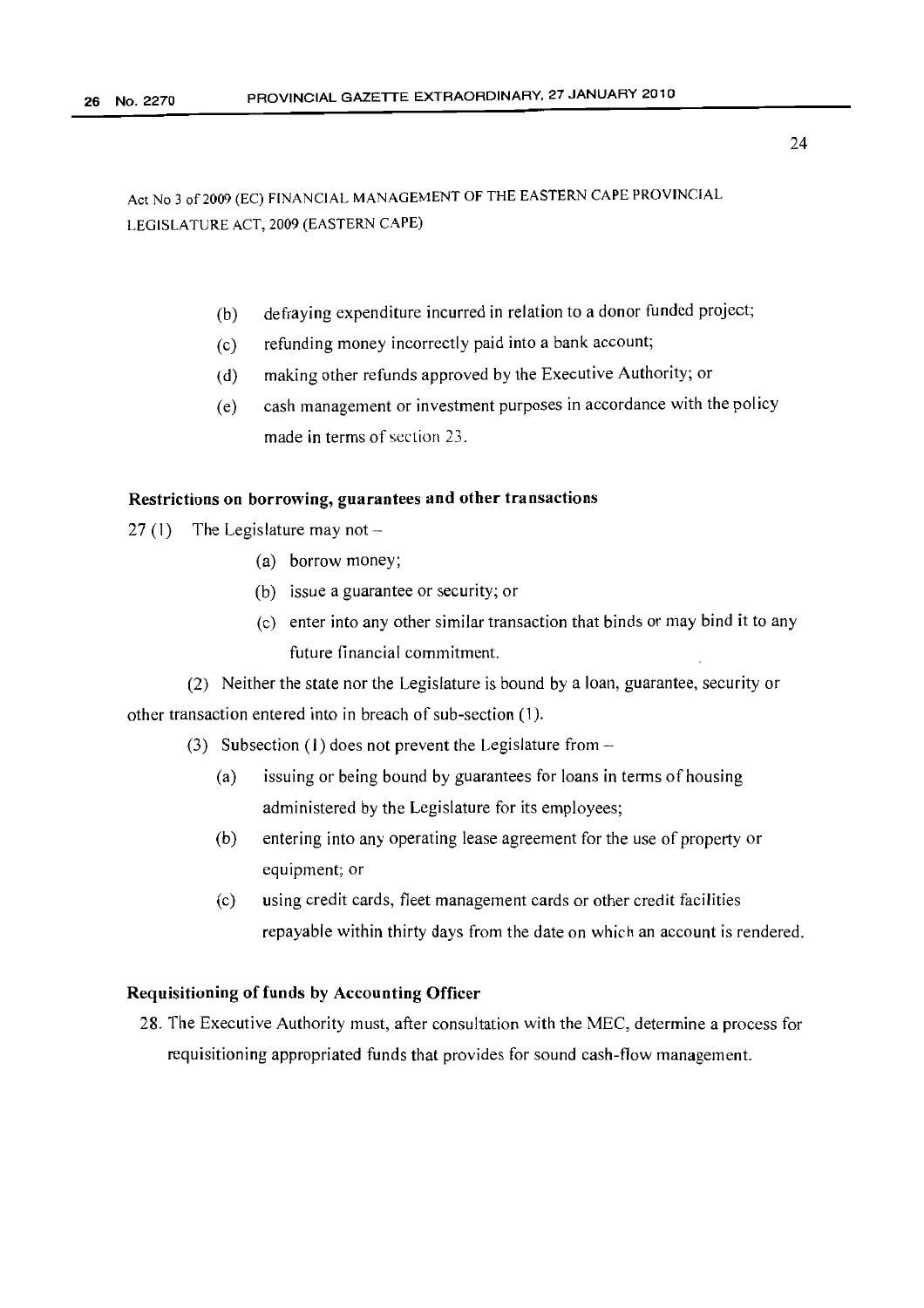Act No 3 of 2009 (EC) FINANCIAL MANAGEMENT OF THE EASTERN CAPE PROVINCIAL LEGISLATURE ACT, 2009 (EASTERN CAPE)

# *CHAPTER 5 FINANCIAL MANAGEMENT*

#### Asset and liability management

29.(1) The Accounting Officer is responsible for managing  $-$ 

- (a) the Legislature's assets, including safeguarding and maintaining those assets; and
- (b) the Legislature's liabilities.
- (2) For the purposes of subsection  $(1)$ , the Accounting Officer must ensure that-
	- (a) the Legislature maintains an accounting and information system that accounts for its assets and liabilities;
	- (b) the Legislature's assets and liabilities are valued in accordance with standards of generally recognised accounting practice; and
	- (c) the Legislature maintains a system of internal control of assets and liabilities, including a register of assets and liabilities.

#### Revenue management

- 30 .(1) he Accounting Officer is responsible for managing the revenue ofthe Legislature.
- (2) For the purposes of subsection (1), the Accounting Officer must ensure that  $-$ 
	- (a) the Legislature has effective revenue collection systems;
	- (b) all money received is deposited promptly into the bank account contemplated by section  $24(1)(a)$ ;
	- (c) the Legislature maintains an accounting and information system which  $-$ 
		- (i) recognises revenue when it is earned or becomes due; and
		- (ii) accounts for receipts of revenue;
	- (d) the Legislature maintains a system of internal control in respect of revenue; and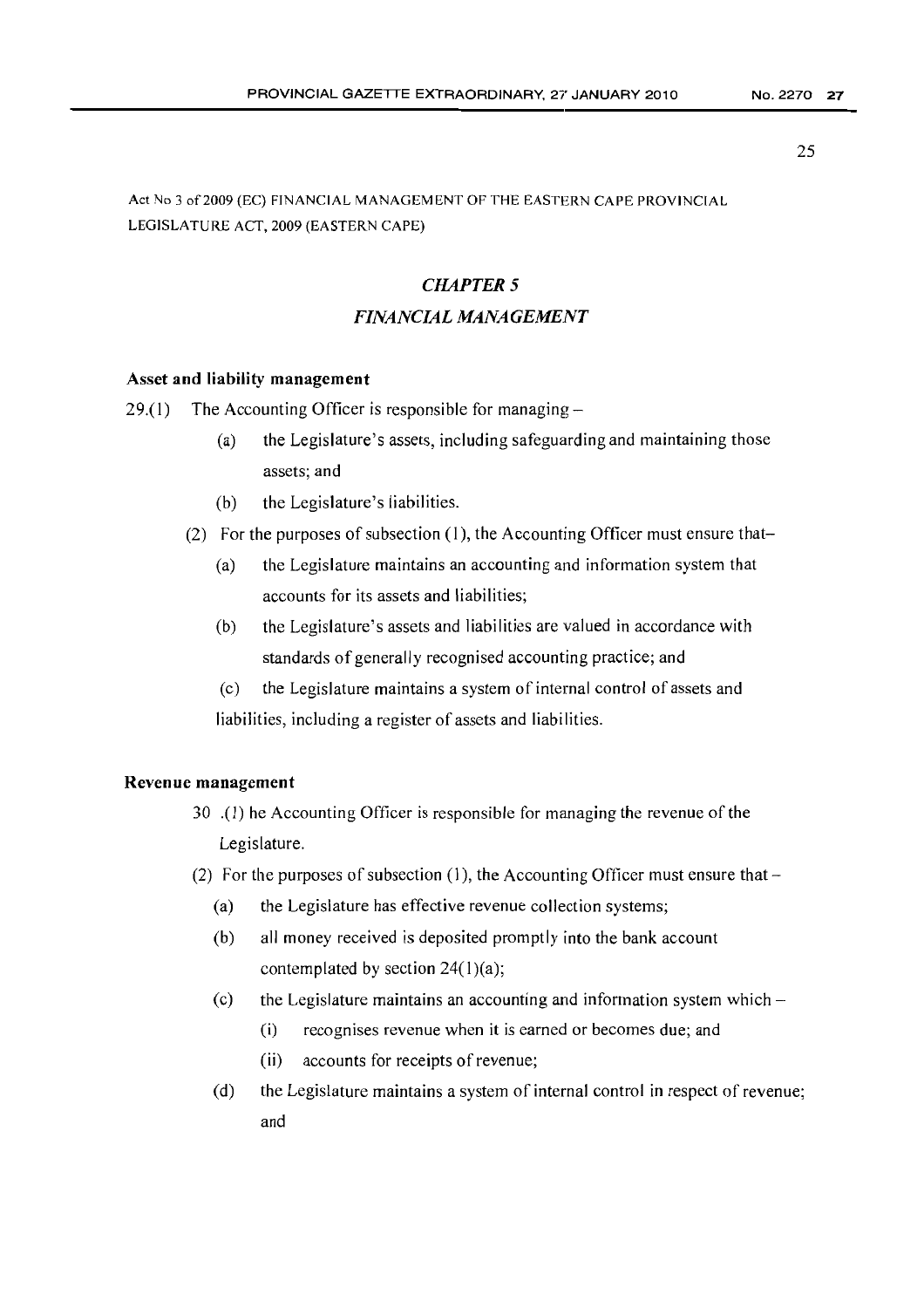> (C) all revenue received by the Legislature is reconciled at least on a weekly basis.

# Management of debtors

31 .(1) The Accounting Officer must take effective and appropriate steps to collect all monies due to the Legislature including-

- (a) maintaining proper accounts and records of all debtors, including amounts received in part payment; and
- (b) if appropriate, instituting legal proceedings.

(2) The Accounting Officer may settle or write off a debt only in accordance with a policy prescribed in accordance with section 64.

(3) Interest must be charged on any debt owed to the Legislature in accordance with a policy prescribed in section 64.

#### Expenditure management

32 .( 1) The Accounting Officer is responsible for managing the expenditure ofthe Legislature.

(2) For the purpose of subsection (1), the Accounting Officer must ensure that  $-$ 

(a) the Legislature maintains an effective system of expenditure control, which includes procedures for the approval and authorisation of the withdrawal and payment of funds;

- (b) the Legislature maintains an accounting and information system which  $-$ 
	- (i) recognises expenditure when it is incurred;
	- (ii) accounts for creditors of the Legislature; and
	- (iii) accounts for payments made by the Legislature;
- (c) the Legislature maintains a system of internal control in respect of creditors and payments;
- (d) the Legislature makes payment  $-$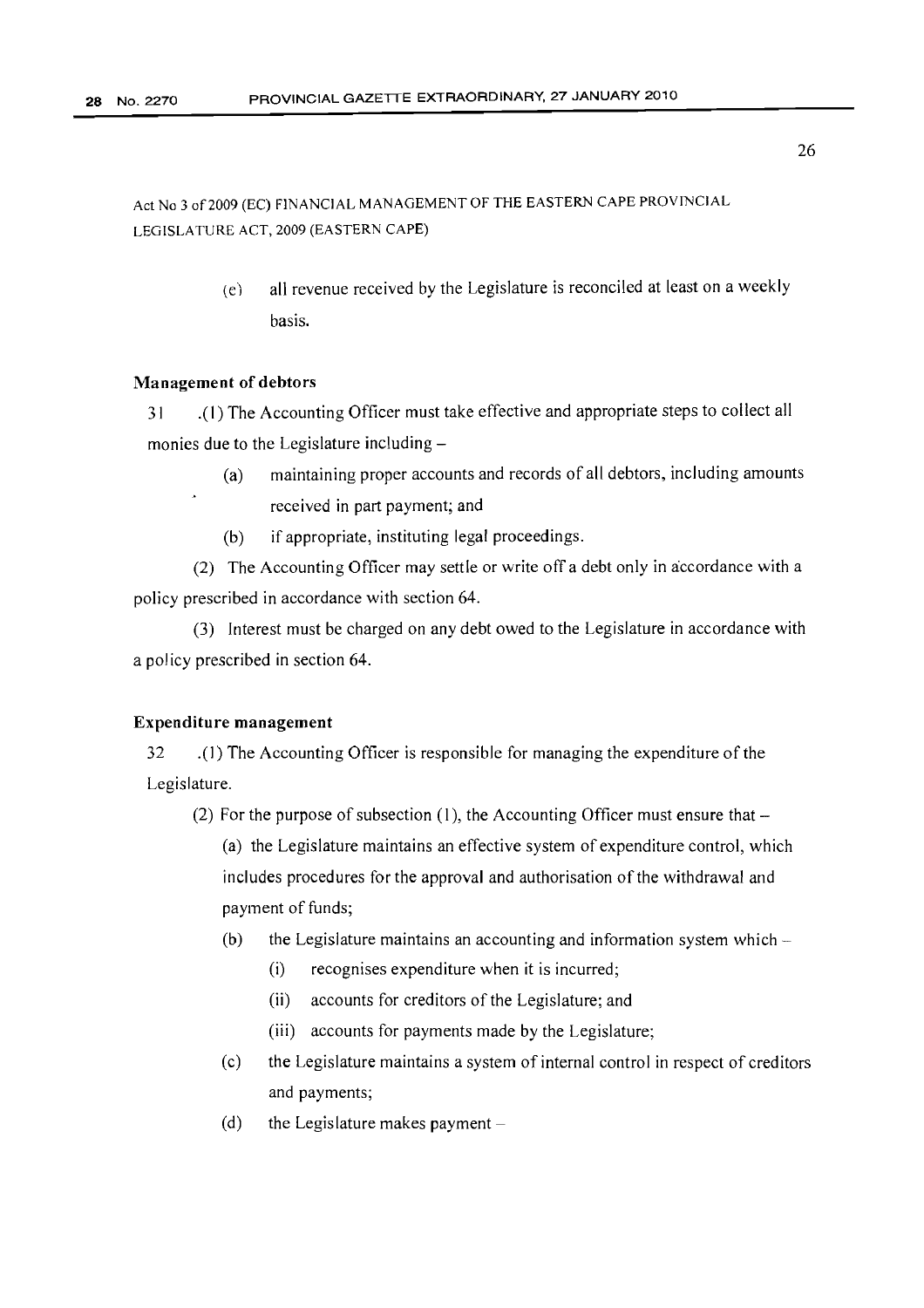# Act No 3 of2009 (EC) FINANCIAL MANAGEMENT OF THE EASTERN CAPE PROVINCIAL LEGISLATURE ACT, 2009 (EASTERN CAPE)

- (i) directly to the person to whom it is due unless agreed otherwise or for good reason; and
- (ii) either electronically or by way of non-transferable cheques, but cash payments and payments by way of cash cheques may be made for exceptional reasons, and only up to a prescribed limit;
- (e) all amounts owed by the Legislature are paid within 30 days of receiving the relevant invoice or statement, unless -
	- (i) the amount is unclear or disputed; or
	- (ii) it is agreed otherwise; and
- (t) all financial accounts of the Legislature are closed monthly and reconciled with its records.

# Support for Members and political parties

33 .( I) The Executive Authority must make regulations concerning the allocation and use of any funds provided by the Legislature to political parties or to Members of the Legislature.

(2) Before making regulations in terms of subsection  $(1)$ , the Executive Authority must consult with the political parties.

- (3) The regulations must  $-$ 
	- $(a)$  regulate the allocation of funds in an equitable manner;
	- (b) specify the purposes for which funds may be used;
	- (c) provide for the prompt payment of funds into a bank account;
	- $(d)$  stipulate the responsibilities of the Members of the Legislature and political parties to account for allocated funds;
	- (e) establish a procedure according to which Members ofthe Legislature and political parties account for the use of funds;
	- (t) prescribe a format for financial statements for accounting for the use of funds;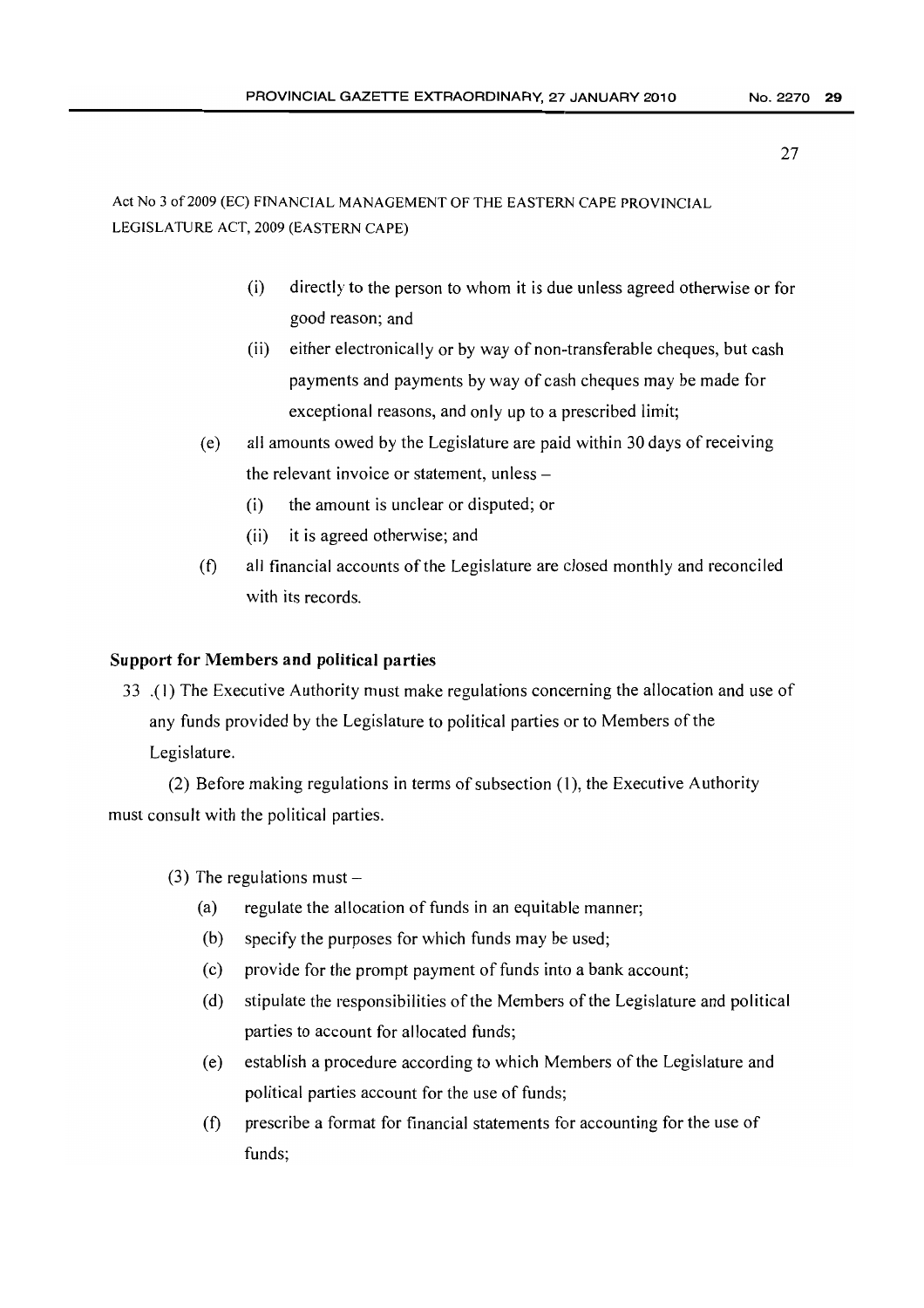- (g) require political parties to submit audited financial statements in the prescribed format to the Accounting Officer;
- (h) provide for the recovery of funds spent irregularly; and
- (i) establish a dispute resolution procedure.

(4) The regulations must authorise the Accounting Officer to withhold funds allocated to a political party or a Member of the Legislature -

- (a) until the Accounting Officer receives
	- $(i)$  adequate information concerning the ability of the political party or Member to manage and account for the funds;
	- (ii) any outstanding audit reports on the use of the Legislature funds by the political party or Member; and
	- (iii) any other information reasonably necessary to confirm that the political party or Member is entitled to the funds; and
- (b) in instances of a qualified audit report in respect of such funding, until adequate measures are put in place to rectify the qualification.

(5) Each political party must be provided with financial and administrative assistance in proportion to its representation to enable it and its leader to perform their functions in the Legislature effectively.

# Transfers

- 34 .(1) Before transferring any funds from the Legislature to any other entity, the Accounting Officer must  $-$ 
	- (a) obtain a written assurance from the entity that it implements effective, efficient and transparent financial management and internal control systems; or
	- (b) render the transfer subject to conditions and remedial measures requiring the entity to establish and implement effective, efficient and transparent financial management and internal control systems.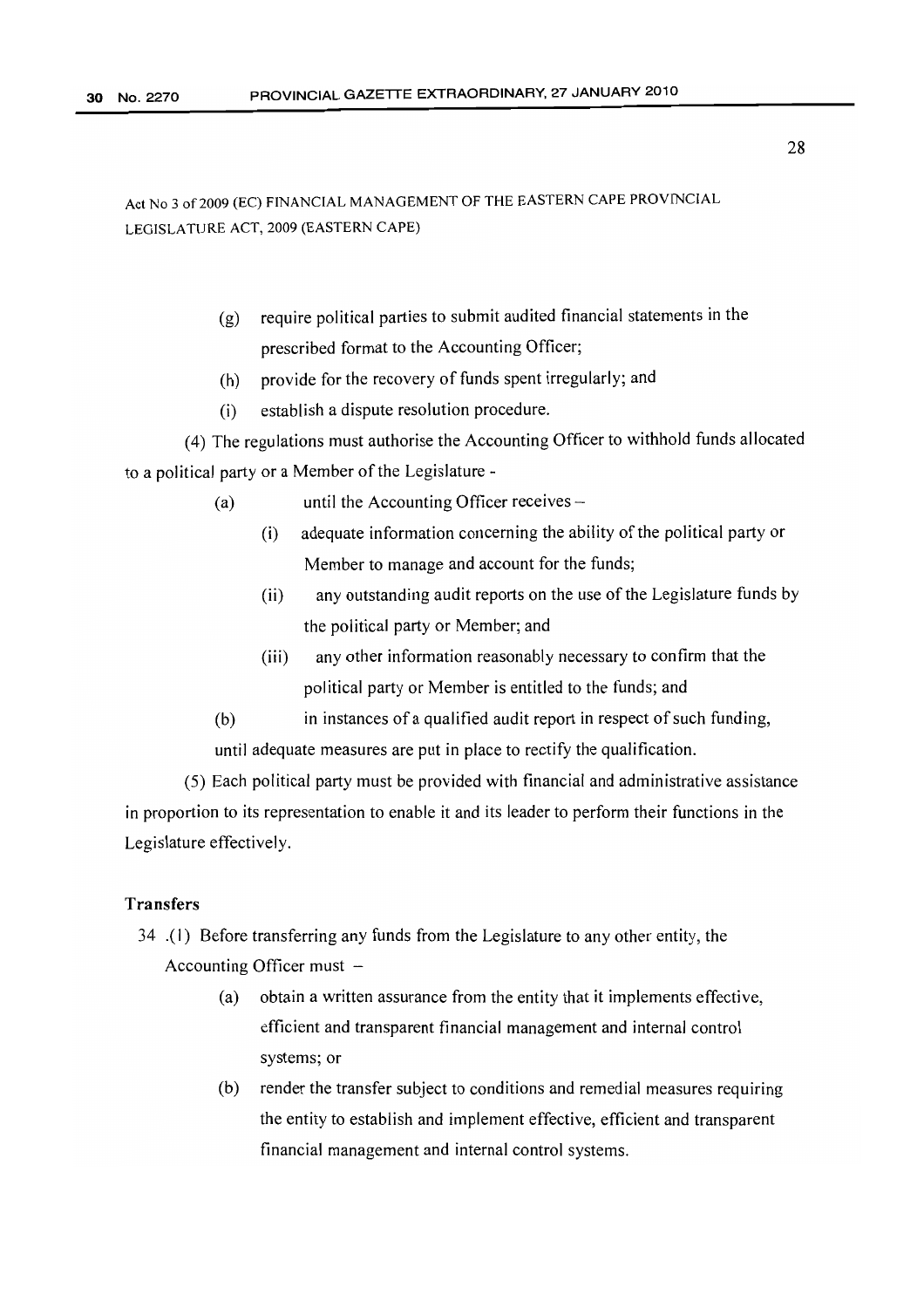Act No 3 of 2009 (EC) FINANCIAL MANAGEMENT OF THE EASTERN CAPE PROVINCIAL LEGISLATURE ACT, 2009 (EASTERN CAPE)

- (2) Subsection (1) does not apply to:
	- (a) to transfers to entities in other countries or to international institutions.
	- (b) Any transfer contemplated by subparagraph (a) is governed by the instrument regulating the relationship between South Africa and that entity or institution.

# Budget implementation

- 35 The Accounting Officer is responsible for implementing the Legislature's budget and must ensure that  $-$ 
	- (a) spending is in accordance with the approved budget; and
	- (b) revenue and expenditure are properly monitored.

## Executive directive with financial implications

- 
- 36 .(1) directive by the Executive Authority that has financial implications must-
	- (a) be in writing; and
	- (b) be addressed to the Accounting Officer.

(2) If implementation of a directive contemplated by subsection (1) is likely to result in unauthorised expenditure, the Accounting Officer -

- (a) may not proceed with the implementation of the directive; and
- (b) must inform the Executive Authority in writing of the likelihood that the directive may lead to unauthorised expenditure.

(3) If the Accounting Officer proceeds to implement a directive contemplated in subsection (2), without receiving a further instruction from the Executive Authority in terms of subsection (5), and it results in unauthorised expenditure, the Accounting Officer is responsible for such unauthorised expenditure.

(4) An official may not implement a directive by the Executive Authority that may have financial implications, unless the Accounting Officer issues a written instruction to proceed with implementation.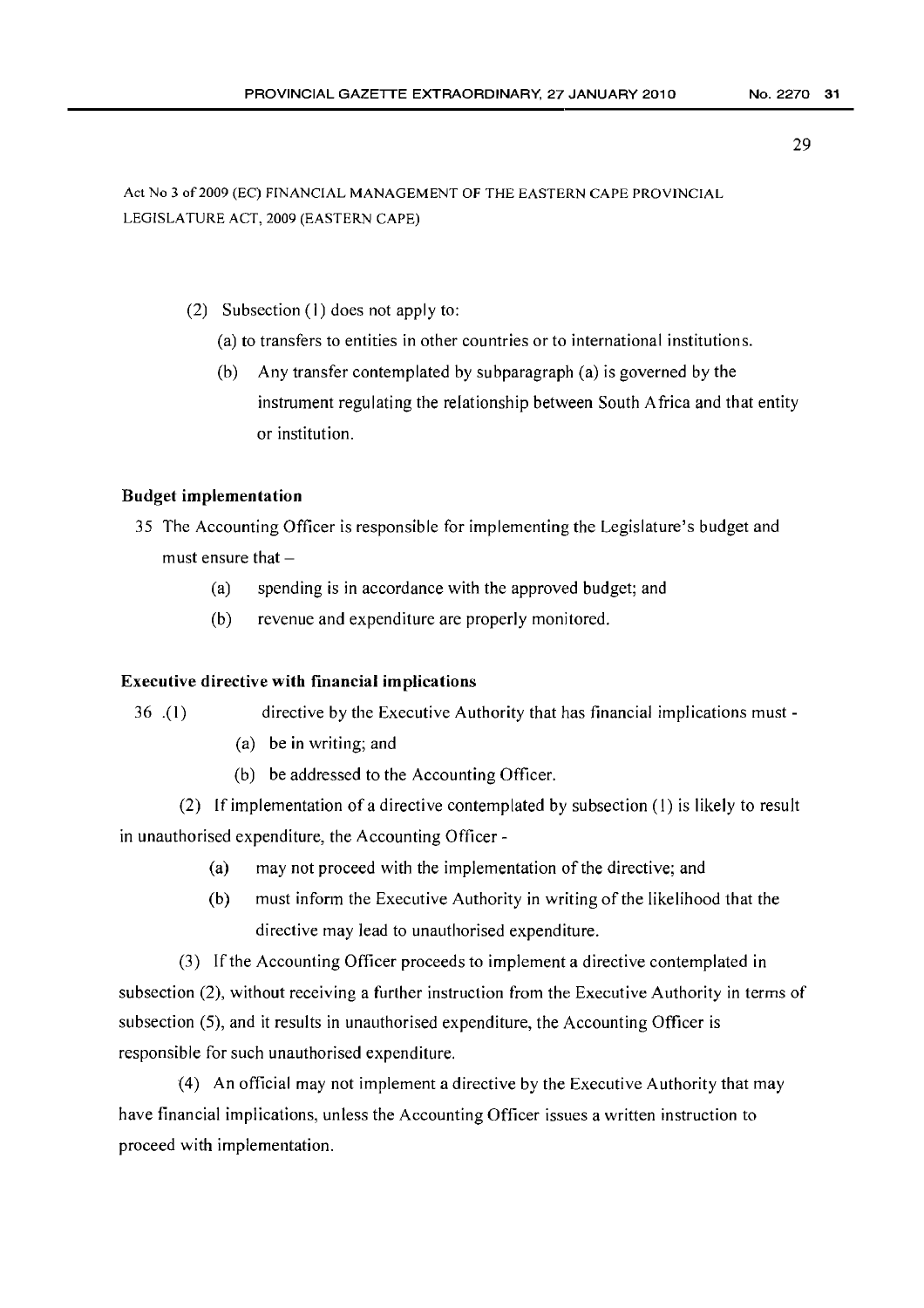(5) The Executive Authority may instruct the Accounting Officer to proceed with the implementation of a directive contemplated in subsection (2) only if it is to provide for -

- (a) an expenditure of an exceptional nature which is currently not provided for in the Legislature's budget and which cannot, without serious prejudice to the interests of the Legislature, be postponed to a future appropriation or approval of funds; or
- (b) an unforeseeable and unavoidable expenditure approved by the Legislature.

(6) If the Executive Authority instructs the Accounting Officer to proceed with the implementation of a directive contemplated in subsection (2), the Executive Authority must specify the instruction and the reasons for that instruction in writing and without delay -

- (a) give a copy to the Accounting Officer; and
- (b) table a copy in the Legislature for prompt referral to the Committee.

(7) On receipt of a written instruction contemplated in subsection (6), the Accounting Officer must file a copy with the Auditor-General promptly.

# Impending shortfalls and overspending

37 The Accounting Officer must-

- (a) report in writing to the Executive Authority  $-$ 
	- (i) any impending shortfalls in budgeted revenue and overspending of a main division within the Legislature's vote; and
	- (ii) any steps taken to prevent or rectify such shortfalls or overspending; and
- (b) comply with any remedial measures imposed by the Executive Authority to prevent or rectify such shortfalls or overspending.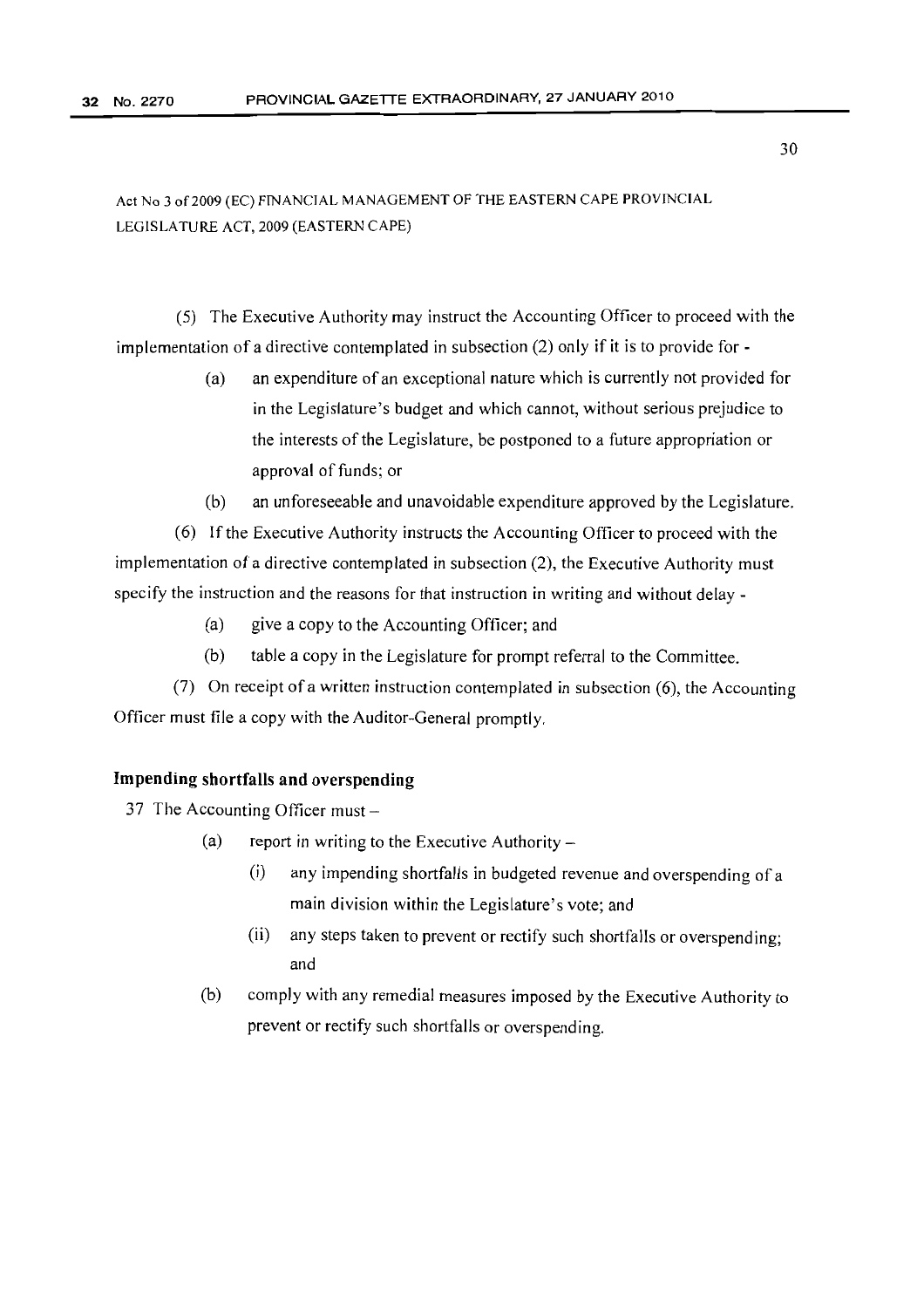Act No 3 of 2009 (EC) FINANCIAL MANAGEMENT OF THE EASTERN CAPE PROVINCIAL LEGISLATURE *ACT,* 2009 (EASTERN CAPE)

# *CHAPTER* 6 *SUPPLY CHAIN MANAGEMENT*

# Application of this Chapter

38. (1) This Chapter applies to  $-$ 

- (a) the procurement by the Legislature of goods and services; and
- $(b)$  the disposal and letting of the Legislature's assets, including the disposal of goods no longer required.

# Supply chain management policy

39. (I) The Executive Authority must prescribe in accordance with section 64 a supply chain management policy which  $-$ 

- (a) is fair, equitable, transparent, competitive and cost effective;
- (b) promotes high ethical standards and prohibits fraud, corruption, favouritism and unfair and irregular practices;
- (c) requires disclosure of and deals appropriately with conflicts of interests;
- (d) establishes appropriate supply chain management processes and procedures, including-
	- (i) demand management;
	- (ii) acquisition management;
	- (iii) logistics management;
	- (iv) disposal management;
	- (v) risk management; and
	- (vi) regular assessment of supply chain performance; and
- (e) complies with other applicable legislation.<sup>1</sup>

<sup>&</sup>lt;sup>1</sup> This includes the Preferential Procurement Policy Framework Act, 2000 (Act No. 5 of 2000) and the Broad-Based Black Economic Empowerment Act, 2003 (Act No. 53 of 2003). [PERMANENT FOOTNOTE]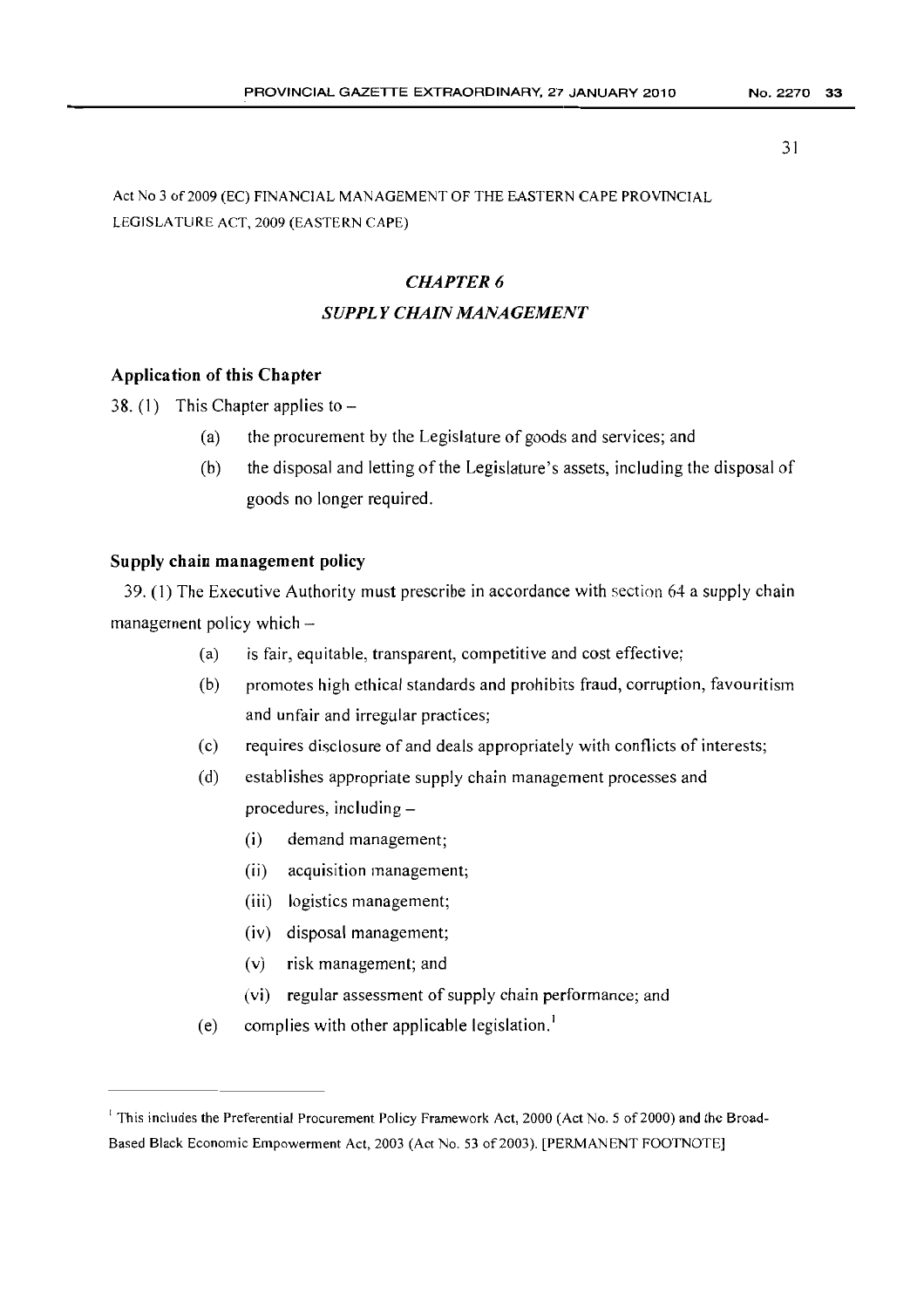## Implementation of supply chain management policy

40. (1) The Accounting Officer must  $-$ 

- (a) implement the supply chain management policy;
- (b) take all reasonable steps to ensure that proper mechanisms are in place to minimise dishonesty, favouritism and unfair and irregular practices;
- (c) ensure that contracts concluded for the supply of services and goods are properly enforced;
- (d) monitor the performance of contractors; and
- (e) regularly report to the Executive Authority on-
	- (i) the management of contracts and the performance of contractors; and
	- (ii) the implementation of the policy.

# Unsolicited offers

41. (1) The Executive Authority may prescribe a policy in accordance with section 64 for considering offers to supply goods or services that are unsolicited or are made otherwise than in accordance with the supply chain management policy contemplated in section 39.

(2) The Accounting Officer-

- (a) is not obliged to consider any offer contemplated in subsection (I); and
	- (b) may consider an offer contemplated in subsection (I) only in accordance with the prescribed policy.

#### Tenders not recommended

42. (I) The Accounting Officer must notify the Auditor-General and the Executive Authority in writing if a contract is concluded in respect of a tender, quotation, or other bid other than the one recommended.

> (2) Subsection (1) does not apply if a contract was concluded in order to rectify an irregularity.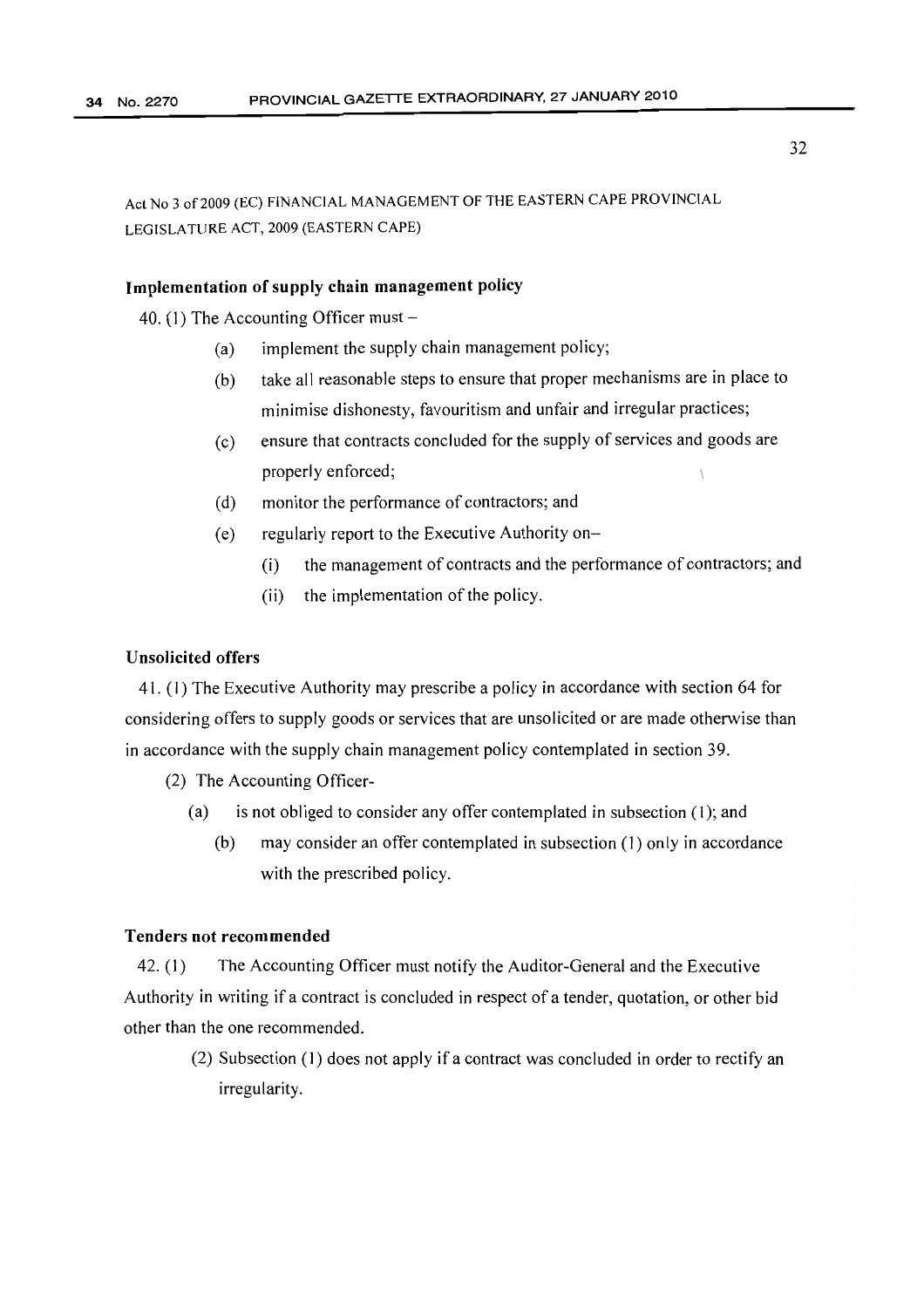Act No 3 of 2009 (EC) FINANCIAL MANAGEMENT OF THE EASTERN CAPE PROVINCIAL LEGISLATURE ACT, 2009 (EASTERN CAPE)

# Members of the Legislature barred from serving on tender committees

43. No Member of the Legislature may  $-$ 

- (a) be a member of a committee evaluating or approving tenders, quotations, contracts or other bids for the Legislature;
- (b) attend any meeting of such committee as an observer; or
- (c) participate in any other way in evaluating or approving tenders, quotations, contracts or other bids for the Legislature.

# Interference

44. No person may -

- (a) interfere with, or improperly influence, the supply chain management system of the Legislature;
- (b) impede the Accounting Officer in fulfilling the responsibilities of the Accounting Officer in terms of this Chapter; or
- (c) amend or tamper with any tender, quotation, contract or bid after its submission.

# Prohibition on contracts

45. No contract to provide goods or services to the Legislature may be awarded to  $-$ 

- (a) A Member of parliament or a member of the cabinet;
- $(b)$  a Member of the provincial legislature or a Member of the Executive Council;
- (c) a Municipal Councillor
- (d) a person in the employ of the State whose participation in bidding for the contract may result in a conflict of interest; or
- (e) any entity in which a person mentioned in paragraphs (a) to (d) is a Director or has a controlling or other substantial interest.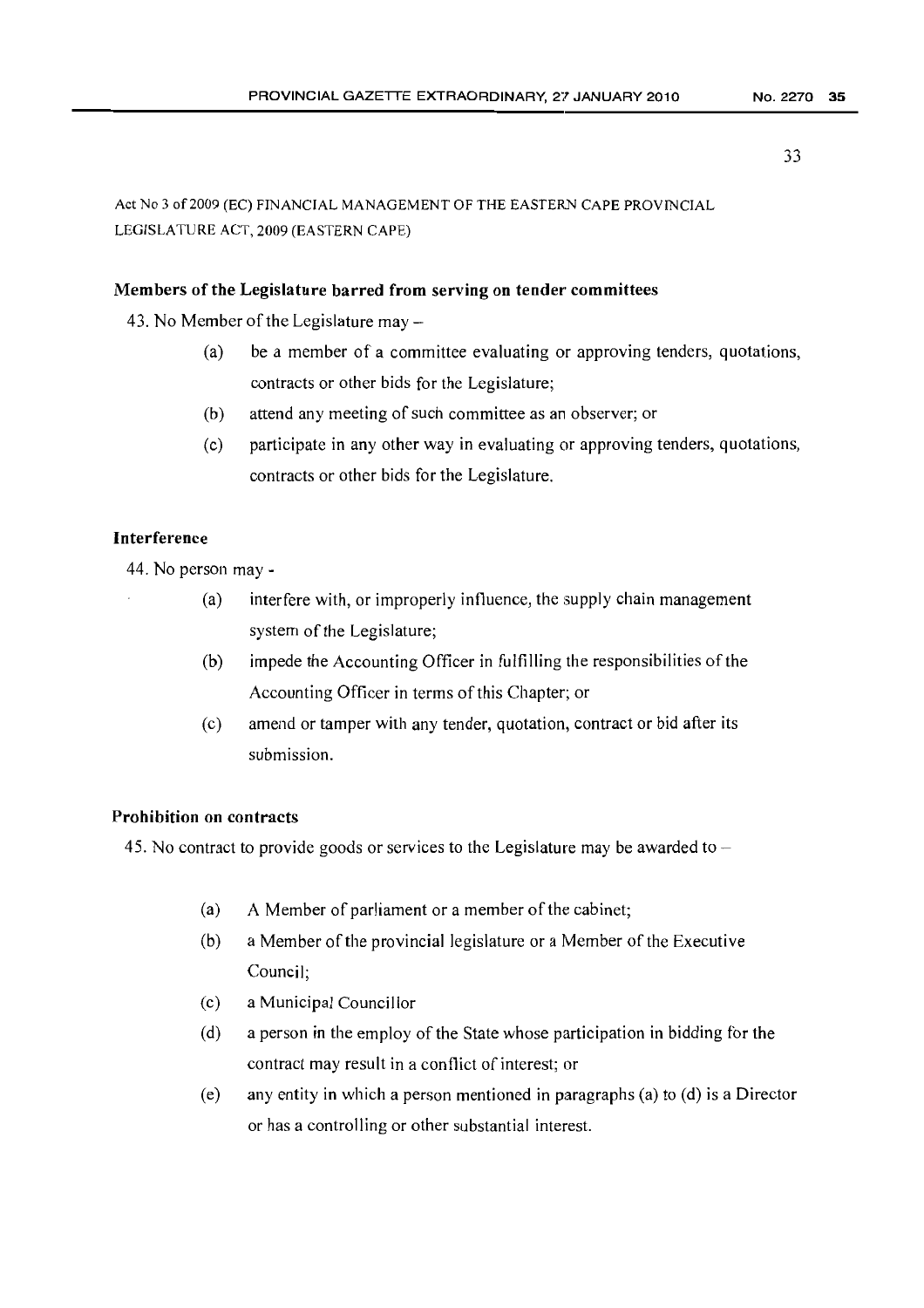Act No 3 of2009 (EC) FINANCIAL MANAGEMENT OF THE EASTERN CAPE PROVINCIAL LEGISLATURE ACT, 2009 (EASTERN CAPE)

# *CHAPTER 7*

# *A UDIT COMMITTEE AND INTERNAL A UDIT UNIT*

#### Establishment of audit and advisory committee

46. (1) The Legislature must have an audit and advisory committee appointed by the Executive Authority, after consultation with the Accounting officer.

(2) The audit and advisory committee must  $-$ 

- (a) be constituted in a manner that ensures its independence; and
- (b) consist of at least three persons with appropriate experience and knowledge.

(3) More than half ofthe members ofthe audit and advisory committee must be individuals who-

- (a) are not employed by the Legislature or the state and are not Members of The Legislature, a provincial legislature, or a Municipal Council; and
- (b) have no personal or financial interest in any matter related to the Legislature.

(4) The Executive Authority must appoint one ofthe members contemplated by subsection  $(3)$ , who has the requisite knowledge and expertise of the functional area of the audit committee and has the business, financial and leadership skills, as the chairperson ofthe committee.

(5) Subject to subsection (6), the terms of appointment and remuneration of members ofthe audit and advisory committee contemplated by subsection (3) must be consistent with the requirements for audit committees of other organs of state, taking into account tariffs determined by the South African Institute of Chartered Accountants in consultation with the Auditor-General, and tariffs determined by the National Treasury.

(6) A member ofthe audit and advisory committee who has a personal or financial interest in any matter before that committee must disclose that interest to that committee and withdraw from the proceedings when that matter is considered.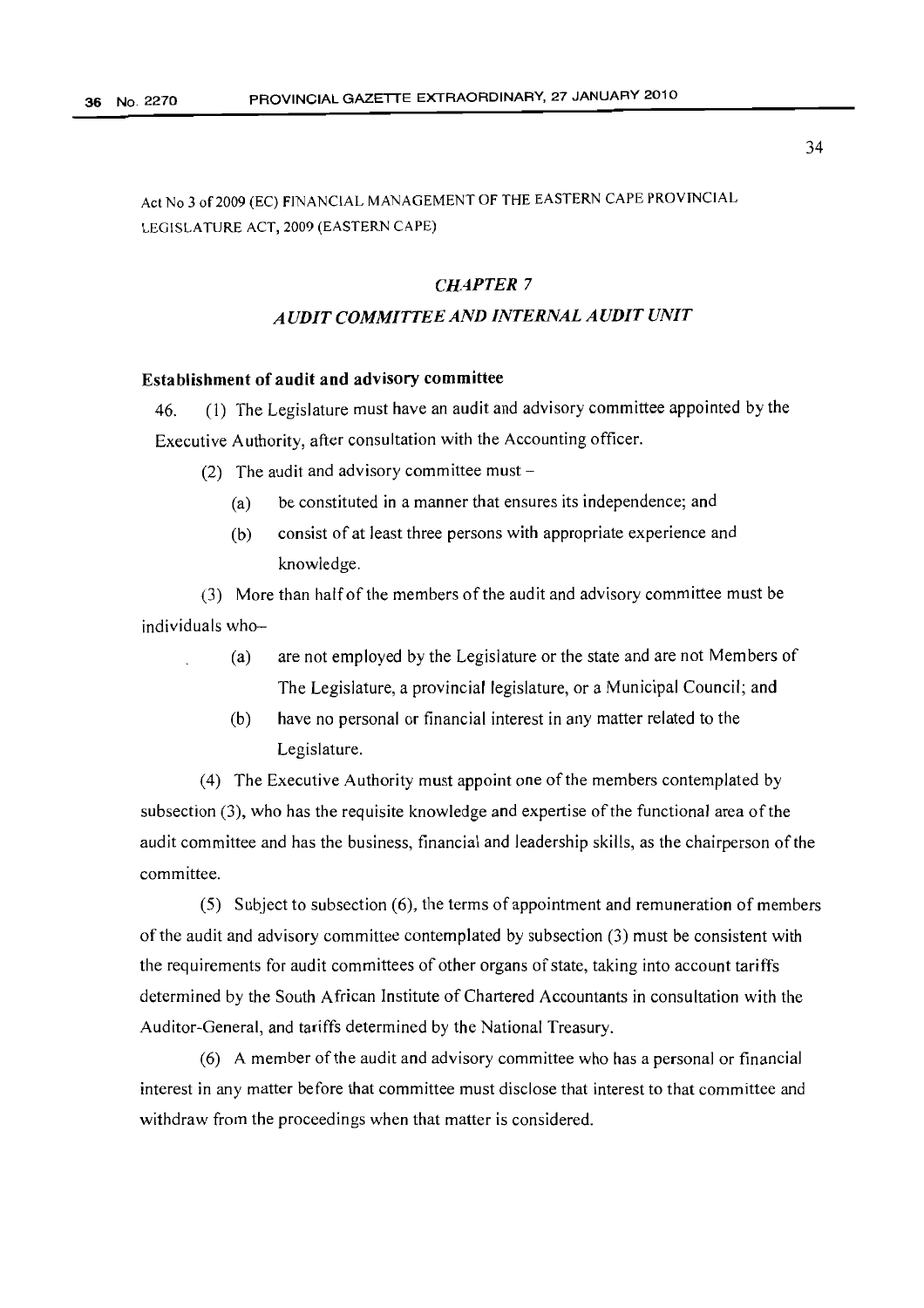Act No 3 of 2009 (EC) FINANCIAL MANAGEMENT OF THE EASTERN CAPE PROVINCIAL LEGISLATURE ACT, 2009 (EASTERN CAPE)

## Functions of audit and advisory committee

- 47. (1) The audit and advisory committee must  $-$ 
	- (a) in consultation with the internal auditors, establish an audit charter to  $-$ 
		- (i) guide its audit approach and that of the internal auditors;
		- (ii) set out its operating procedures; and
		- (iii) determine the rules that govern its relationship with the internal auditors and the Accounting Officer;
	- (b) carry out such investigations into the Legislature's financial and risk management as it considers necessary or as requested by the Accounting Officer, or the Executive Authority;
	- (c) advise the Executive Authority on any matter submitted by the Executive Authority.
	- (d) in the annual report of the Legislature, comment on  $-$ 
		- (i) the effectiveness of internal control;
		- (ii) the quality of financial management and any reports compiled by the Accounting Officer in terms of this Act; and
		- (iii) the quality of the annual financial statements;
	- (e) report to and advise the Accounting Officer and the Executive Authority on matters relating to the financial and risk management of the Legislature; and
	- (f) communicate any concerns it deems necessary to the Executive Authority and the Auditor-General.
	- (2) In performing its functions, the audit and advisory committee  $-$ 
		- (a) has access to the financial records and other relevant information ofthe Legislature;
		- (b) must meet as often as req uired to perform its functions, but at least four times a year; and
		- (c) must liaise with  $-$ 
			- (i) the internal aud itors of the Legislature; and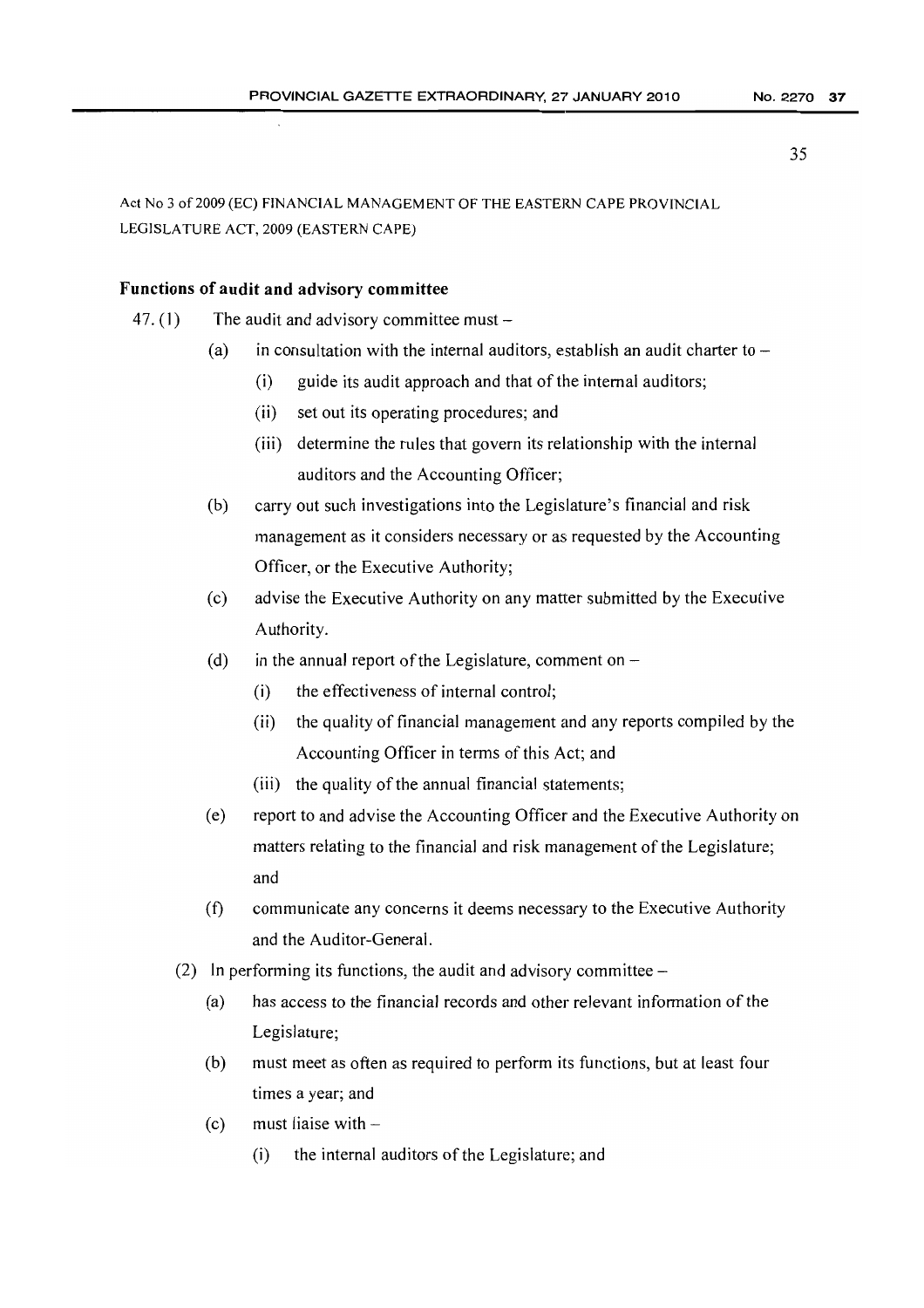> (ii) the person designated by the Auditor-General to audit the financial statements of the Legislature.

#### Allegations against Accounting Officer

48. Ifthe audit committee becomes aware of information implicating the Accounting Officer in fraud, corruption or gross negligence, it must report this promptly to the Executive Authority and the Committee.

# Internal audit

49. (I) The Accounting Officer must establish the Legislature's internal audit function which must carry out internal audits in accordance with the standards set by the Institute of Internal Auditors.

- (2) The internal auditors must prepare for the approval of the audit committee -
	- (a) operating procedures to guide its relationship with the administration ofthe Legislature;
	- (b) a three-year risk-based audit plan; and
	- (c) an internal audit programme for each financial year setting out the proposed scope of each audit.

(3) The internal auditors must report at least quarterly to the Accounting Officer and the audit committee on its performance against the annual audit plan.

- (4) The internal auditors must  $-$ 
	- (a) be independent of the activities that are audited; and
	- (b) have access to the financial records and other relevant information of the Legislature.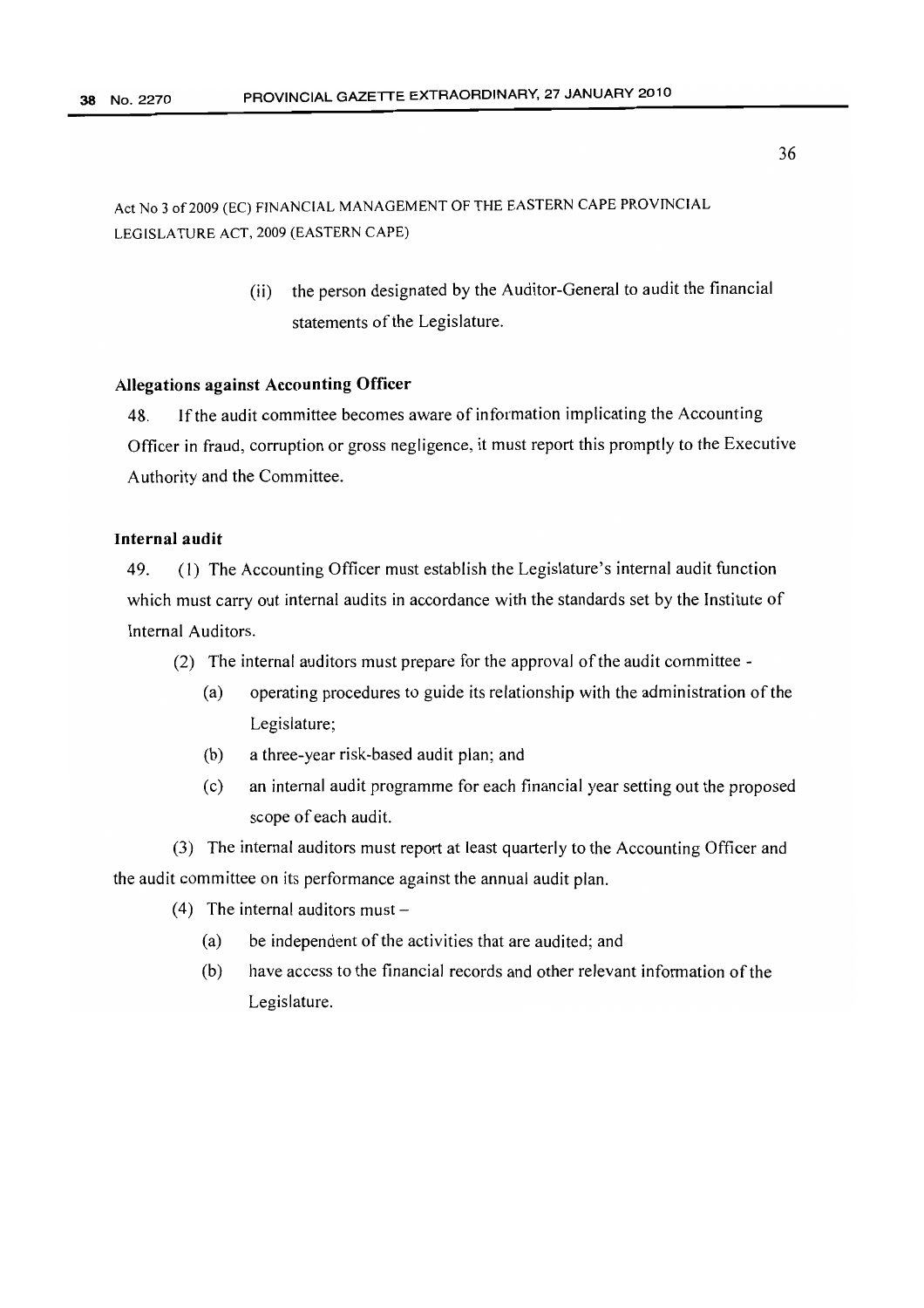# *CHAPTER* 8 *REPORTING AND AUDITING*

#### *Part* 1: *In-year reporting*

## Monthly financial reports

50. (I) The Accounting Officer must, within fifteen days after the end of each month, submit financial reports to the Executive Authority and Provincial Treasury, in a format determined by the Executive Authority, reflecting the state of the Legislature's finances for that month and for the financial year to date and specifying  $-$ 

- (a) actual revenue by revenue source;
- (b) actual expenditure by main division;
- (c) actual capital expenditure by main division; and
- (d) when necessary, an explanation of  $-$ 
	- (i) any material variances from the Legislature's projected revenue by source, and from the Legislature's expenditure projections by main division; and
		- (ii) any remedial or corrective steps taken or to be taken to ensure that projected revenue and expenditure remain within the Legislature's approved budget.

(2) The report must include a projection of revenue and expenditure for the remainder of the financial year, and any revisions from initial projections.

(3) The amounts reflected in the report must in each case be compared with the corresponding amounts set out in the projected cash-flows and in the.Legislature's budget.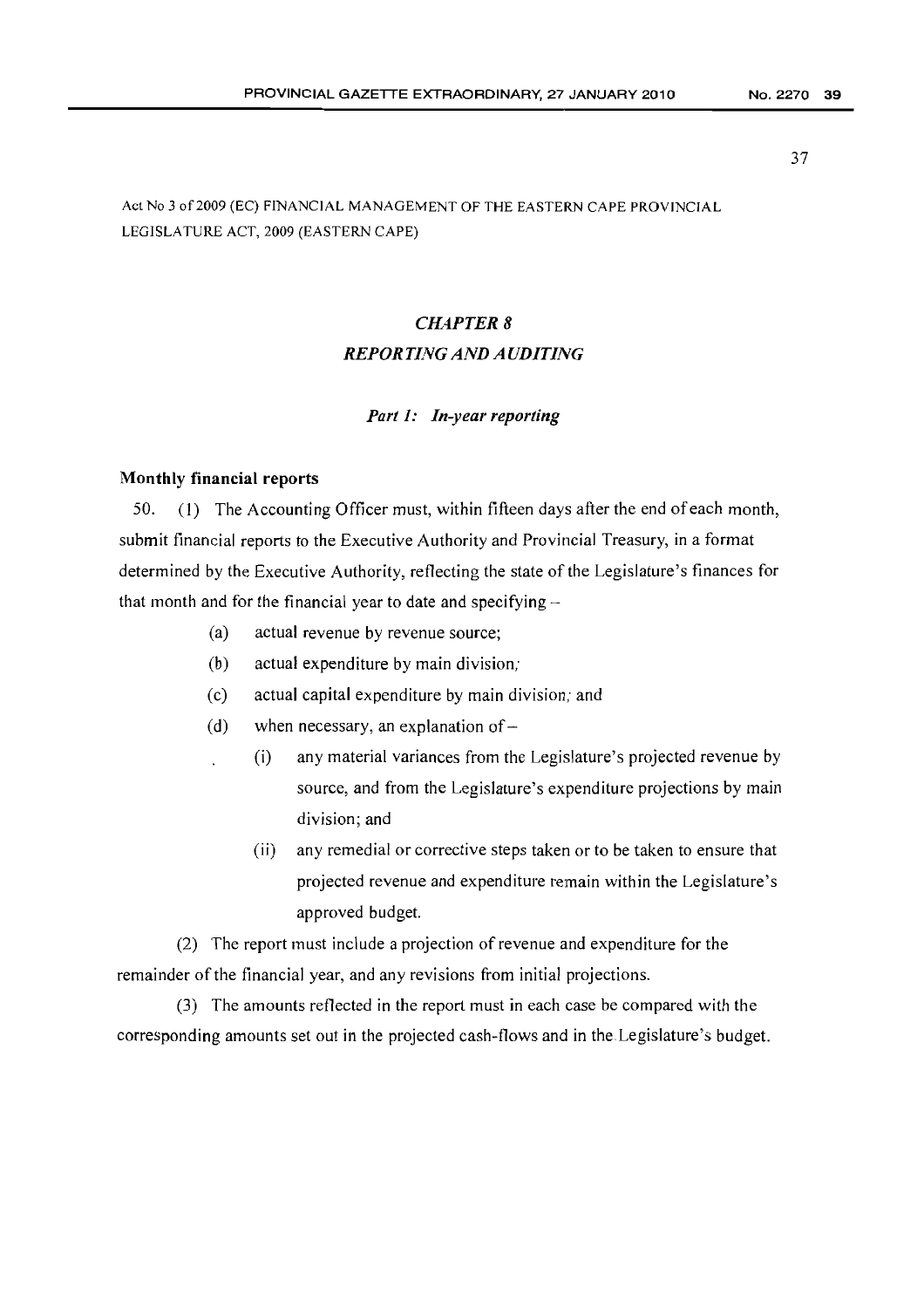#### Quarterly performance reports

51. The Accounting Officer must, within thirty days ofthe end of each quarter, report to the Executive Authority on the Legislature's performance in implementing the annual performance plan in that quarter.

#### Mid-year budget and performance assessment

52 .( I) The Accounting Officer must, before 31 October of each year, submit to the Executive Authority a report that assesses the performance of the Legislature's administration during the first half of the financial year, taking into account  $-$ 

- (a) the monthly statements referred to in section 50 for the first half of the financial year;
- (b) the past year's annual report, and progress on resolving problems identified in the report; and
- (c) performance in implementing the annual performance plan.
- (2) In the report the Accounting Officer must  $-$ 
	- (a) recommend whether an adjustments budget may be necessary; and
	- (b) revise projections for revenue and expenditure to the extent that this may be necessary.

## Submission of reports to the Committee

53. (1) The Executive Authority must table the monthly, quarterly and mid-year reports in the Legislature within five working days of receiving the reports.

(2) The Legislature must refer the reports to the Committee promptly.

# *Part 2: Annual report, financial statements and auditing*

#### Preparation of annual reports

- 54. (1) The Accounting Officer must, for each financial year, prepare an annual report.
	- (2) The purpose of an annual report is to  $-$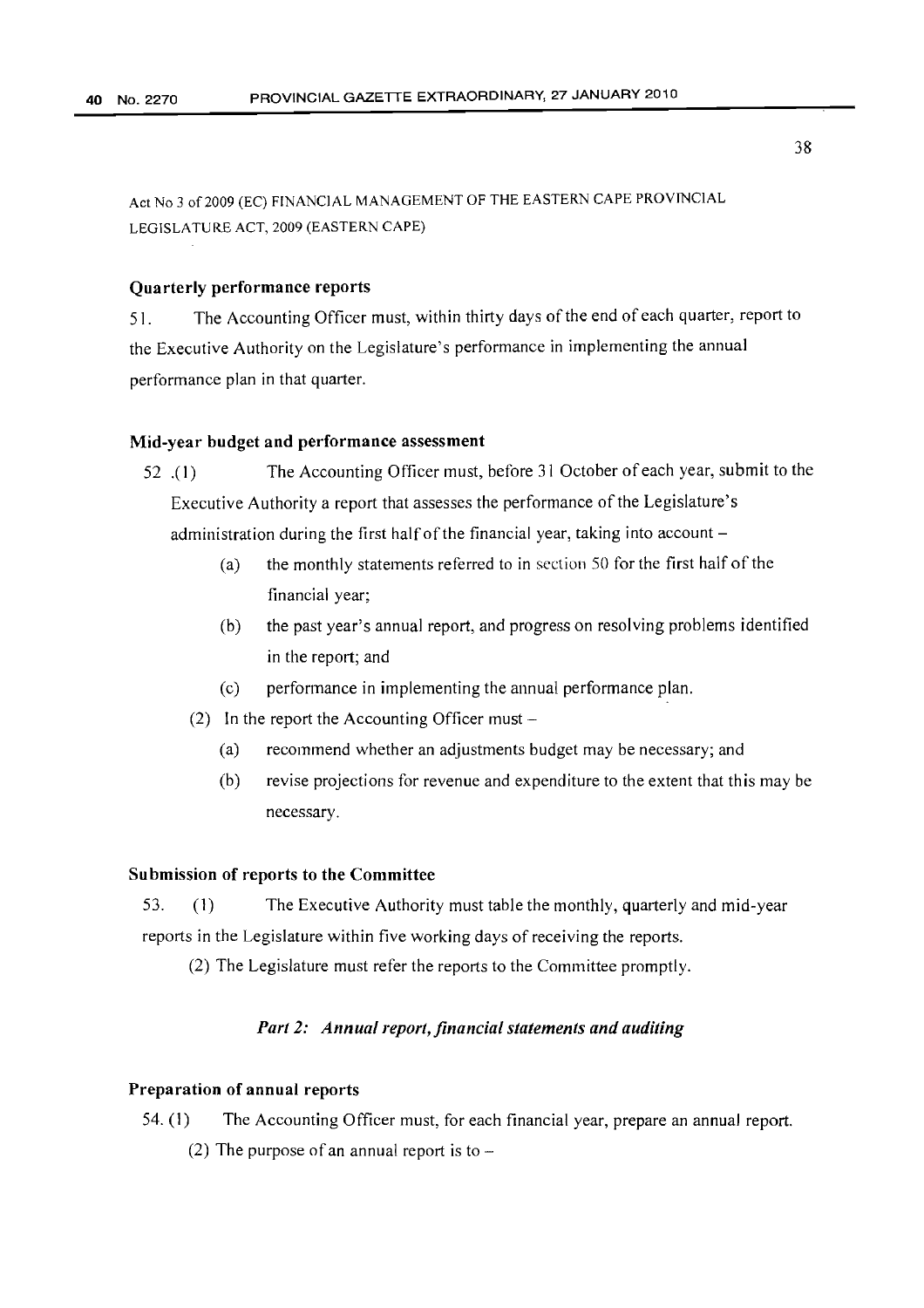Act No 3 of 2009 (EC) FINANCIAL MANAGEMENT OF THE EASTERN CAPE PROVINCIAL LEGISLATURE ACT, 2009 (EASTERN CAPE)

- (a) provide a record of the activities of the Legislature's administration during the financial year to which the report relates;
- (b) provide a report on performance of the Legislature's administration; and
- (c) promote accountability for decisions made during the year by the Legislature's administration.

(3) The annual report must be based on the annual performance plan and must contain

- (a) the annual financial statements ofthe Legislature for the relevant financial year as submitted to the Auditor-General;
- (b) any explanations that may be necessary to clarify the financial statements;
- (c) the Auditor-General's audit report on those financial statements;
- $(d)$  an assessment by the Accounting Officer of the performance of the Legislature during that financial year against the objectives and outcomes identified in the Legislature's annual performance plan;
- (e) particulars of any corrective action taken or to be taken in response to issues raised in the audit report referred to in paragraph (c);
- (f) the audit committee's report; and
- (g) any other prescribed information.

# Preparation of financial statements

55. (1) The Accounting Officer must, for each financial year, prepare annual financial statements in accordance with the standards of generally recognised accounting practice or in accordance with standards prescribed by the Executive Authority for the purpose of maintaining consistency with other organs of state.

- (2) The notes to the annual financial statements must  $-$ 
	- (a) include particulars ofthe remuneration of the Accounting Officer and senior managers, whether financial or otherwise;
	- (b) disclose, in respect of each bank account held by the Legislature during the relevant financial year -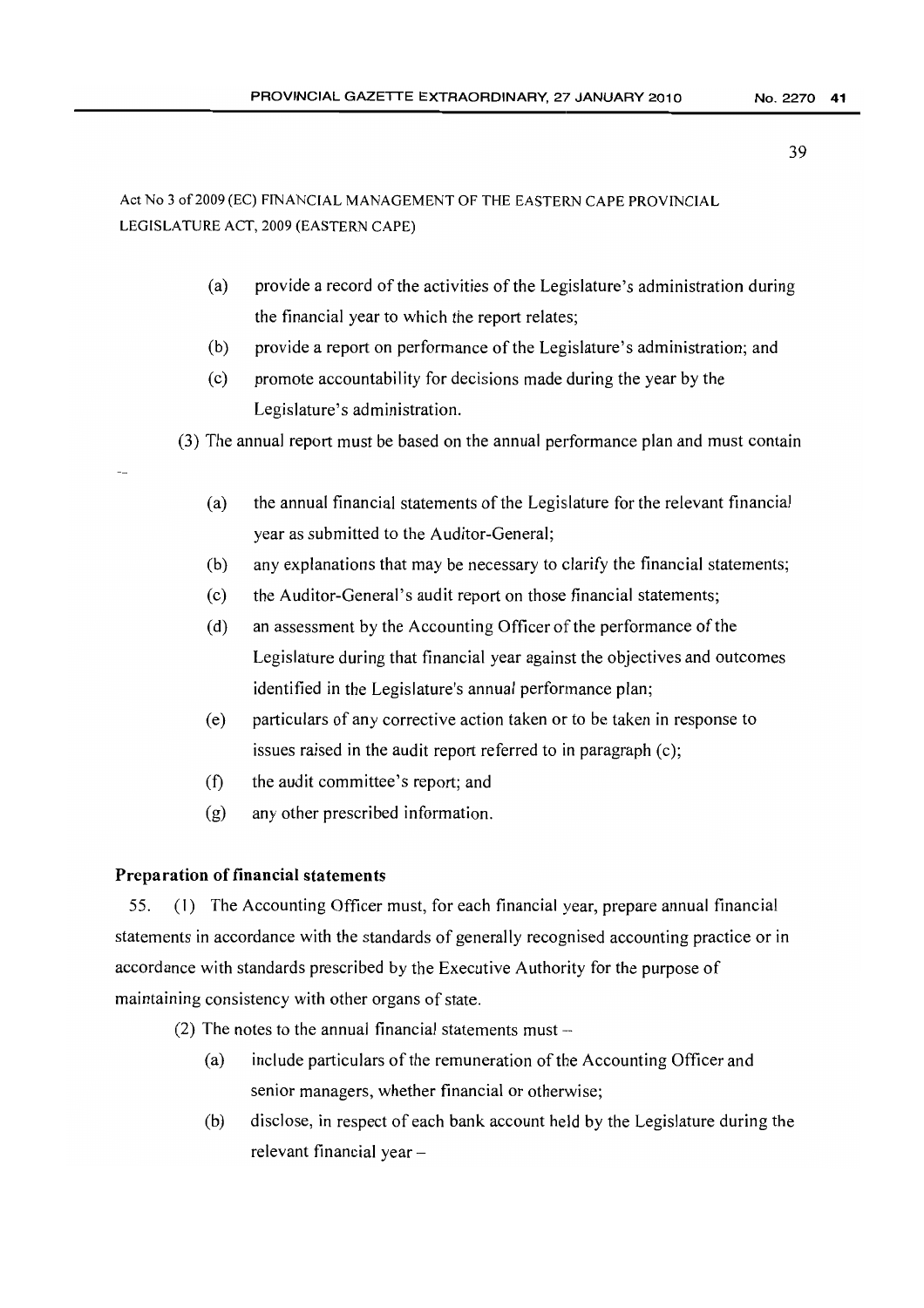- $(i)$  the name of the bank where the account is or was held, and the type of account; and
- (ii) year opening and year end balances in each of these bank accounts;
- (c) provide a summary of all investments of the Legislature as at the end of the financial year; and
- (d) provide particulars of  $\equiv$ 
	- (i) all unauthorised expenditure that occurred during the financial year indicating whether it is recoverable and distinguishing between unauthorised expenditure of appropriated and approved funds, and unauthorised expenditure of donor funds;
	- (ii) all material losses, and irregular and fruitless and wasteful expenditure that occurred during the financial year indicating whether these are recoverable;
	- (iii) any disciplinary or criminal steps instituted as a result of such losses or unauthorised, irregular or fruitless and wasteful expenditures; and
	- (iv) any material losses written off.

# Submission of annual financial statements

56. Accounting Officer must, within two months after the end ofthe financial year, submit the annual financial statements to  $-$ 

- (a) the Executive Authority;
- (b) the Auditor-General for auditing; and
- (c) to Provincial Treasury for inclusion in the consolidated financial statements.

## Auditing of annual financial statements

- 57. (1) The Auditor-General must -
	- (a) audit the financial statements submitted in terms of section  $56$ ; and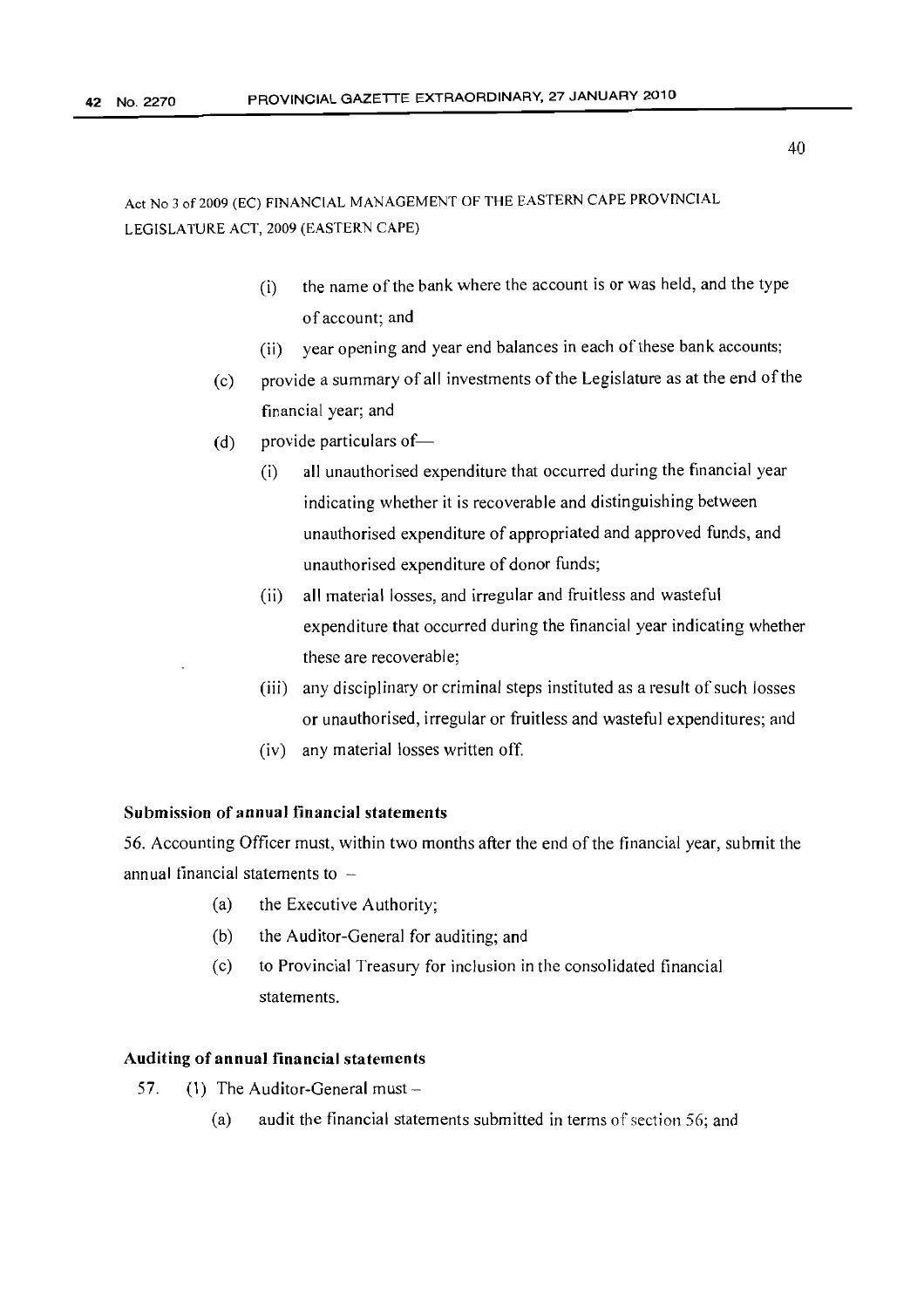Act No 3 of 2009 (EC) FINANCIAL MANAGEMENT OF THE EASTERN CAPE PROVINCIAL LEGISLATURE ACT, 2009 (EASTERN CAPE)

> (b) submit an audit report on those statements to the Executive Authority within two months of receiving the statements.

(2) If the Auditor-General is unable to complete an audit within two months of receiving the financial statements, the Auditor-General must promptly submit a report outlining the reasons for the delay to the Executive Authority.

(3) The Executive Authority must promptly table the report referred to in subsection (2) in the Legislature.

#### Submission of annual report

58. The Accounting Officer must submit the Legislature's annual report to the Executive Authority within one month of receipt from the Auditor-General.

#### Tabling and consideration of annual report

59. (J) The Executive Authority must table the annual report in the Legislature.

(2) The annual report, including the audited financial statements and audit report, must be made public.

(3) The annual report of the Legislature must, after tabling, be referred to the Committee.

#### Issues raised in audit reports

60. (1) The Accounting Officer must  $-$ 

- (a) promptly address any issues raised by the Auditor-General in an audit report; and
- (b) advise the Executive Authority of the steps taken to address the issues.

## Consequences of non-compliance with certain provisions

61. (1) If the Accounting Officer does not submit the annual financial statements to the Auditor-General in accordance with section  $56 -$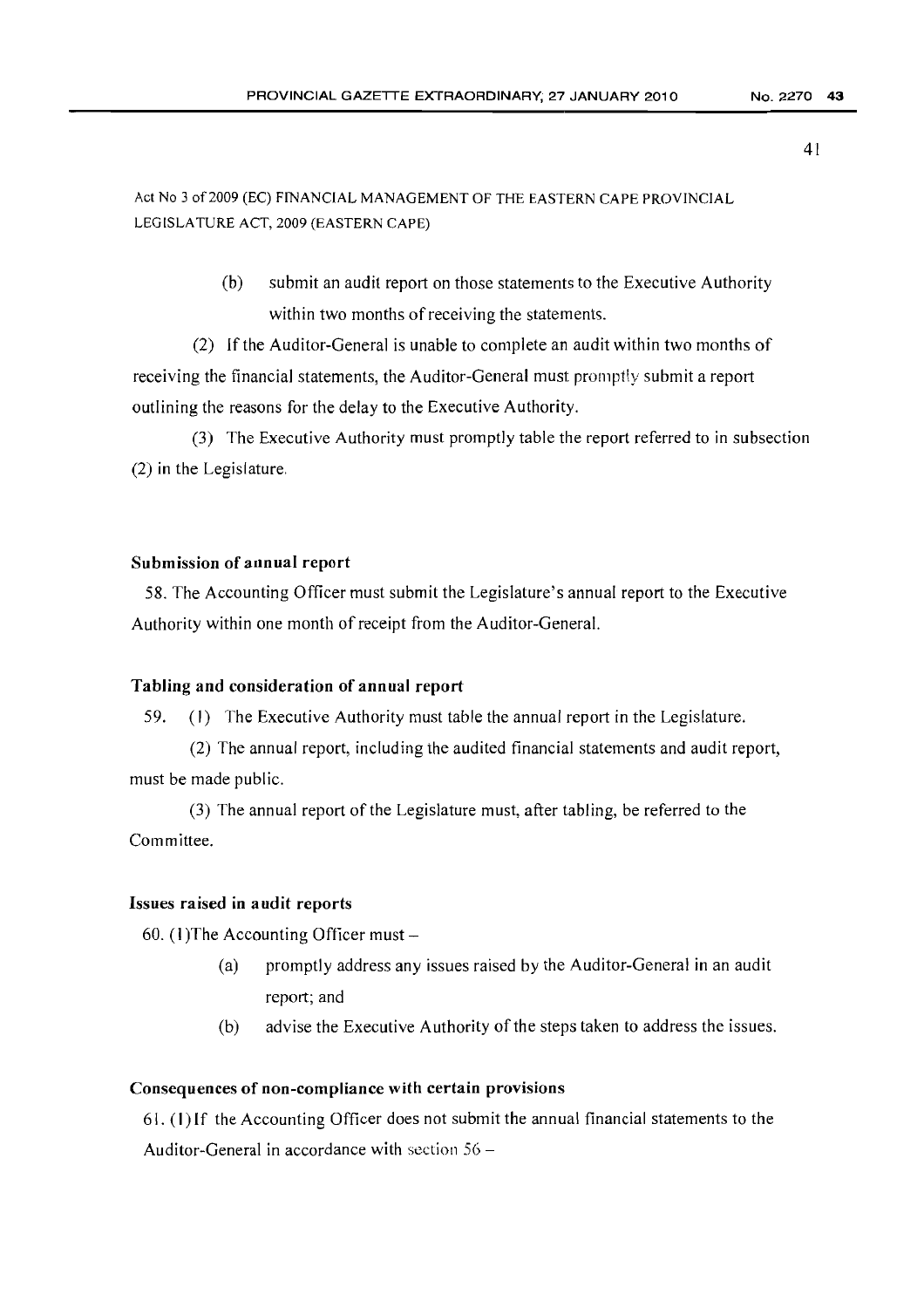- (a) the Accounting Officer must promptly submit a written explanation setting out the reasons for the failure to  $-$ 
	- (i) the Auditor-General; and
	- (ii) the Executive Authority; and
- (b) the Executive Authority  $-$ 
	- (i) must report to the Legislature concerning the reasons for the failure;
	- (ii) must take appropriate steps to ensure that the financial statements are submitted for auditing; and
	- (iii) may order that disciplinary steps be taken against the Accounting Officer or official responsible for the failure; and
- (c) the Auditor-General may issue a special report on such failure to the Legislature which must be made public.
- (2) If the Executive Authority does not table the annual report in the Legislature within six months after the end of the financial year to which it relates $-$ 
	- (a) the Executive Authority  $-$ 
		- (i) must table a report on the reasons for the failure in the Legislature;
		- (ii) must take appropriate steps to ensure that the annual report is tabled in the Legislature; and
		- (iii) may order that disciplinary steps be taken against the Accounting Officer or official responsible for the failure.

# *Pm13: General reporting responsibilities*

#### Reporting of irregularities

62. The Accounting Officer must report particulars of any unauthorised, irregular or fruitless and wasteful expenditure, or the likelihood of any such expenditure, to the Executive Authority immediately on discovery.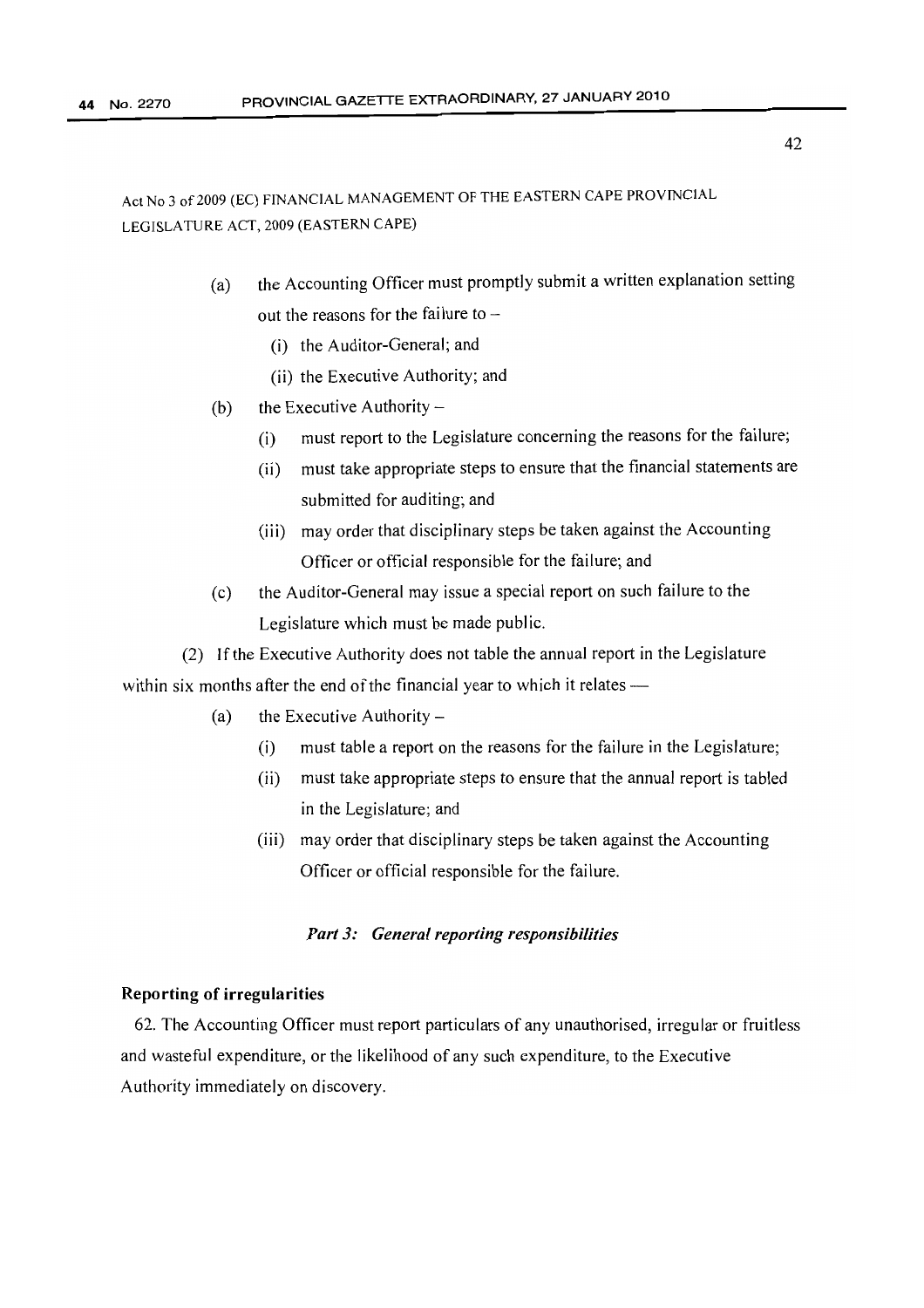Act No 3 of 2009 (EC) FINANCIAL MANAGEMENT OF THE EASTERN CAPE PROVINCIAL LEGISLATURE ACT, 2009 (EASTERN CAPE)

## Other information

63. The Accounting Officer must comply with any request by the Legislature, the Committee, the Executive Authority, or the Auditor-General for information, documents, explanations and motivations.

## *CHAPTER* 9

# *REGULATIONSAND INSTRUCTIONS*

#### Regulations

64. (1) The Executive Authority may issue regulations not inconsistent with this Act concerning-

(a) any matter in respect of which this Act authorises regulations or policy;

(b) the handling of, and control over, the assets of the Legislature;

(c) the improvement and maintenance of the assets of the Legislature;

(d) the alienation, letting or other disposal of the assets of the Legislature;

(e) an appropriate supply chain management system for the Legislature which complies with Chapter 6;

(f) the financial management of the provision of support services and constituency funding to political parties represented in the Legislature;

(g) the rendering of free services by the Legislature's administration;

( h) the determination of any scales of fees, other charges or rates relating to services provided by the Legislature's administration;

( i) the writing off of, or settling of claims in respect of, losses of money or other assets ofthe Legislature or amounts owed to the Legislature;

(j) liability for losses and damages, and procedures for recovery, including the recovery of fruitless and wasteful, unauthorised and irregular expenditure;

(k) the cancellation or variation of contracts that are to the detriment ofthe Legislature;

( I) the settlement of claims by or against the Legislature;

(m) the waiver of claims by the Legislature;

(n) the remission of money due to the Legislature;

(o) gifts or donations to officials of the Legislature;

(p) vouchers or other proofs of receipts or payments, which are defective or have been lost or. damaged;

(q) varying the time period within which any act must be performed in terms ofthis Act if it is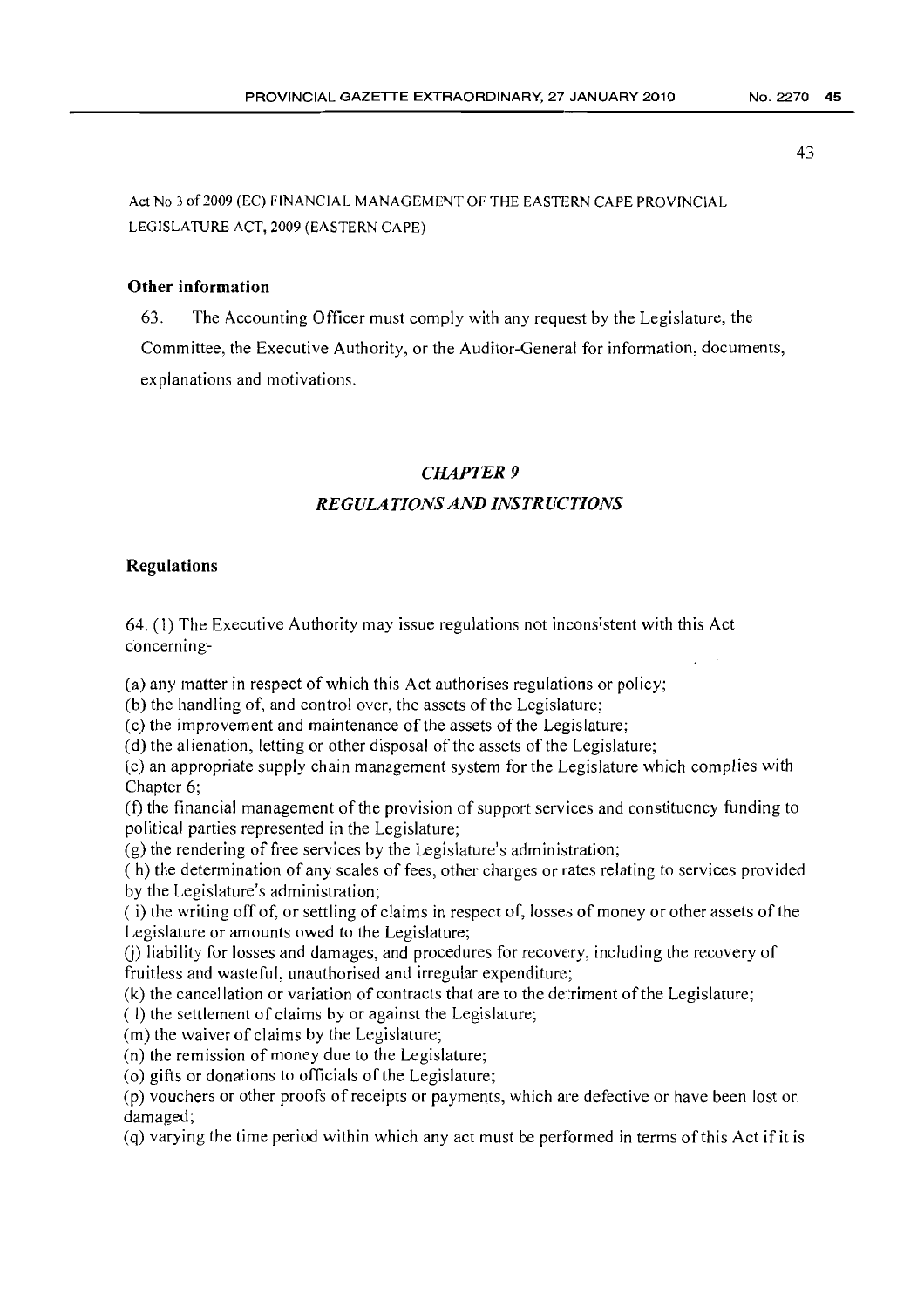Act No 3 of 2009 (EC) FINANCIAL MANAGEMENT OF THE EASTERN CAPE PROVINCIAL

LEGISLATURE ACT, 2009 (EASTERN CAPE)

necessary to achieve conformity with the budgeting or accounting cycles applicable to the public sector; and

(r) any other matter concerning the financial management ofthe Legislature that may facilitate the application of this Act.

(2) Regulations in terms of subsection  $(1)$  may prescribe that the prior approval of the Executive Authority must be obtained for particular actions.

(3) The Accounting Officer must-

(a) ensure that drafts of regulations required by this Act are prepared;

(b) periodically review regulations made in terms of the Act; and

(c) when appropriate, ensure that draft amendments are prepared.

(4)(a) The Executive Authority may approve departures from regulations or condone a failure to comply with a regulation provided that the objectives ofthe Act are not undermined.

(b) The reasons for any decision taken in terms of paragraph (a) must be recorded in writing and submitted to the oversight mechanism promptly.

(5) The Executive Authority must ensure that a draft of any proposed regulations dealing with any matter contemplated in section 34 or Chapter 6 is published for public comment.

(6) Regulations issued by the Executive Authority in terms ofsubsection (I) may come into effect only after they have been approved by the Legislature.

(7) The Accounting Officer must publish all regulations approved by the Legislature-

(a) in a the Announcements, Tablings and Committee Reports document ofthe Legislature; and

(b) in the *Provincial Gazette,* ifthe regulations deal with a matter contemplated by subsection (5).

# **Instructions**

65. (I) The Executive Authority may, for the purpose of implementing this Act, issue written instructions not inconsistent with this Act or its regulations.

 $(2)$  A copy of any instruction issued in terms of subsection  $(1)$  must be submitted to the Budget and Oversight Committee promptly.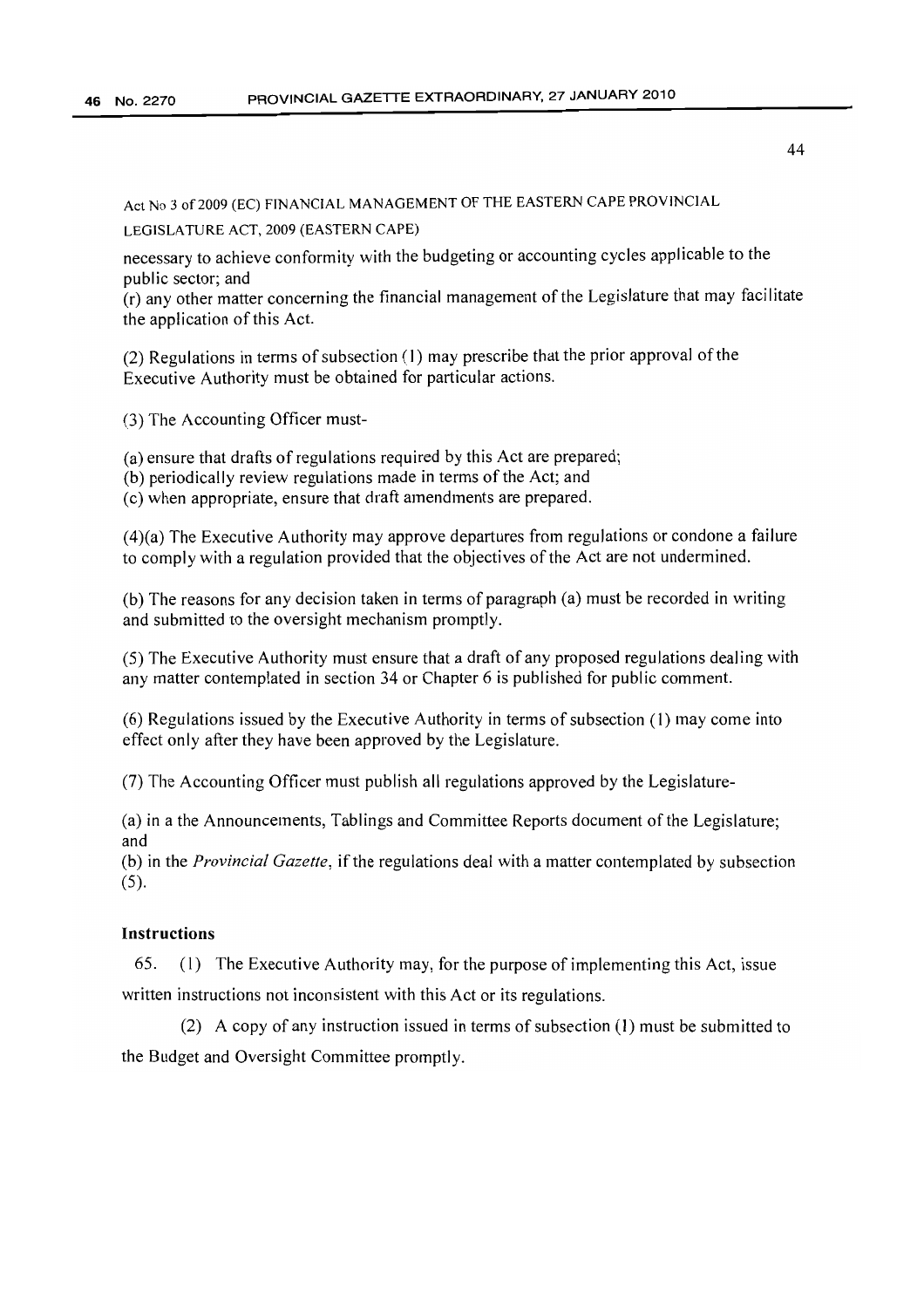# Act No 3 of2009 (EC) FINANCIAL MANAGEMENT OF THE EASTERN CAPE PROVINCIAL LEGISLATURE ACT, 2009 (EASTERN CAPE)

# *CHAPTER 10*

# *FINANCIAL MISCONDUCT*

# *Part* 1: *Disciplinary proceedings*

## Financial misconduct by Accounting Officer

66. (I) The Accounting Officer commits an act of financial misconduct if the Accounting Officer intentionally or negligently-

- (a) contravenes a provision of this Act;
- (b) fails to comply with a duty imposed by a provision of this Act on the Accounting Officer;
- (c) makes, permits or instructs another official ofthe Legislature to make an unauthorised, irregular or fruitless and wasteful expenditure; or
- (d) provides incorrect or misleading information in any document which must be submitted to the Executive Authority, the Provincial Treasury or the Auditor-General in terms of this Act.
- (2) The Executive Authority must-
	- (a) investigate promptly any allegation of financial misconduct against the Accounting Officer; and
	- (b) if the investigation warrants such a step, institute disciplinary proceedings promptly and in accordance with applicable systems and procedures.

# Financial misconduct by officials

67. (I) An official ofthe Legislature to whom a power or duty was delegated in terms of section 9, or who exercises financial management responsibilities in terms of section 10, commits an act of financial misconduct if that official intentionally or negligently  $-$ 

- (a) fails to carry out the delegated power or duty;
- (b) contravenes or fails to comply with a condition of the delegated power or duty;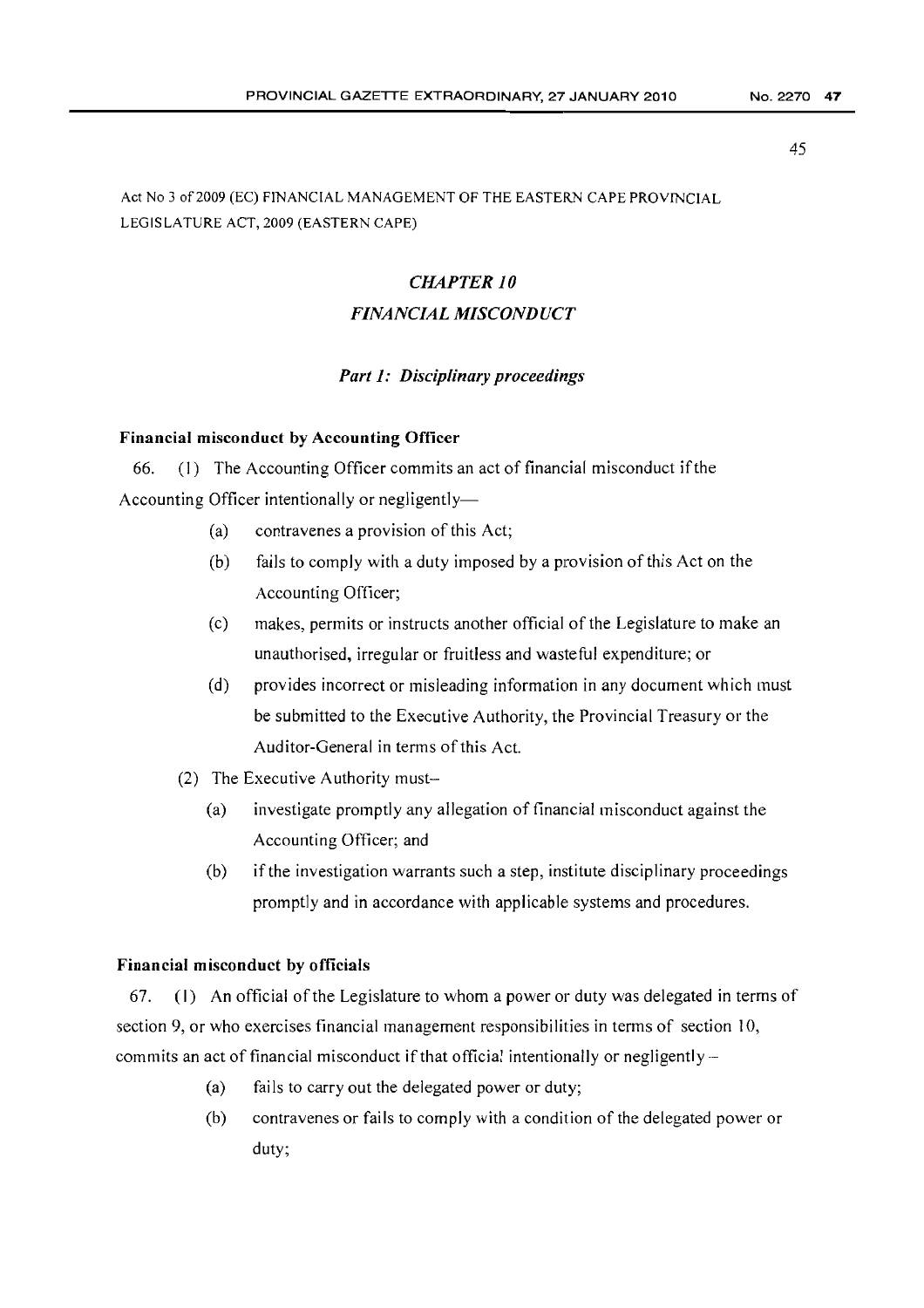# Act No 3 of 2009 (EC) FINANCIAL MANAGEMENT OF THE EASTERN CAPE PROVINCIAL LEGISLATURE ACT, 2009 (EASTERN CAPE)

- (c) makes, permits or instructs another official of the Legislature to make, an unauthorised, irregular or fruitless and wasteful expenditure; or
- (d) provides incorrect or misleading information in any document submitted to the Accounting Officer.
- (2) The Accounting Officer must  $-$ 
	- (a) investigate any allegation of financial misconduct against an official; and
	- (b) if the investigation warrants such a step, institute disciplinary proceedings within thirty days in accordance with any applicable systems and procedures.

# *Part* 2: *Criminal proceedings*

# **Offences**

- 68.  $(1)$  It is an offence for the Accounting Officer to -
	- (a) intentionally or negligently  $-$ 
		- (i) contravene or fail to comply with a provision of section 6,  $25(c)$ ,  $29(2)(a)$  or (c),  $30(2)(a)$ , (b), (c) or (d),  $32(2)(a)$ , (b), (c), (d) or (f); or
		- (ii) fail to take all reasonable steps to prevent unauthorised, irregular or fruitless and wasteful expenditure;
	- (b) contravene section  $11(3)(b)$ ;
	- (c) fail to take all reasonable steps to prevent corrupt practices  $-$ 
		- $(i)$  in the management of the Legislature's assets or receipt of money; or
		- $(i)$  in the implementation of the Legislature's supply chain management system;
	- (d) intentionally mislead or withhold information from the Executive Authority or Auditor-General on any bank accounts of the Legislature or on money received or spent by the Legislature; or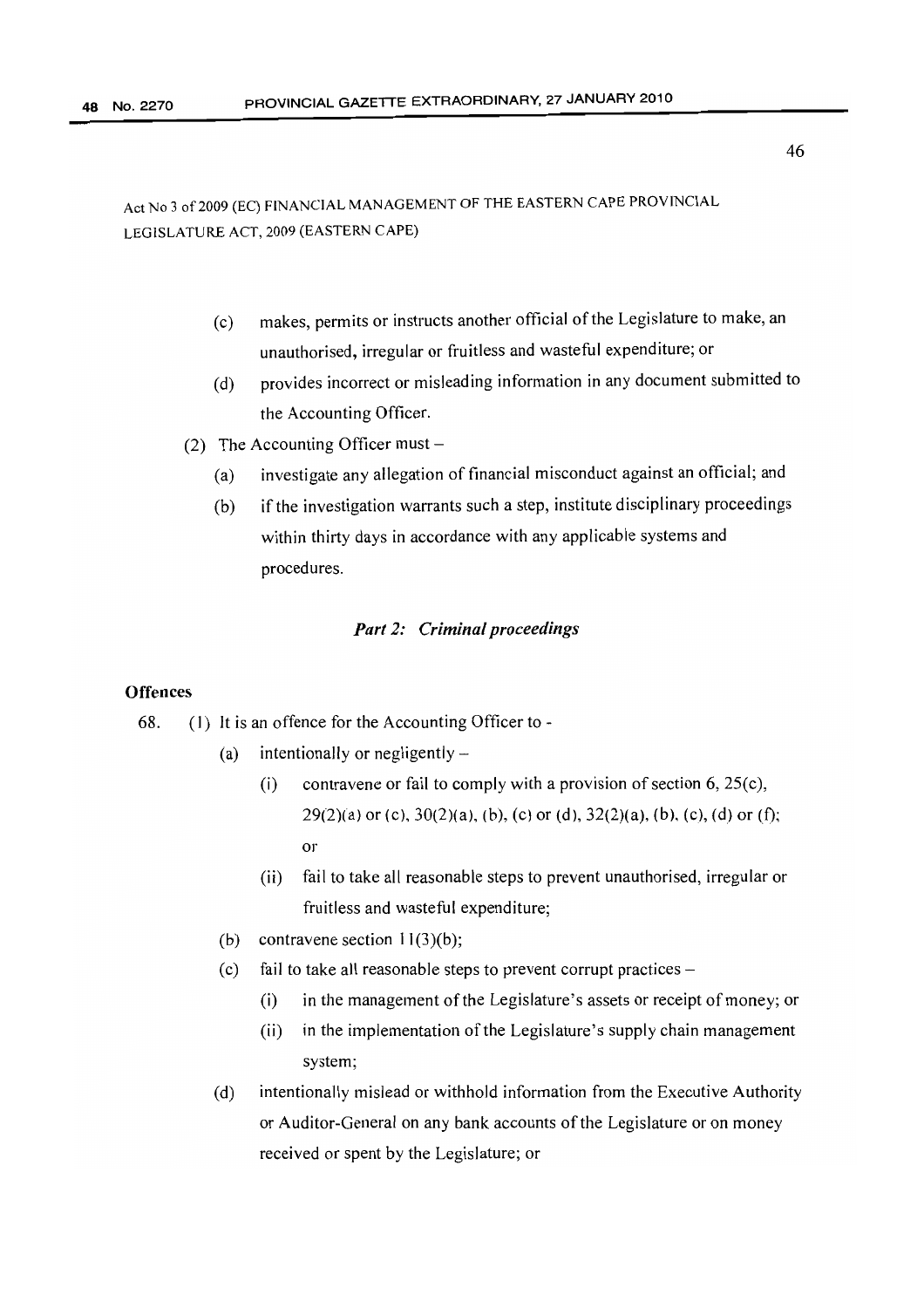Act No 3 of2009 (EC) FINANCIAL MANAGEMENT OF THE EASTERN CAPE PROVINCIAL LEGISLATURE ACT, 2009 (EASTERN CAPE)

- (e) intentionally provide false or misleading information in any document which in terms of a requirement of this Act must be submitted to the Executive Authority or Auditor-General.
- (2) It is an offence for any official  $-$ 
	- (a) to whom a power or duty is delegated in terms of section 9, to contravene or intentionally or negligently fail to comply with the delegation or a condition of the delegation;
	- (b) who exercises financial management responsibilities in terms of section 10, to intentionally or negligently fail to fulfil those responsibilities; or
	- (c) to contravene section  $11(3)(b)$ .
- (3) It is an offence for any person to contravene sections 43, 44, or 46.

# Penalties

69. A person convicted of an offence in terms of section  $68$  is liable to a fine or to imprisonment for a period not exceeding five years or both.

# *CHAPTER 11 MISCELLANEOUS*

## Liability of functionaries exercising powers and functions in terms of this Act

70. (I) Executive Authority, the Accounting Officer or any other official exercising a power or performing a function in terms of this Act, is not liable for any loss or damage resulting from the exercise of that power or the performance of that function in good faith.

(2) Without limiting liability in terms of the common law or other legislation, the Legislature may recover from the Accounting Officer or other official, any loss or damage suffered by it because of the intentional or negligent unlawful actions of that Accounting Officer or other official when performing a function in terms of this Act.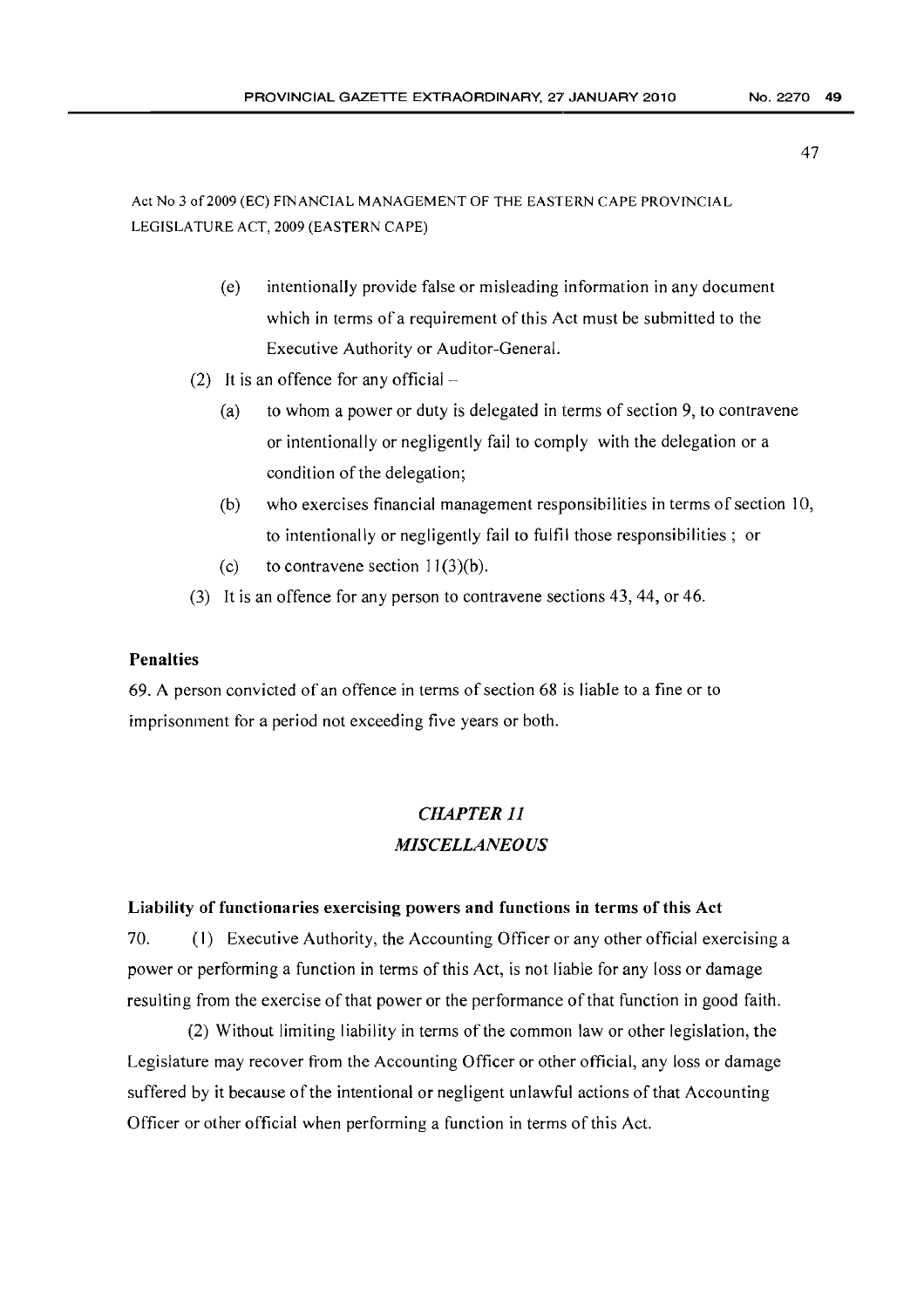# Short title and commencement

71. This Act is called the Financial Management of the Eastern Cape Provincial Legislature Act, 2009 and comes into operation on assent by the Premier and in accordance with the transitional arrangements set out in Schedule 3 to this Act.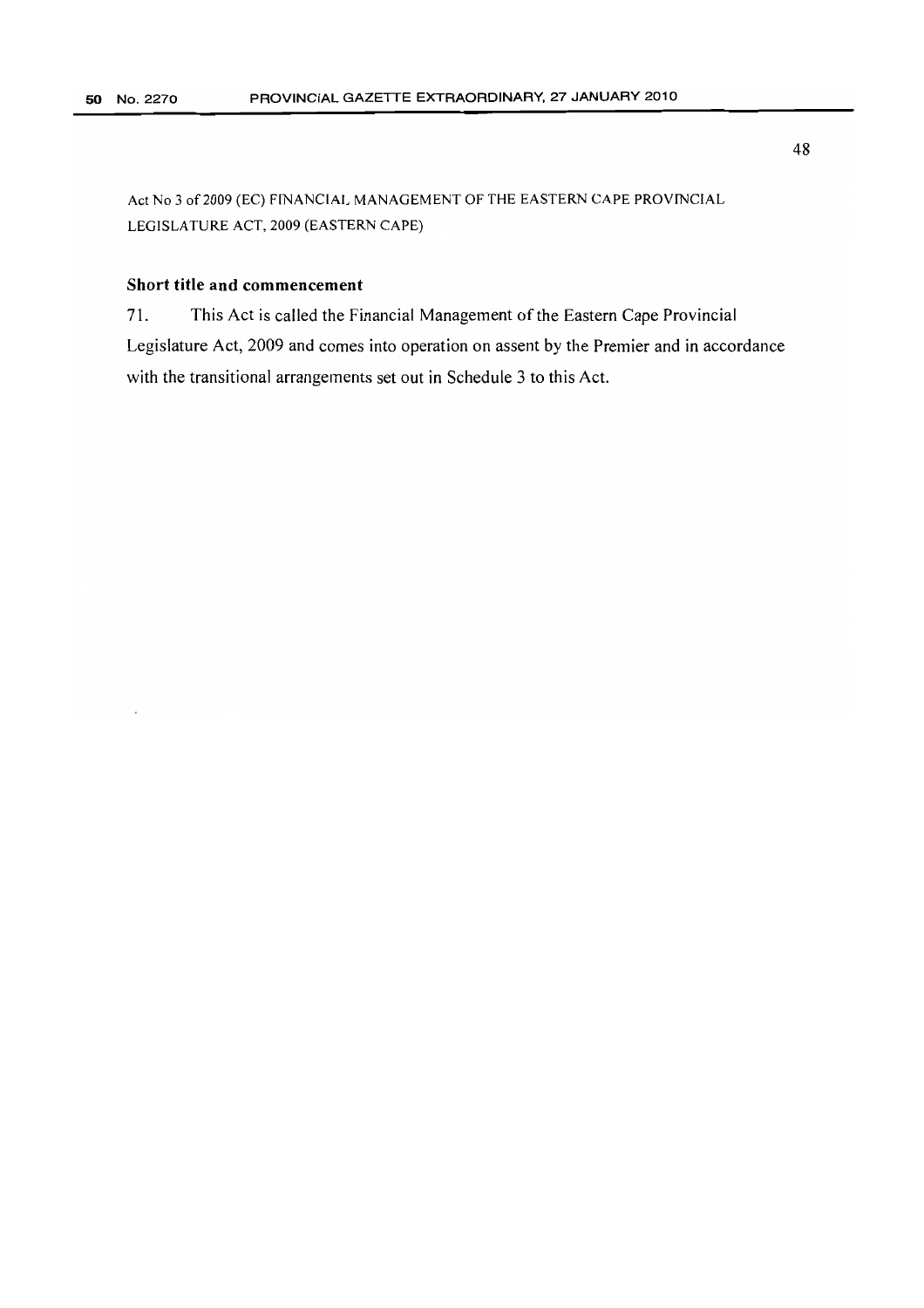# SCHEDULE 1. CODE OF ETHICS THE EXECUTIVE AUTHORITY

(I) The object ofthis Code is to enhance the confidence ofthe public and Members in the integrity of the management of the Legislature. It applies the Executive Authority of the Legislature and supplements the Legislature's Code of Ethics. It recognises that in holding high public office the Executive Committee has an obligation to perform official functions and duties in a way that will bear the closest public scrutiny, an obligation that is not discharged by simply acting within the law.

(2) The Executive Authority must conform to the principles of good governance set out in this Schedule.

(3) The Executive Authority must-

(a) fulfil all the obligations placed upon it by the Constitution, the Jaw and the rules, regulations and policies of the Legislature;

(b) perform his or her duties and exercise powers with honesty and diligence and in accordance with the highest ethical standards;

(c) act in all respects in a manner that is consistent with the integrity of his or her office; and

(d) arrange his or her private affairs in a manner that will prevent real, potential or apparent conflicts of interests from arising and, if such a conflict does arise, resolve the conflict in favour of the interests of the Legislature and the public.

(4) The Executive Authority may not-

(a) use her or his position to enrich herself or himself for improperly benefit any other person;

(b) expose herself <sup>0</sup> himself to any situation involving the risk of a conflict between official responsibilities and private interests;

(c) receive remuneration for any work or service other than for the performance of her or his functions as Executive Authority; or

(d) use any allowance provided by the Legislature for a purpose other than that for which it was provided.

(5) Any complaints concerning adherence to this Code must be determined by the Ethics Committee under the Standing Rules of the Legislature to oversee the Code of Ethics for members of the Legislature.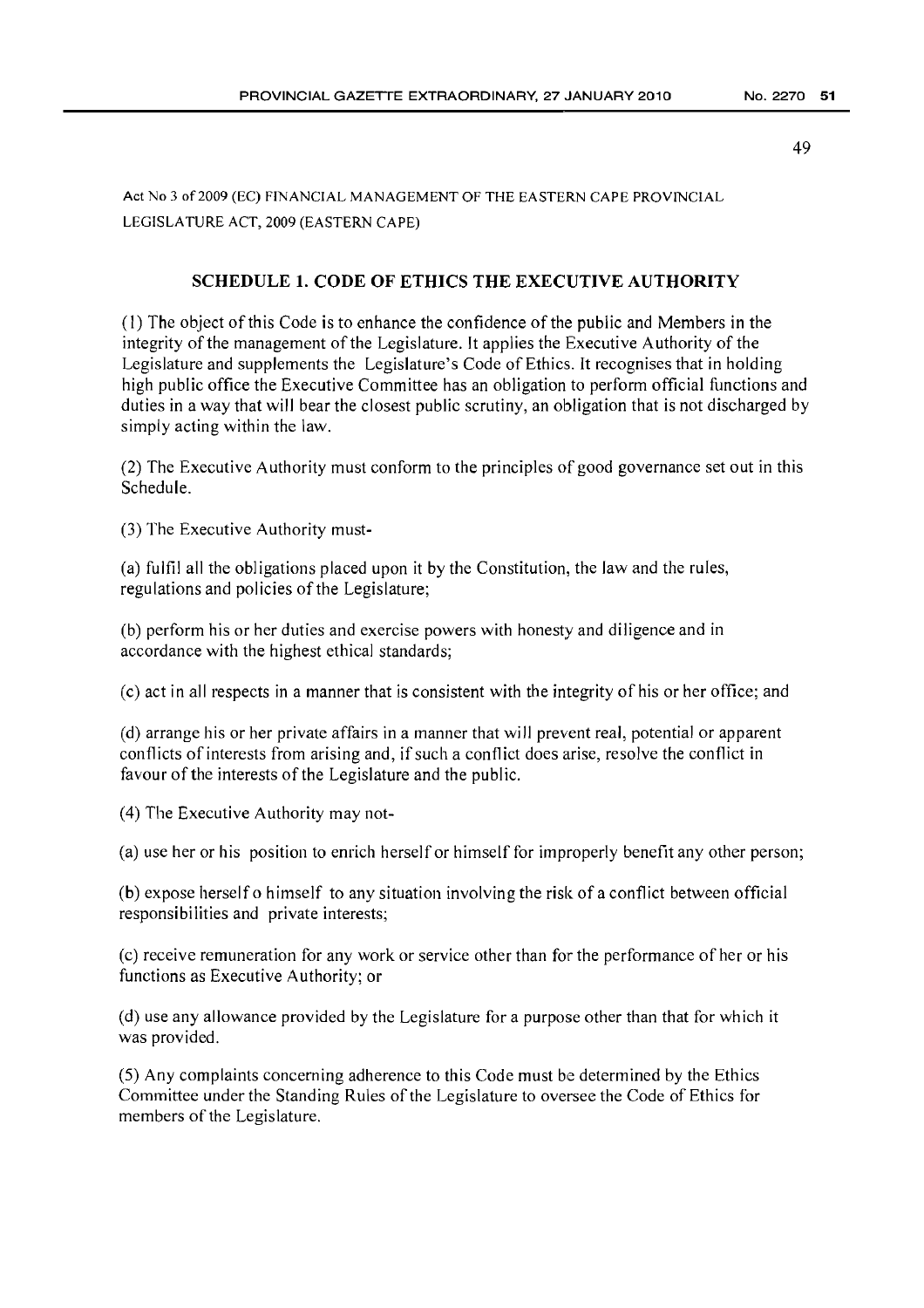Act No 3 of 2009 (EC) FINANCIAL MANAGEMENT OF THE EASTERN CAPE PROVINCIAL LEGISLATURE ACT, 2009 (EASTERN CAPE)

# SCHEDULE 2. MATTERS THAT MUST BE COVERED IN THE LEGISLATURE'S SUPPLY CHAIN MANAGEMENT POLICY

The Legislature's supply chain management policy must cover the following matters-

(a) the range of supply chain management processes that the Legislature may use, including tenders, quotations, auctions and other types of competitive bidding;

(b) when the Legislature mayor must use a particular type of process;

(c) procedures and mechanisms for each type of process;

(d) procedures and mechanisms for more flexible processes where the value of a contract is below a prescribed amount;

(e) open and transparent pre-qualification processes for tenders or other bids;

(f) competitive bidding processes in which only pre-qualified persons may participate;

(g) bid documentation, and the advertising of and invitations for contracts;

( h) procedures and mechanisms for-

(i) the opening, registering and recording of bids in the presence of interested persons;

- (ii) the evaluation of bids to ensure best value for money;
- (iii) negotiating the final terms of contracts; and
- (iv) the approval of bids;

( i) screening processes and security clearances for prospective contractors on tenders or other bids above a prescribed value;

(i) compulsory disclosure of any conflicts of interests prospective contractors may have in specific tenders;

(k) the circumstances in which prospective contractors may be excluded from being considered for any contract on account of a conflict of interest;

(I) the consequences of failing to disclose conflicts of interest in accordance with the Policy;

(m) participation in the supply chain management system of persons who are not officials of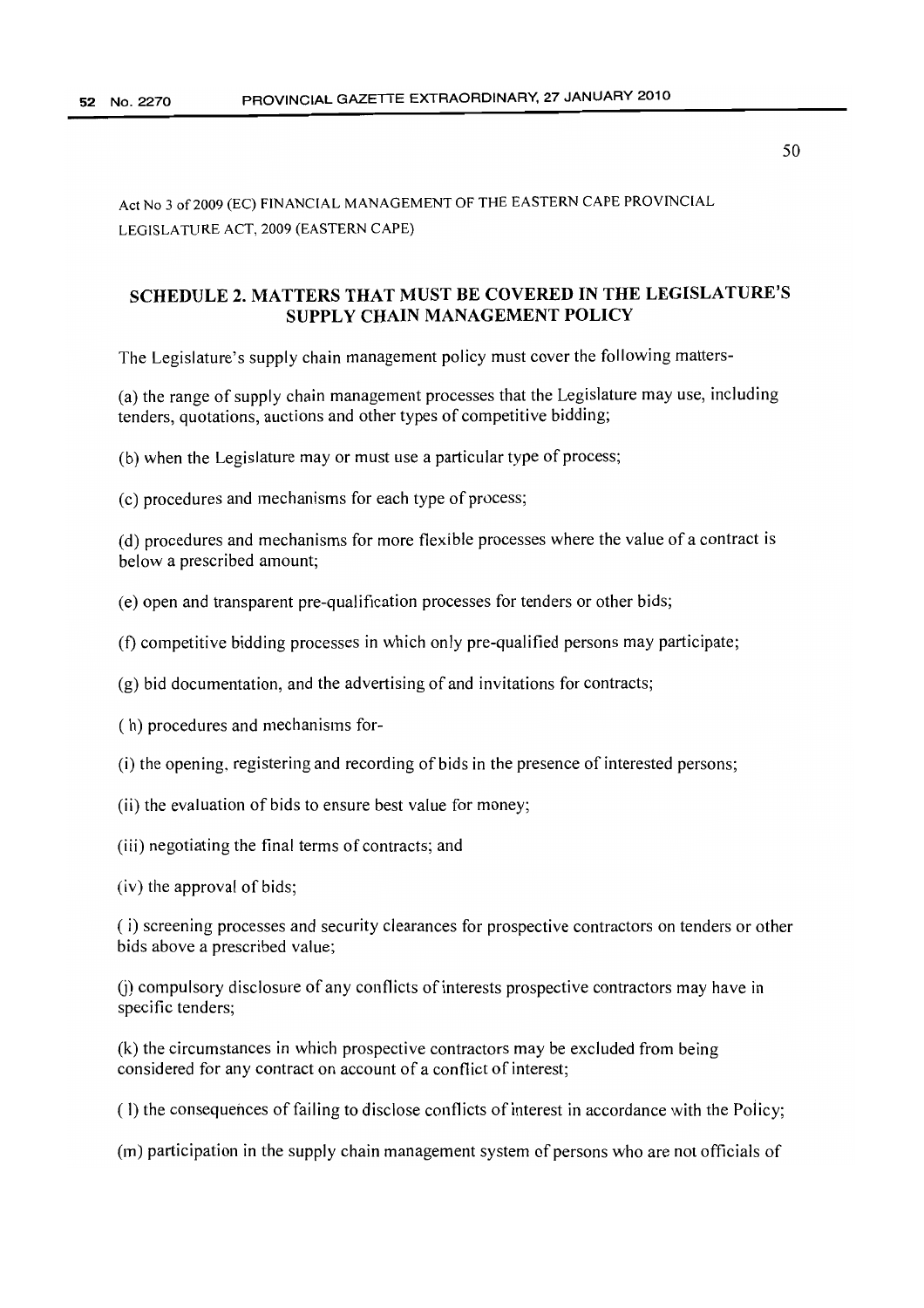Act No 3 of2009 (EC) FINANCIAL MANAGEMENT OF THE EASTERN CAPE PROVINCIAL LEGISLATURE ACT, 2009 (EASTERN CAPE)

the Legislature or in the employ of the State;

(n) the barring of persons from participating in tendering or other bidding processes, including persons-

(i) convicted for fraud, corruption or any other crime involving dishonesty in the previous five years;

(ii) who wilfully breached a contract with an organ of state during the previous five years; or

(iii) whose tax matters are not cleared by South African Revenue Service;

(0) measures for-

(i) combating dishonesty, favouritism and unfair and irregular practices in supply chain management; and

(ii) promoting ethics of officials ofthe Legislature and others involved in supply chain management;

(p) the invalidation of recommendations or decisions that were made, taken or in any way influenced by-

(i) Members ofthe Legislature in contravention ofthis Act or any applicable code of ethics for Members of the Legislature;

(ii) officials ofthe Legislature in contravention of this Act or any applicable code of conduct for officials of the Legislature;

(q) the procurement of goods and services by the Legislature through contracts procured by other organs of state;

(r) contract management and dispute settling procedures;

(s) the delegation of the Legislature's supply chain management powers and duties to officials ofthe Legislature; and

(t) the circumstances in which a contract or agreement procured through the supply chain management policy of The Legislature may be amended by the parties.